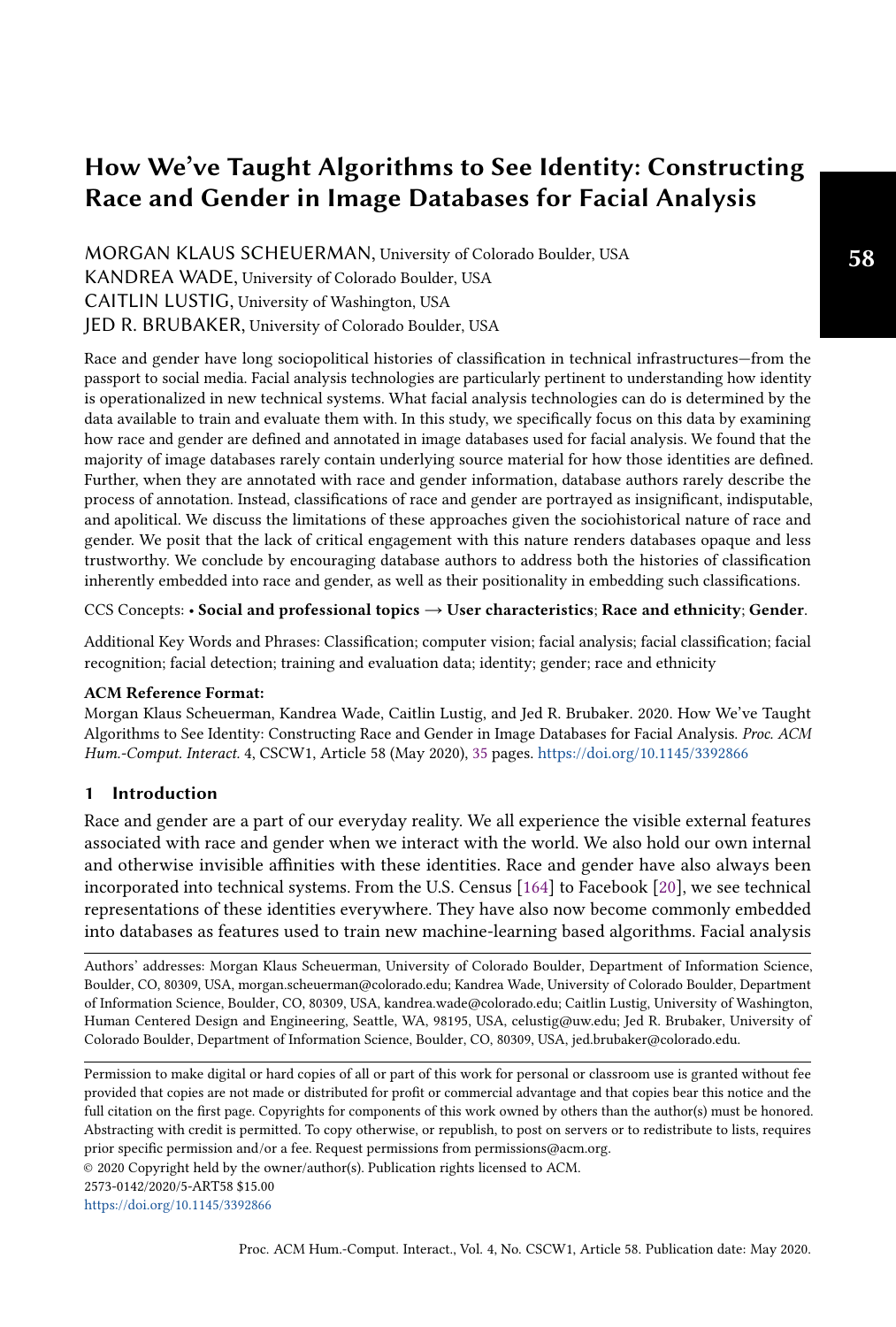technology—the machine learning (ML) approach to determining information about human faces—is just the latest tool in a long history of tools used for classifying human identity.

Within the last decade, facial analysis technology has quickly transitioned from a theoretical research problem to commercial reality. Facial recognition is already embedded in technologies (e.g., social media [\[119\]](#page-31-0), device locking [\[5\]](#page-27-1)) and employed by law enforcement ([\[53,](#page-29-0) [165\]](#page-34-1). Facial classification is used to target marketing campaigns at specific demographics (e.g., [\[128,](#page-32-0) [139,](#page-32-1) [154\]](#page-33-1)) and to track physical consumer behavior inside stores (e.g., [\[4,](#page-26-0) [70,](#page-29-1) [96\]](#page-31-1)). The outputs produced by facial analysis systems are premised on their training and evaluation data: the images used to "teach" the system what a subject looks like.

The use of human identity characteristics as outputs have been increasingly scrutinized by computing researchers (e.g., [\[80,](#page-30-0) [134,](#page-32-2) [150\]](#page-33-2)). Race and gender have become two of the largest concerns regarding bias in machine learning fairness literature—particularly, how systems are biased against certain races and genders [\[6,](#page-27-2) [58,](#page-29-2) [84\]](#page-30-1) and how to mitigate those biases [\[24,](#page-27-3) [55,](#page-29-3) [167\]](#page-34-2). These concerns include bias in the databases used to train and evaluate machine learning algorithms (e.g., [\[34,](#page-28-0) [108,](#page-31-2) [161\]](#page-33-3)) and the very morality of facial analysis use cases (e.g., [\[14,](#page-27-4) [104,](#page-31-3) [169\]](#page-34-3)). Sample selection bias–bias resulting from what subjects are included in a database–is a known issue in machine learning databases (e.g., [\[108,](#page-31-2) [162\]](#page-33-4)), leading computer scientists to try to mitigate for it using various methods. For example, algorithms for exploiting database bias to improve those databases (e.g., [\[83\]](#page-30-2)) and for creating "unbiased" models from known biased data (e.g., [\[76\]](#page-30-3)).

Such attempts to mitigate bias and build more diverse databases are invaluable to creating fairer outcomes. However, despite increasing attempts to diversify databases, approaches remain simplistic and lacking in critical and social theories. ML and human-computer interaction (HCI) communities do not have an agreed upon approach to how diversity is being operationalized in training and evaluation databases. New databases are seeking to fill gaps with more images without a deeper engagement of the categories of race and gender themselves or the ethics of collecting that information (e.g., Google contractors targeting homeless people of color for face images [\[67\]](#page-29-4)). While some scholars are questioning the politics of identity representations in facial analysis classification infrastructures (e.g., [\[80,](#page-30-0) [150\]](#page-33-2)), there has been little inquiry into the assumptions authors of facial analysis databases have made when collecting and annotating data. This is a major obstacle in meaningfully representing race and gender in databases, resulting in databases that are opaque and inconsistent. To truly understand the available outcomes of facial analysis models, it is imperative to understand the underlying decisions embedded into the construction of training and evaluation databases.

Like Benthall and Hayes in [\[18\]](#page-27-5), we examine race—and gender—as socially constructed categories machine learning has failed to critically engage with. We approach our analysis from a critical discursive perspective. Specifically, we investigate how race and gender are codified into image databases. To do this, we analyze how race and gender are represented in image databases and how those representations are derived. We focus on answering the following research questions:

- (1) What purposes do the authors of image databases intend their databases to be used for and how does that shape their use of race and gender?
- (2) What information about race and/or gender are implicit (i.e., the authors describe the demographic distribution in a database, but each image is not annotated with race and/or gender) and what information is explicit (i.e., each image in a database is annotated with race and/or gender information)? What are the categories being used to define race and gender?
- (3) What sources are being used to derive race and/or gender in both implicit and explicit databases?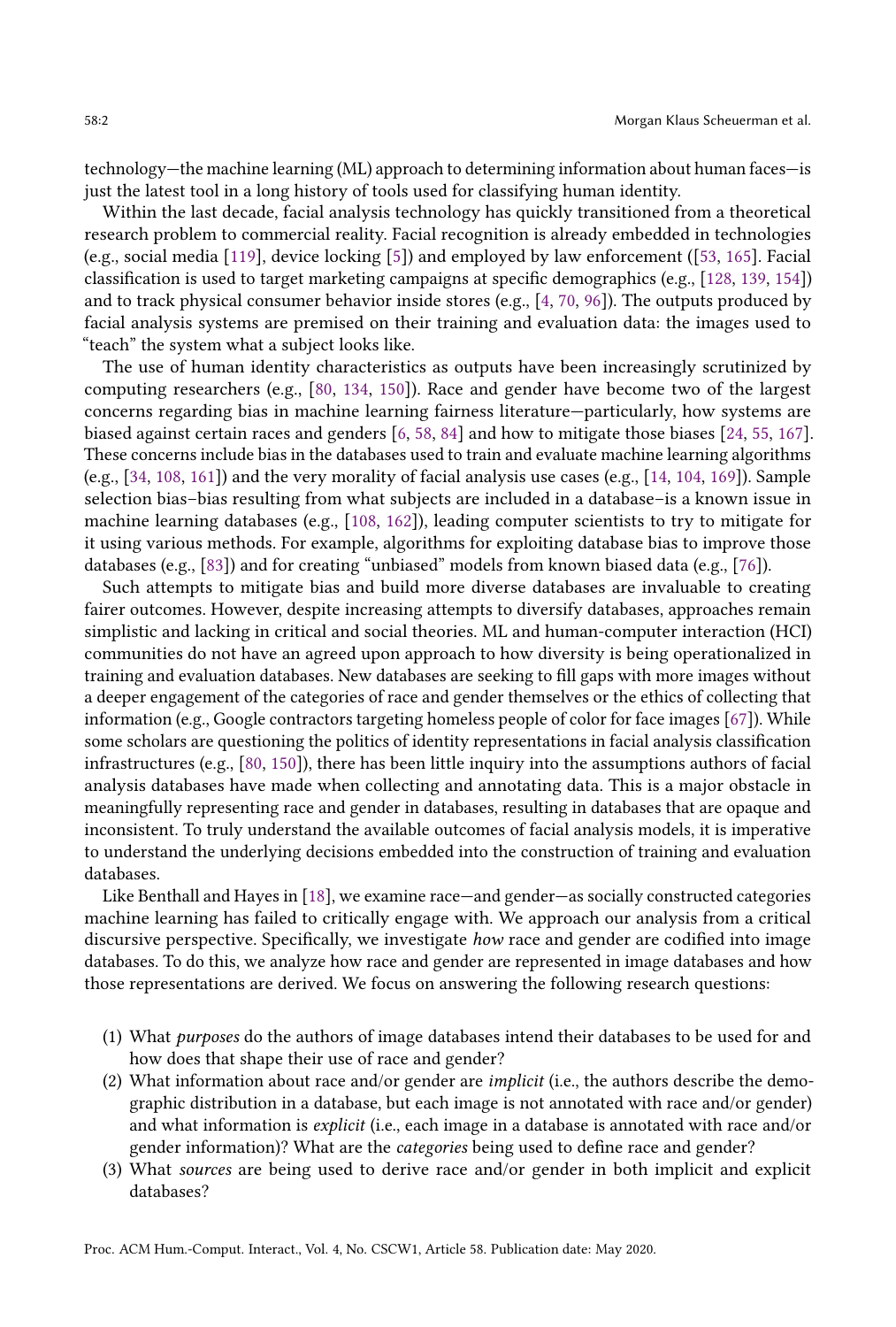(4) How are database authors describing the annotation procedures for explicitly annotated race and/or gender categories?

To identify relevant databases for analysis, we created a corpus of machine learning literature on facial analysis technologies and manually coded them for which databases are referenced. We used this corpus to identify a sample of 92 image databases, whose documentation we examined to answer the outlined research questions. We started by analyzing the database documentation to identify the motivations authors provided for the use of each database—in other words, what each database was created for. Understanding these motivations provided context for the intended uses of race and gender in facial analysis systems. We found three database use cases: (1) individual face recognition and verification; (2) image labeling and classification; and (3) providing diversity for model training and evaluation. We then surveyed both (1) implicit race and gender information; and (2) explicit race and gender annotations. We chose to analyze both implicit and explicit descriptions as both have implications for database use, value, and potential bias.

Within both implicit and explicit race and gender categories, we found two diverging themes. For race, we observed no consistent classification schema; the classification of race and the way race is discussed by authors varies greatly. For gender, like previous authors [\[80,](#page-30-0) [150\]](#page-33-2), we observed numerous instantiations of the same "male" and "female" binary categories. We found that the vast majority of image databases (1) do not utilize sources (e.g., make use of existing resources, like prior literature) for defining race and gender categories; and (2) do not document the process of annotating images for race and gender categories.

Given that image databases are used as a resource on which facial analysis systems are built and evaluated, we argue that the field of computer vision needs to adopt more standardized methods for using and documenting race and gender. We posit facial analysis as a digital form of otherwise familiar classification technologies to critique current approaches in image databases for their lack of critical engagement with racial and gender histories. We discuss race and gender categories in technical databases through a multidisciplinary lens, synthesizing theory from critical race studies, gender studies, infrastructural studies, and identity scholarship. We build on previous fairness scholarship to specify options for the field of computer vision, and machine learning more broadly, to evolve its approach to human identity and embrace new lines of research. Our findings highlight opportunities for more human-centered methods that will improve both the representation of race and gender and the validity of annotations in image databases.

#### 2 Related Work

We situate our work at the intersection of two major areas of scholarship: identity theory and machine learning. Within these two areas, we weave together work from multiple disciplines to frame the complicated and nuanced reality of categorizing identity in facial analysis technologies.

We begin by discussing how complex the concept of identity is, highlighting numerous theories for defining identity in philosophy, gender studies, and critical race theory. We discuss how visible aspects of humans have been used to classify people into differing identity categories, drawing connections between historical practices of racial and gender identification with more current technical practices. Given the focus on the visual, we turn to the lens of "identification," as defined by Stuart Hall in [\[61\]](#page-29-5), as a means of better interrogating current practices of facial analysis databases. Finally, we turn to recent work in machine learning on fairness, accountability, transparency, and ethics (FATE) that has specifically focused on identity inequity. We spotlight current work aimed at uncovering and mitigating both racial and gender biases in machine learning.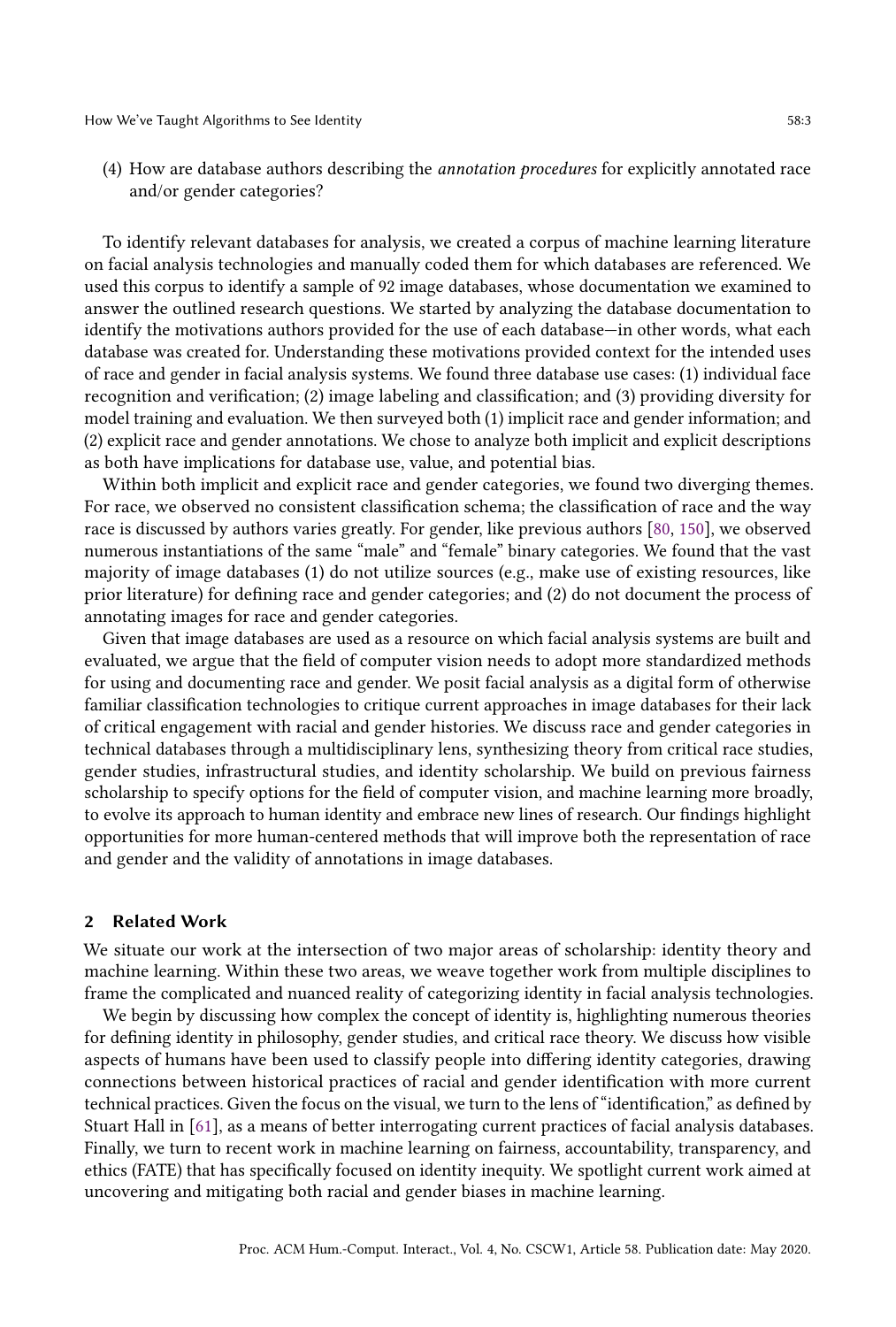#### 2.1 (In)visible Characteristics: Human Identity in Theory and Practice

The concept of identity, from human to computer, has erupted as a site of inquiry with the rise of disciplines like HCI, society and technology studies (STS), and digital humanities. Technology scholars have explored concepts such as embodied identity in virtual worlds [\[10,](#page-27-6) [21,](#page-27-7) [71\]](#page-29-6), including intersecting experiences of race and gender [\[117\]](#page-31-4). They have also centered human identities in their studies of social media platforms, uncovering, for example, the emotional labor of moderators on Asian American and Pacific Islander identity forums [\[38\]](#page-28-1); the benefits of online fandom communities in LGBTQ+ identity exploration [\[40\]](#page-28-2); and how the systematic discrimination against trans people can bridge both online and offline spaces [\[149\]](#page-33-5).

Identity, broadly, is often divided into two perspectives: the visible and the invisible. Locke argued that personal sense of self might belong to the "consciousness," having nothing to do with visible physical embodiment [\[99\]](#page-31-5). In contrast, scholars such as Husserl, Butler, and Alcoff assert that the embodied self is central to the development of internal awareness and one's relationship with the world [\[9,](#page-27-8) [25,](#page-27-9) [110\]](#page-31-6). Alcoff, in particular, embraces notions of visual embodiment in [\[9\]](#page-27-8), discussing the significance of visible markers of identity for race and gender in discussions of social identity, particularly in opposition to perspectives that seek to erase race and gender from political discussions. Namaste similarly critiques the overly philosophized perspective on gender, centering trans people's lived and embodied experiences which are often erased, or made invisible, from gendered theory [\[118\]](#page-31-7).

However, classifying humans based on visible difference has sometimes been utilized for technologies of oppression. The practice of physiognomy, the notion that certain races' bodily and facial structures communicate inferior internal mental and emotional qualities, has been observed in both the Rwandan genocide [\[86\]](#page-30-4) and the long history of slavery and racial segregation in the United States [\[48,](#page-28-3) [156\]](#page-33-6). Technology researchers have begun drawing lines between these histories and technological practices of identity representation. Phillips connected past physiognomic practices to shaping racial models in video games [\[127\]](#page-32-3). Benthall and Haynes questioned the racial categories employed in broader machine learning practices, particularly in how they've been shaped by histories of political oppression against Black people [\[18\]](#page-27-5). Bowker and Star outline numerous examples of how technologies that were deployed for racial segregation manifested in Apartheid South Africa in [\[22\]](#page-27-10), highlighting the evolving process of classification and reclassification that shaped and twisted people's lives. Some commercial facial analysis companies have also adopted notions of physiognomy, such as Faception which attempts to tell internal characteristics, like IQ and criminality, from facial morphology [\[107\]](#page-31-8).

Institutional classifications of identity are constantly shifting; they are not solely remnants of the past. For example, in the United States, President Trump recently issued an executive order to extend racial and ethnic classification to those with Jewish ancestry in an effort to curb anti-Israel protests on college campuses under Title IX [\[36\]](#page-28-4). Furthermore, classifications systems are often implemented unevenly. While some U.S. states allow for non-binary genders on birth certificates (e.g., [\[148\]](#page-33-7)) and driver's licenses (e.g., [\[33,](#page-28-5) [42\]](#page-28-6)), it remains impossible to change gender markers in other states. The debates and laws around gender classifications are still evolving. Many trans people have criticized restrictive gender classification due to the increased likelihood trans people will be further exposed to risky interactions with police and security officials [\[62,](#page-29-7) [106,](#page-31-9) [116\]](#page-31-10). Methods of identifying and tracking marginalized people have already extended to new digital tools. Today, we see facial analysis being deployed in similarly oppressive ways. In China, Uyghur Muslim minorities, who are increasingly being detained in re-education camps, are subject to government surveillance by facial classification and recognition, trained explicitly to attempt to classify and track people who appear Uyghur [\[113\]](#page-31-11).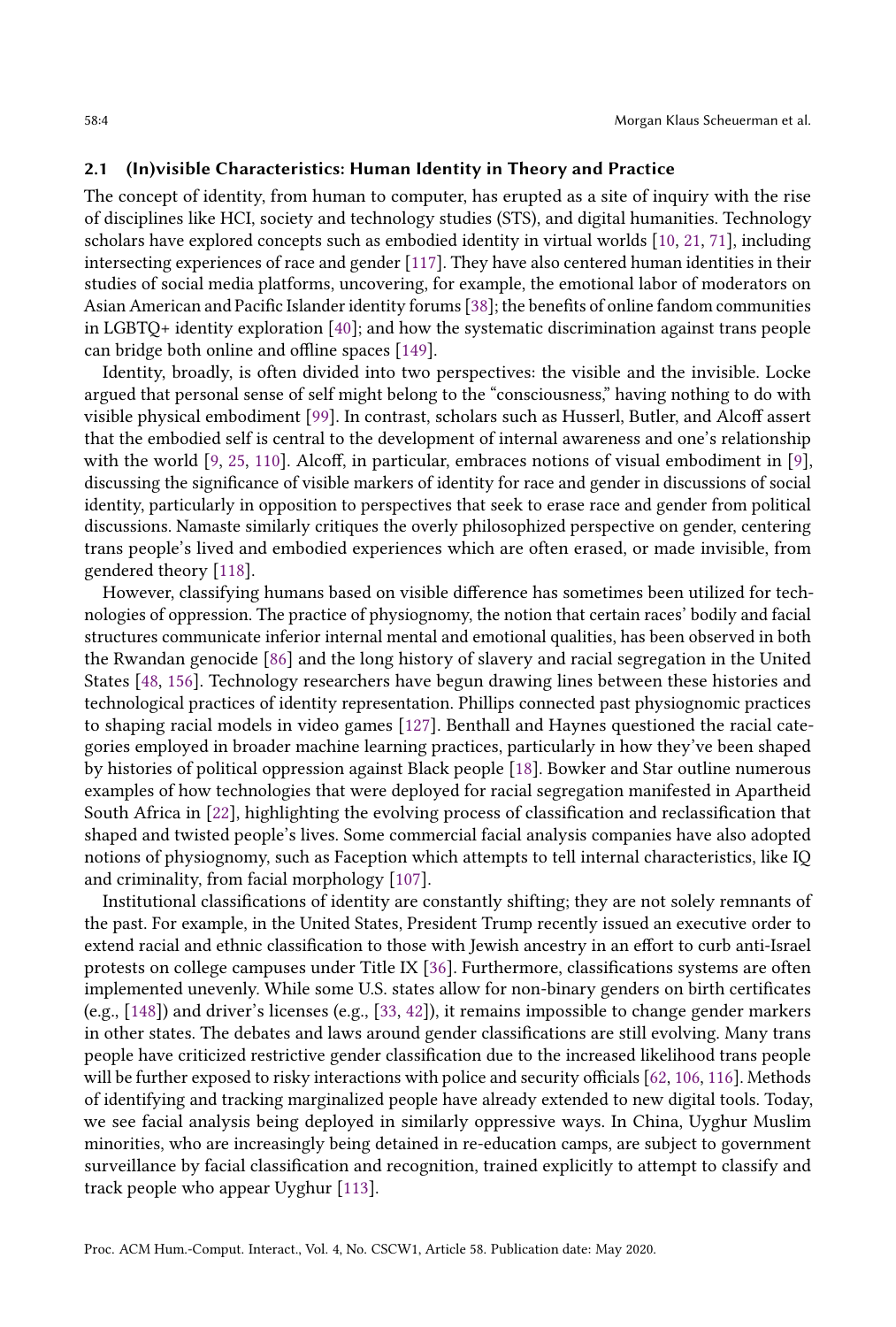Stuart Hall gave us the lens of identification [\[61\]](#page-29-5) through which to problematize identity classifications. To Hall, identification signifies the "process of articulation, a suturing" [\[61\]](#page-29-5). It can mean an identification with (for example, a shared history) or an identification of (for example, an assigned sex [\[25\]](#page-27-9)). He describes the construction of identity categories within "specific modalities of power," for which identities like race and gender are employed for discursive means. The lens of identification opens interesting avenues for viewing perspectives of identity as it pertains to digital technologies. Specifically, how technologies are designed with the identification of human identity features in mind. In this paper, we use identification to interrogate how database authors use visible information about subjects to make determinations about race and gender. We argue that there are historical and theoretical limitations to current database annotation approaches in machine learning research. Through an examination of our findings, we discuss the potential for historic identification biases to become embedded at the first step of machine learning model building: the data it is limited to learning from.

#### 2.2 FATE ML: Fairness, Accountability, Transparency, and Ethics in Machine Learning

Bias in technical systems results in unfair outcomes for differing people—often, for those of marginalized race and gender identities. To address this, bias auditing and bias mitigation have become a major focus of both computer science and HCI research. The rise of FATE (fairness, accountability, transparency, and ethics) for AI development has yielded new insights, methods, and frameworks for addressing issues of bias. Bias has been conceptualized in various ways by researchers—for example, statistical bias that results in skewed results [\[35,](#page-28-7) [72\]](#page-29-8) and representation bias stemming from historical prejudice [\[69,](#page-29-9) [108\]](#page-31-2). These efforts have been fused with scholarship from critical algorithm studies focused on identity. This is evident in Noble's analysis of Black women's representations in Google search results [\[122\]](#page-32-4) and Hamilton's findings of the overzealous risk scoring of women in recidivism risk algorithm, COMPAS [\[63\]](#page-29-10). Similarly, Obermeyer et al. uncovered racial bias against Black patients in commercial health risk prediction algorithms, linked to historic data about medical spending [\[123\]](#page-32-5); and Kay et al. found gender stereotypes about women's occupational roles in image search results [\[79\]](#page-30-5).

Bias in algorithmic contexts can cause widespread, real world harm. The Future Privacy Forum released a report categorizing the numerous harms that can result from algorithmic bias, grouped by individual-level harms (e.g., employment discrimination) and societal-level harms (e.g., differential access to job opportunities) [\[3\]](#page-26-1). Given the reality of algorithmic bias and its inevitable consequences, scholars across disciplines have sought solutions. Machine learning researchers have proposed numerous statistical approaches (e.g., [\[35\]](#page-28-7)) and toolkits (e.g., [\[17\]](#page-27-11)) for mitigating bias. As bias can manifest in numerous ways and in numerous places within a machine learning system, many scholars have began considering its consequences. For example, Danks and London present a taxonomy of where algorithmic bias might appear in the pipeline in [\[34\]](#page-28-0): in the training data, in the focus of the algorithm, in the processing of information, and in the use of a single algorithm from one context to another. Hanna et al. proposed a critical race methodology for machine learning, to better adapt to the complex realities of race [\[64\]](#page-29-11).

Already, much research has been done to uncover bias in facial analysis systems. NIST conducted an evaluation of face recognition in 2019, finding that recognition systems tend to perform better on men and older people, than on women and younger people [\[58\]](#page-29-2). Klare et al. similarly discovered that models performed worse on women, as well as people who are Black [\[84\]](#page-30-1). Buolamwini and Gebru found that facial analysis services, like those provided by Microsoft and IBM, had significantly higher gender misclassification rates for women with dark skin tones [\[24\]](#page-27-3). Further, scholars and practitioners are questioning the underlying social and moral judgments being made when detecting and classifying core human identities. Hamidi et al. interviewed transgender (i.e.,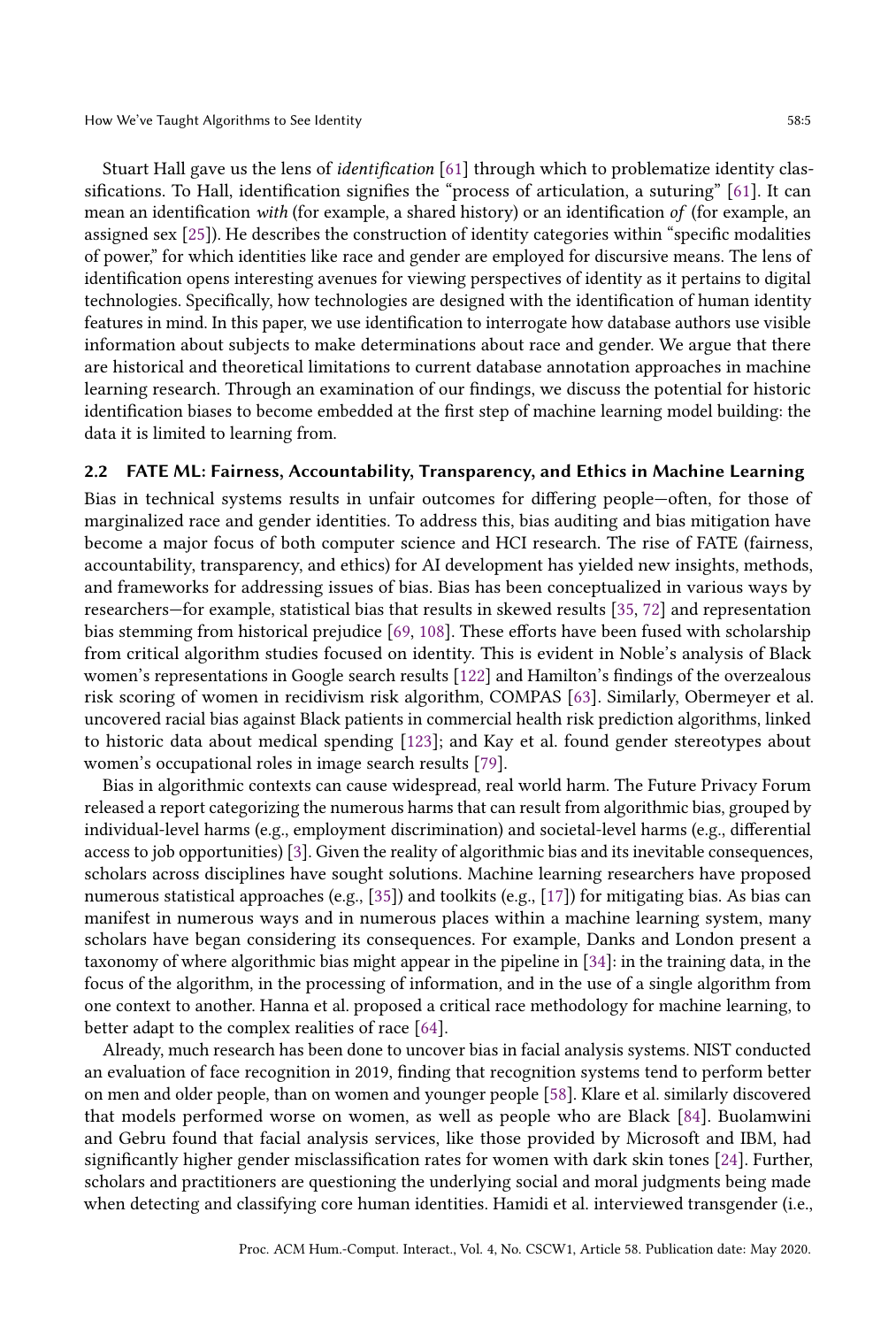trans) individuals and found their participants were largely concerned about how facial analysis could be used for discrimination [\[62\]](#page-29-7). Similarly, Scheuerman et al. found gender classification in facial analysis consistently performed worse on trans people in comparison with cis people, prompting a discussion on how gender is defined in gender classification models and what purpose it serves [\[150\]](#page-33-2).

Our study embraces previous work's call for more nuanced examinations of fairness by starting at the source: the data. Specifically, we interrogate the notion of race and gender classifications in image databases as inherently and objectively classifiable, drawing connections between past technological oppression of race and gender. Through our approach, we encourage machine learning experts to consider critical theory, human-centered approaches, and technical histories when making presentday decisions about facial analysis tasks. We propose more rigorously documented decision-making processes when dealing with race and gender data.

#### 3 Background Information on Image Databases for Facial Analysis Technologies

Automated facial analysis is a subset of computer vision technology designed for the specific task of analyzing human faces in digital images and videos. Facial analysis technologies are built using a number of machine learning approaches (e.g., [\[52,](#page-29-12) [95,](#page-30-6) [158\]](#page-33-8)), generally to accomplish two goals: facial recognition and facial classification. Facial recognition, first developed in the 1960s, is designed to match an image to a specific individual [\[12\]](#page-27-12). Recognition is now used by social media platforms (e.g., Facebook's tagging system [\[119\]](#page-31-0)), consumer electronics (e.g., iPhone's Apple ID [\[5\]](#page-27-1)), and police departments (e.g., [\[165\]](#page-34-1)). Facial classification is designed to label specific features about a human face. For example, the perceived gender (e.g., [\[136,](#page-32-6) [141,](#page-32-7) [147\]](#page-33-9)) or ethnicity (e.g., [\[60,](#page-29-13) [100,](#page-31-12) [103\]](#page-31-13)) of a face; whether the face is considered beautiful or not (e.g., [\[41,](#page-28-8) [170\]](#page-34-4)); and even what the face can tell us about a person's criminality, sexuality, or intelligence (e.g., [\[107,](#page-31-8) [168,](#page-34-5) [173\]](#page-34-6)). While facial recognition and facial classification are separate tasks, they are both posited on successful facial detection and feature extraction. The same software may be designed to complete both tasks (e.g., [\[101\]](#page-31-14)). A simplified diagram of facial recognition and classification pipelines can be seen in Figure [1.](#page-5-0)

<span id="page-5-0"></span>

Fig. 1. A diagram of facial analysis tasks: one pipeline represents facial recognition, the other facial classification. The diagram represents one simple approach; there are numerous other approaches developers might take, including using facial classification to aid facial recognition (e.g., [\[101\]](#page-31-14)).

Underlying how facial analysis systems work are the databases of images and/or videos that the systems are trained and evaluated on. Our sites of inquiry are the databases that enable the training and evaluation of facial analysis models. Before annotation is possible, there must be data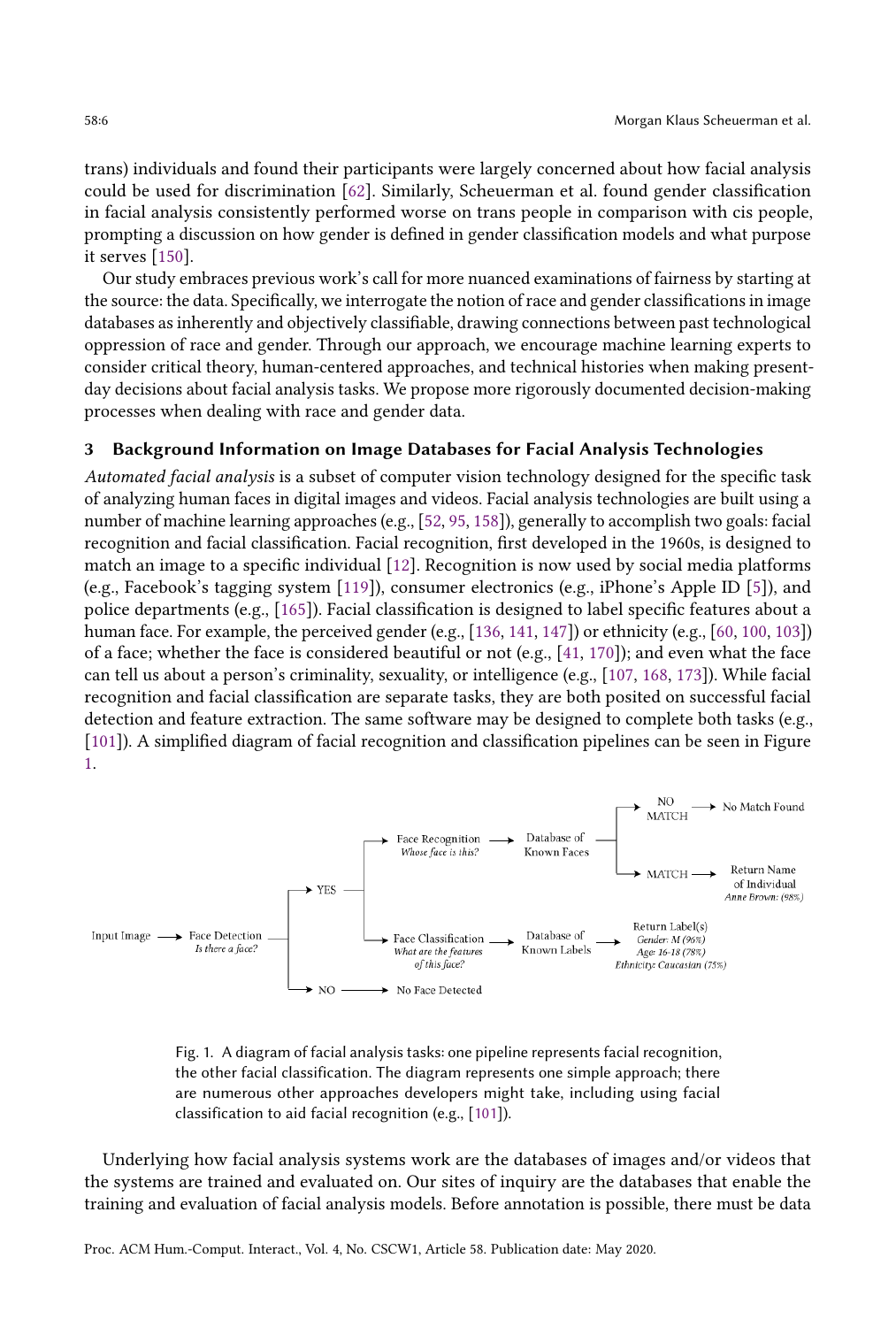to be annotated. Facial data is can be collected in a number of ways. Early databases were often constructed by recruiting individuals and collecting multiple photographs of them in a studio (e.g., Yale Face Database [\[16\]](#page-27-13), FERET [\[75\]](#page-30-7)). As databases have grown larger to meet the demands of increasingly complex computer vision tasks, databases are now being built by scraping publicly available image data, such as the People In Photo Albums (PIPA) database, which used Flickr images [\[175\]](#page-34-7)).

Posterior to data collection, the images are often annotated, or labelled, with specific information that are then useful to facial analysis. Databases may be annotated differently depending on the task the database was intended to be used for. For example, some databases may be annotated with identifiable information for each individual person in an image, such as a name. Another may be annotated with characteristic information about an individual, such as their race or gender. Annotation may be done via a number of methods. Smaller databases may be annotated by the original creators, as can be seen in databases like Pilot Parliaments Benchmark (PPB) [\[24\]](#page-27-3). Increasingly, databases are being annotated through crowdsourcing or scraping associated image information on the web [\[142\]](#page-32-8).

We examined image databases that are then used to train and evaluate facial analysis technologies as a site of inquiry. Specifically, we examine the documentation of image databases to determine how race and gender is being accounted for. We specifically analyze how race and gender are determined and labelled by database authors. We discuss our approach to conducting this study in the next section.

#### 4 Methods

## 4.1 Researcher Positionality

Reflexivity in research practice establishes the researcher as a lens through which research is conducted; what Attia and Edge call an "on-going mutual shaping between researcher and research" [\[13\]](#page-27-14). In other words, the research is shaped by the positionality—the social and political context—of the researcher. In alignment with the feminist practice of reflexively examining one's relationship to one's research, we want to highlight how the positionality of the authors may have shaped this work.

Our approaches to examining both gender and race are informed by our collective experience and many other experiences that make up our perspectives as researchers. The second author is Black, while the remaining three authors are white. Every author has a different gender. All of the authors are based in the United States. As such, our experiences are rooted in a Western-centric point of view. Each author comes from a multidisciplinary background, including HCI, computer science, psychology, gender studies, communication, and the arts. Our synthesized experiences with critical theory, race studies, and gender studies are shaped by education (both formal and informal) related to our U.S. nationalities. Our decision to examine computer vision practice with a critical lens stems from our scholarly upbringings. Our privilege as academics awarded us access to the resources to conduct this work, while our power as differentially marginalized individuals gave us the perspective to develop our research questions and interpret our data.

## 4.2 Defining the Language of Analysis

Through our analysis, we discovered that different terms were being used interchangeably to describe race. This was true for gender as well. For that reason, we will outline how we have decided to define our use of the terms "race" and "gender" in the context of this paper. We return to practices of defining race and gender in more depth in our Design Considerations (see section [9\)](#page-22-0).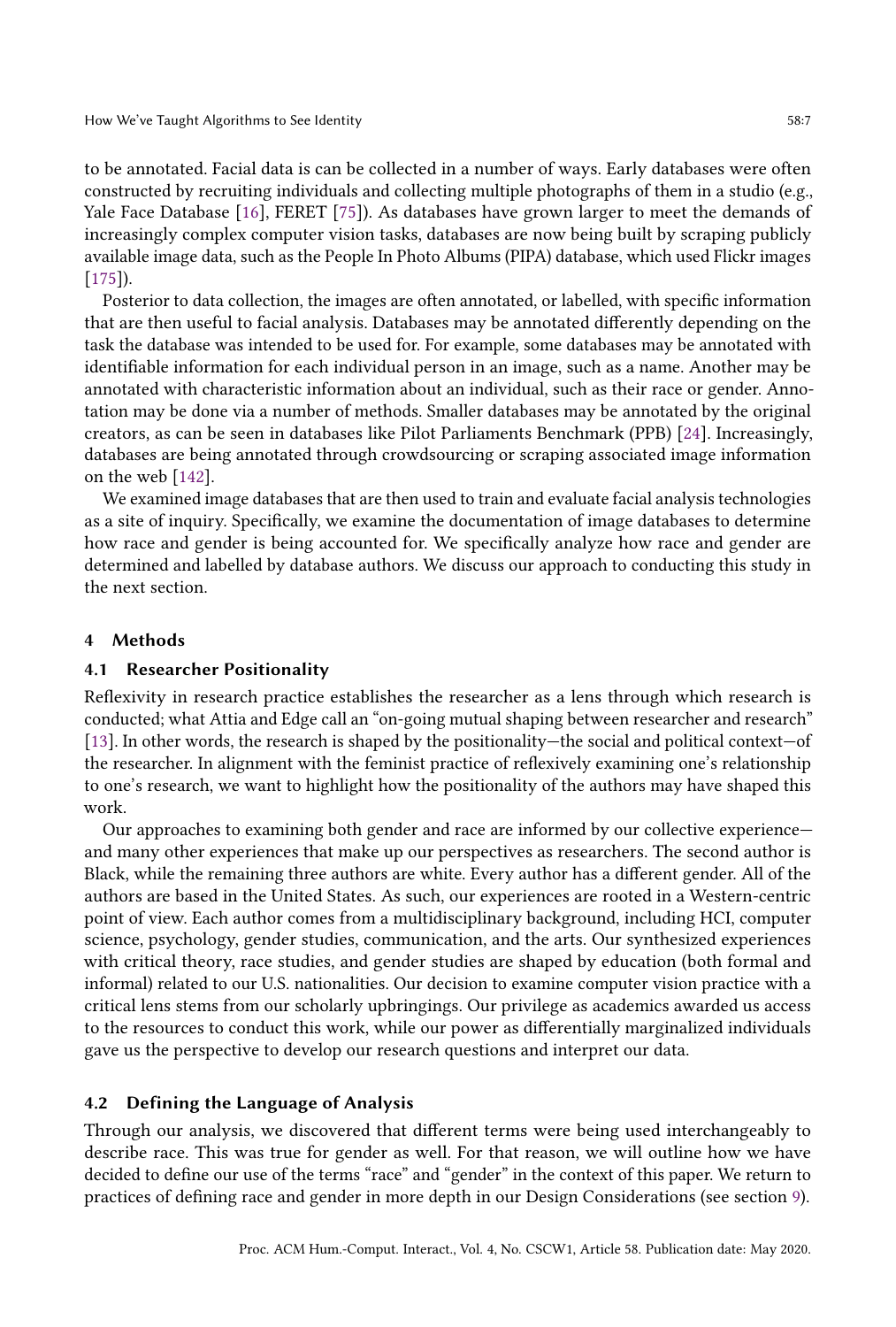# 4.2.1 Defining "Race"

Documentation of image databases often used both "ethnicity" and "race" to refer to a single concept: an annotation based on phenotypic attributes like skin tone and facial features perceived to be relevant to differing ancestral histories. Critical race theory and histories of racial stratification have outlined the use of "marked difference" for making visual determinations of racial categories [\[66,](#page-29-14) [93,](#page-30-8) [133\]](#page-32-9), rather than traceable ancestral history. In other words, we suppose these annotations are linked to notions of visuality of making racial determinations, rather than determinations of ethnic origin. While critical race theory is primarily rooted in Western discourse, born of the desire to dismantle racism and white supremacy in the United States [\[23\]](#page-27-15), we believe it offers a lens for critiquing the structural issues of race in globally-sourced facial analysis databases. Thus, in this paper, we chose to embrace the focus of "race," as defined by critical race scholarship, in the analysis and discussion of image databases. With this in mind, we use the terms "race" and "racial."

## 4.2.2 Defining Gender

Database documentation also used both "gender" and "sex" to refer to the singular concept of an externalized gendered appearance. In this paper, we chose to use the term "gender" to refer to our analysis and discussion of gendered presentation in image databases, aligning ourselves both with trans scholars and concerns that the sex/gender dichotomy is often used to disavow trans identities [\[29,](#page-28-9) [47,](#page-28-10) [151\]](#page-33-10).

## 4.3 Data Collection and Cleaning

We identified relevant facial analysis databases by examining which databases are being used in recent academic papers. We chose to identify databases used in academic papers because we could then assume they are viewed as useful databases in facial analysis research. To do this, we first created a corpus of 277 research papers that have studied facial analysis. To create this corpus, we started by identifying relevant papers in both the Association for Computing Machinery Digital Library (ACM DL) and Institute of Electrical and Electronics Engineers (IEEE). We chose to use papers published in the ACM and IEEE as they are both two of the largest associations of computing research, and thus contain a great deal of technical research on facial analysis. We scraped 18,661 manuscripts from the ACM DL for papers using the keyword "facial recognition" using Selenium WebDriver [\[126\]](#page-32-10) (12/12/2019). We also downloaded 4,000 manuscripts from IEEE's Xplore library using the using search terms "facial recognition" and "facial classification" using IEEE's export functionality  $(12/12/2019)^1$  $(12/12/2019)^1$  $(12/12/2019)^1$ . We aggregated the two datasets from the ACM and IEEE, removing all duplicates, resulting in 16,505 unique manuscripts.

Next, we filtered the manuscripts by "author keywords" for "facial recognition," "face recognition," and "face classification" to ensure the papers were directly relevant to facial analysis research. This resulted in 781 manuscripts. We decided to narrow our corpus to papers published within the last five years, between 2014 and 2019, to ensure both the manageability of the corpus and the modern relevance of the research. This left us with 277 manuscripts from which to manually identify the use of facial analysis databases.

## 4.4 Identifying Image Databases

We manually coded the remaining 277 manuscripts for referenced databases. We coded any mention of databases, including database creation, use for training, use for evaluation, and databases referenced in literature reviews. Through this process, we identified 160 different databases. We then manually coded each of these 160 databases for what types of media were included in each. This process revealed 15 different types of databases: Image; Video; 3D Model; Image and Video;

<span id="page-7-0"></span><sup>&</sup>lt;sup>1</sup>The "export" feature can be found on the upper right hand side of the search result page of https://ieeexplore.ieee.org/xplore/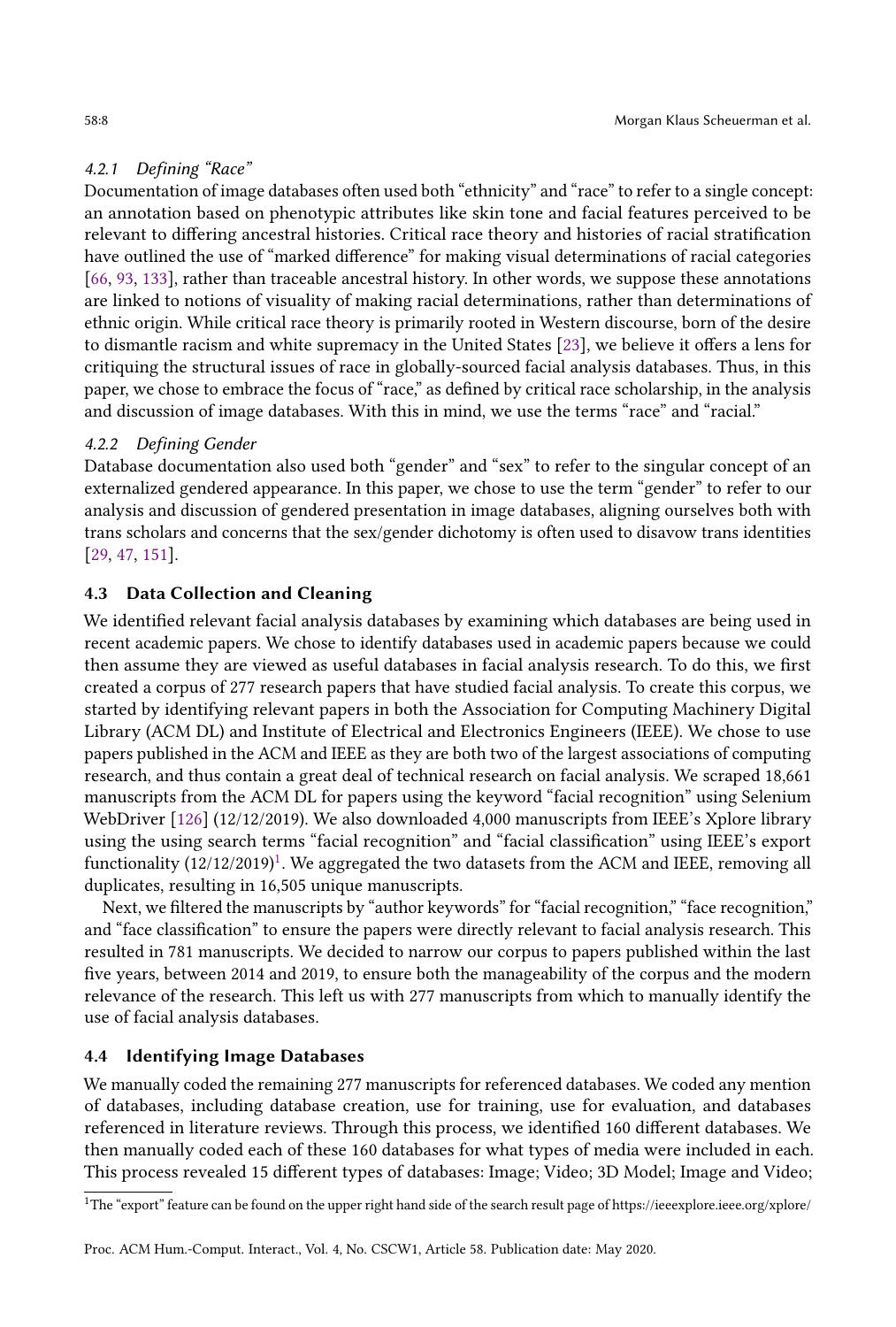Image and Sketch; Image, Audio, and Video; Video and 3D Model; Image (Eyes); Electrocardiogram (ECG); Audio; Image and Eyes; Image and Audio; Video and Audio; Image and 3D Model; and Image, Sketch, and 3D Model.

Image databases were the most common media type, referenced about five times as often than the next most popular media type, video. Accordingly, we chose to focus on image databases in our analysis of race and gender in databases.

As we analyzed each database, we also eliminated those that did not contain human subjects (e.g., Common Objects in Context (COCO) [\[97\]](#page-31-15)). We also eliminated two databases for which we could not find explanatory documentation: 5NJJ-YN63 and PCSO\_LS Mugshot. Finally, we chose to combine multiple versions of databases together for analysis, treating them as one database (e.g., Yale and Extended Yale B [\[16\]](#page-27-13); faces94, faces95, faces96, and grimace [\[1\]](#page-26-2)) unless there were significant differences between versions (e.g., the introduction of new race and gender categories). This resulted in a final corpus of 92 image databases. For each entry in our corpus, we analyzed original sources such as research papers, websites, and additional supporting documentation.

#### 4.5 Codebook for Analysis

We sought to understand what purpose race and gender were meant to serve for facial analysis systems; which, if any, sources race and gender were built on; and what processes were used to annotate race and gender information. In an initial review of our database sources, we noticed the presence of this information was sporadic, at best. Thus, we developed a simple codebook that was iteratively updated in phases to capture four aspects of the databases:

- (1) Whether the database included information about race and/or gender
- (2) If race/gender was defined
- (3) Whether race/gender was either (1) only provided in the form a summary for the entire database or (2) race and/or gender was annotated at the level of individual images
- (4) How race/gender was annotated (when annotations were provided)

We developed this codebook to quantify trends across the databases and to focus our qualitative investigation. We coded the databases using the available documentation about them. Documentation included original research publications, auxiliary materials, websites, posted slide decks, and the databases themselves. The first author developed a codebook by first open-coding the types of identities present in the corpus of databases [\[49\]](#page-28-11). Through regular discussion between the first author and the fourth author, the first author went back to develop tighter codes for the how race and gender showed up in the databases (what we refer to as "database types") and how those identities were explained (what we refer to as "sources" and "annotation processes"). After finalizing this codebook, the first, second, and third authors then coded all database materials using the codebook. All coders regularly discussed their thought processes when coding, at the end of which the first author verified the coding of each codebook entry.

We breakdown the codebook in Table [1](#page-9-0) in the following sections. For clarity, we provide a number of examples of coded documentation to highlight both the diversity of ways that information was represented across these databases, and how that information was coded.

#### 4.5.1 Race and Gender

For each database, we coded the presence and absence of race and gender. We coded "present" if the database contained race and/or gender. We coded "absent" if it did not.

Race: We coded race as any mention of racial categories, ethnicity, or skin color. The following example represents a snippet we would code as containing race: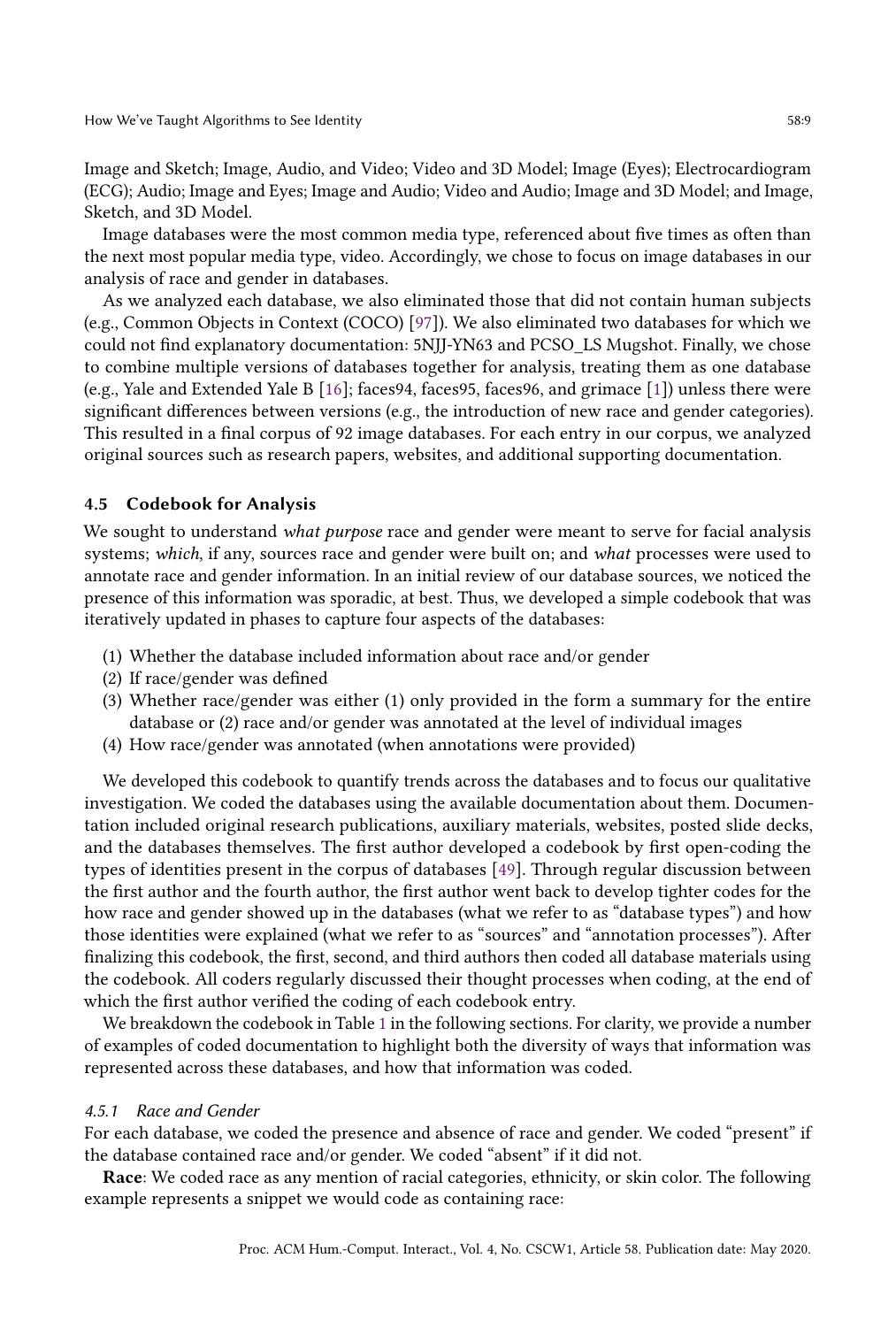<span id="page-9-0"></span>

| Codebook                  |          |                                                                                                           |                                                                              |  |  |  |
|---------------------------|----------|-----------------------------------------------------------------------------------------------------------|------------------------------------------------------------------------------|--|--|--|
| Concept                   | Code     | <b>Description</b>                                                                                        | Example                                                                      |  |  |  |
| Attributes Present        | Race     | Race, ethnicity, or<br>skin color                                                                         | Asian, white, dark<br>skin                                                   |  |  |  |
|                           | Gender   | Gender or sex                                                                                             | Man, female                                                                  |  |  |  |
| Database Type             | Implicit | The database includes<br>race and/or gender<br>information in the<br>form of demographic<br>distributions | 56% female and 44%<br>male                                                   |  |  |  |
|                           | Explicit | Every image in the<br>database is annotated<br>with race and/or<br>gender information                     | Images of men are<br>marked with an 'M'                                      |  |  |  |
| Source                    | Present  | An explanation for<br>how race/gender was<br>defined or derived                                           | A formal citation<br>defining the selected<br>race classification            |  |  |  |
|                           | Absent   | No sources were used<br>to explain the<br>definition of<br>race/gender                                    |                                                                              |  |  |  |
| <b>Annotation Process</b> | Present  | An explanation for<br>how explicit<br>annotations were<br>conducted                                       | A description of how<br>race categories were<br>annotated by<br>crowdworkers |  |  |  |
|                           | Absent   | No explanation<br>describing the<br>annotation process                                                    |                                                                              |  |  |  |

Table 1. A table showing our codebook. Every database was marked as either Implicit, Explicit, or Neither. All databases were coded with either a 0 (absent) or 1 (present) for both gender and race.

We also manually annotated the basic attributes (gender, age (5 ranges) and race) of all RAF faces. ... For racial distribution, there are 77% Caucasian, 8% African-American, and 15% Asian. —Real-World Affective Faces Database (RAF-DB) [\[94\]](#page-30-9)

Gender: We coded gender as any mention of gender or sex categories (e.g., gender, sex, men, male, etc.). We also coded proxies of gender, such as familial relationships like mother and daughter. For example, AR Database was coded as including gender based on the following text:

Men's image names start with an 'M' symbol and women's images start with an 'W'. —AR Database [\[105\]](#page-31-16)

Some databases discussed race and gender, but only in so far as to explicitly state race/gender were not accounted for. For example:

Some questions were raised about the age, racial, and sexual distribution of the database. However, at this stage of the program, the key issue was algorithm performance on a database of a large number of individuals. —FERET [\[75\]](#page-30-7)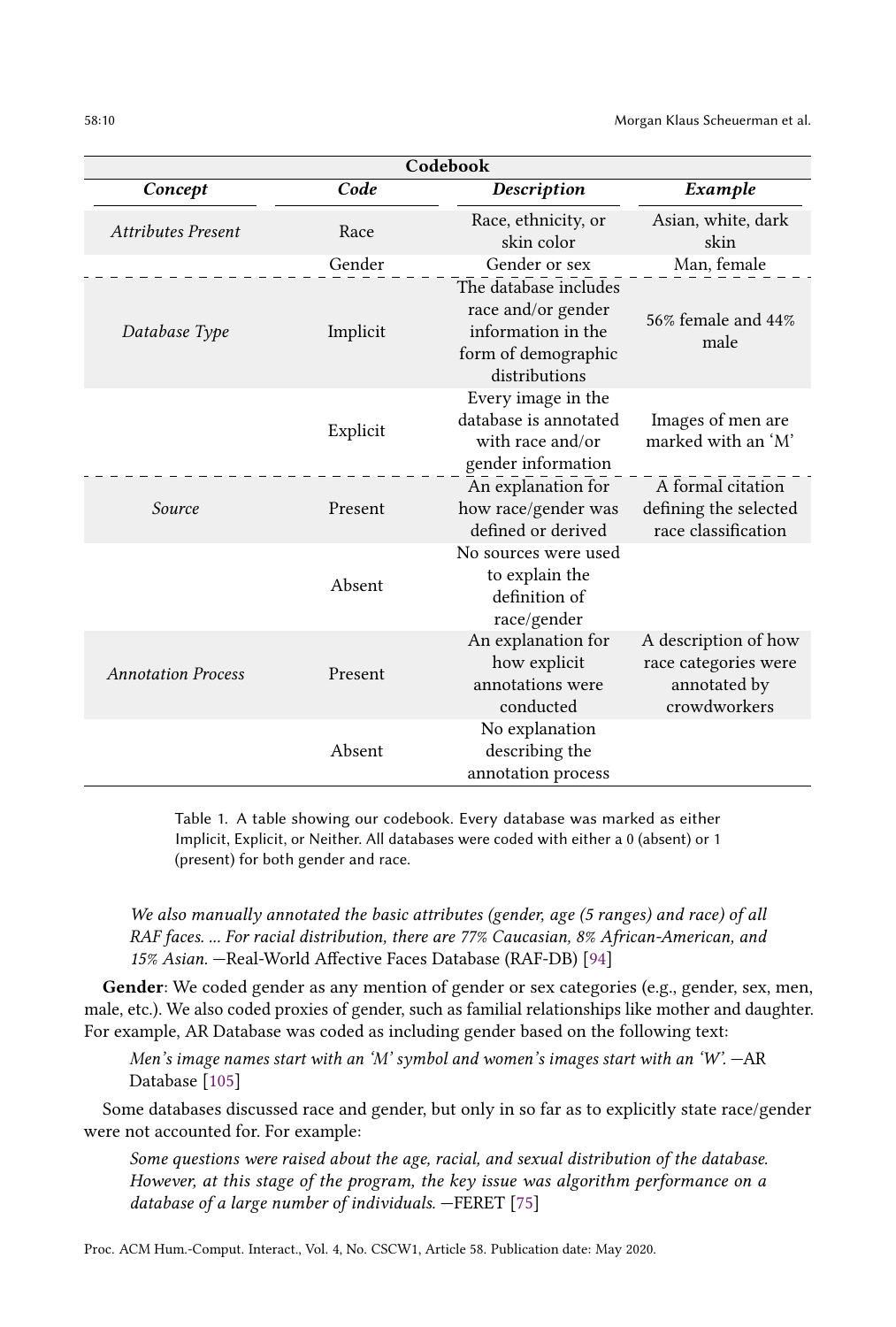In these instances, we did not code the database as including race and/or gender.

## 4.5.2 Implicit and Explicit

We identified two ways human race and gender are included in databases. Some databases explicitly annotate every image with race and/or gender information. Others, however, only provide race and/or gender information in high-level descriptive statistics for the dataset as a whole. We coded these databases as "explicit" and "implicit" respectively.

## 4.5.3 Source for Definition of Race/Gender

After identifying which databases included race and gender, we coded each for whether the database provided a source for how race and/or gender were defined. We accepted both formal citations and claimed reflexive expertise. We required the source justify the definitions of race and gender categories. For example:

As prior work has pointed out, skin color alone is not a strong predictor of race, and other features such as facial proportions are important [\[54,](#page-29-15) [78,](#page-30-10) [130,](#page-32-11) [131\]](#page-32-12). Face morphology is also relevant for attributes such as age and gender [\[135\]](#page-32-13). We incorporated multiple facial coding schemes aimed at capturing facial morphology using craniofacial features [\[45,](#page-28-12) [46,](#page-28-13) [135\]](#page-32-13). - IBM Diversity in Faces (DiF)  $[109]^{2}$  $[109]^{2}$  $[109]^{2}$  $[109]^{2}$ 

## 4.5.4 Annotation Practices

Finally, we coded each explicit database for explanations of how the authors conducted annotations. Our criteria was some form of explanation to how race and/or gender was explicitly annotated. For example, if the authors explained that they visually evaluated each image to make a determination about a race classification:

Demographics for the 10k US Adult Faces Database were determined by an Amazon Mechanical Turk demographics study involving 12 workers per face. Amazon Mechanical Turk worker demographics were assembled from demographics surveys attached to the main tasks of Experiments 1 and 2.  $-10k$  US Adult Faces [\[15\]](#page-27-16)

Based on an analysis of the coded databases, we present our findings in three sections: (1) the purpose and intended use of databases (see section [5\)](#page-10-1); (2) the implicit race and gender features found in databases (see section [6\)](#page-11-0); and (3) the explicit annotations of race and gender found in databases (see section [7\)](#page-14-0).

# 4.6 Public Availability of Our Dataset

Given that the image databases are publicly available for academic use, we felt it was ethically responsible to publish the corpus of databases examined in this study for the benefit of other researchers, engineers, and the public. We have created an open access spreadsheet of the 92 databases (and associated versions) examined in this paper. This spreadsheet contains our codebook, including tabs for databases we classified as "implicit" and "explicit." We included the titles of original research papers, links to their Google Scholar entries, and the number of citations at the time of data collection. We also included quotes relevant to how race/gender are defined, sourced, and annotated, when available.

We encourage other researchers to use our dataset for additional research and to add new database entries. The dataset is available for download using the following DOI: 10.5281/zenodo.3735400

<span id="page-10-1"></span><span id="page-10-0"></span><sup>2</sup>Note: Numbered citations in quotes throughout this paper has been altered to map to the correct references in the current paper.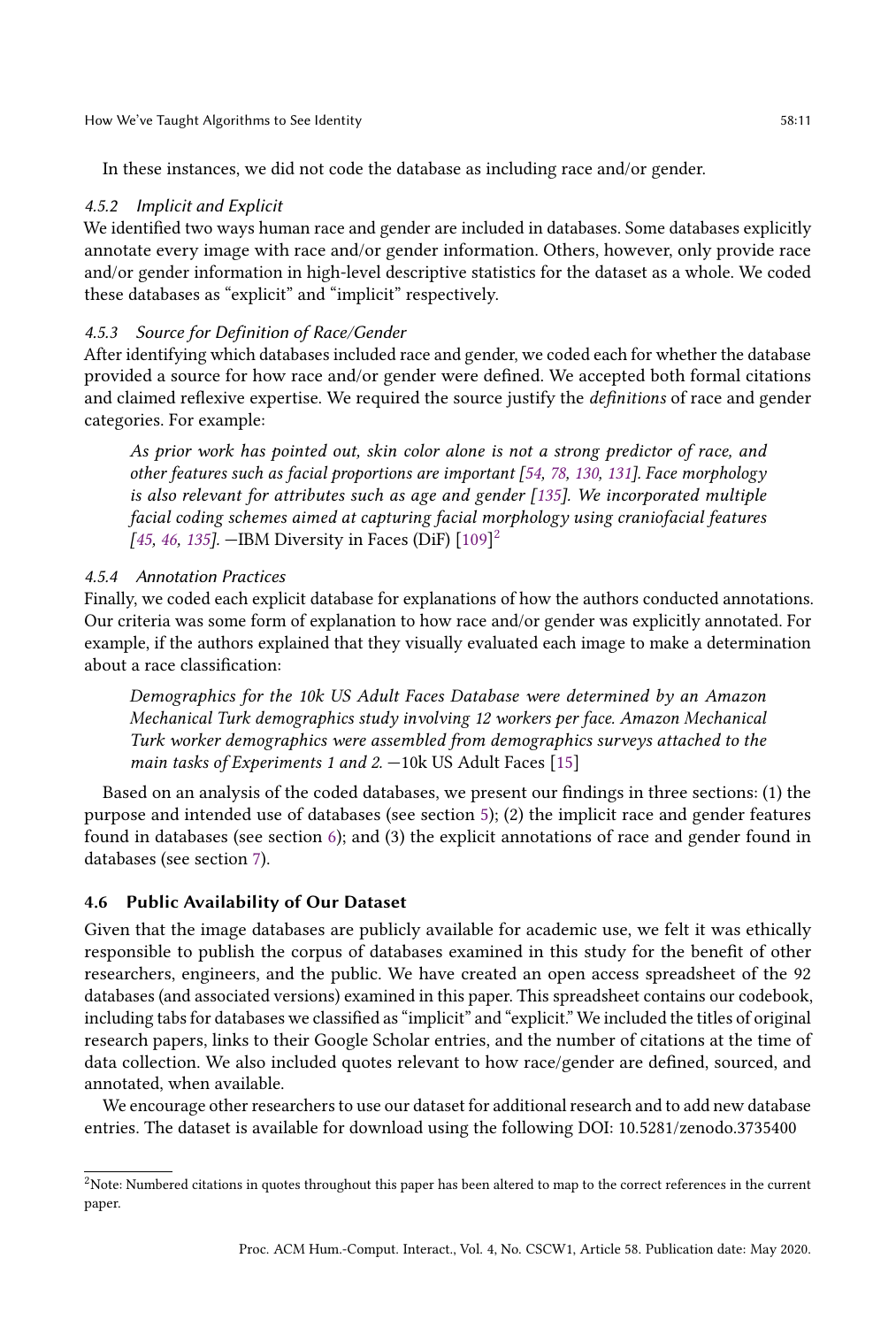# 5 Contextualizing Race and Gender by Understanding the Intended Purpose of **Databases**

Image databases serve as an important resource for facial analysis research. Each time a new database is released, the authors are looking to fulfill some need within this community. We observed numerous justifications for the creation of new databases. For example, many databases were looking to continuously expand the number of individual faces available within a single database. We observed three major categories for which image databases were intended to be used for: (1) individual face recognition and verification; (2) image labeling and classification; and (3) for diverse training and evaluation. In these three categories, race and gender were included—or not included—for different reasons. Understanding these reasons contextualizes why we see race and gender manifest in both implicit and explicit ways.

# 5.1 Face Recognition and Verification

A great deal of database authors described the utility of their database for individual face recognition and verification tasks—that is, tasks meant to match a single individual to a database of images. Race and gender were often implicit in these recognition databases. It is likely that many database authors did not view explicitly annotated information as relevant to the task of face recognition. Matching a single face to a single identity is often viewed as an individual-level task, not requiring additional labels beyond a unique identifier (e.g., a subject's name, a number ID). However, some databases did include race and gender information—typically, along with other attributes like age and facial expressions. These often described the inclusion of such information for the sake of more expansive, more various data. Motivations for variety, however, are not necessarily the same as improving demographic diversity. Databases which sought to increase variety did not mention diversity as a motivation for identity information.

# 5.2 Image Labeling and Classification

Some databases were meant to aid with image labeling and classification—the assignment of labels to an image based on a database of images with annotations. Explicit race and gender annotations were common in such databases and were used to train a system to classify those annotated race and gender categories. While race and gender classification literature did not make up the majority of our original corpus, databases like Cohn-Kanade (CK) [\[77\]](#page-30-11) (which did not have explicit annotations) were still used for identity classification tasks (e.g., [\[11\]](#page-27-17)), suggesting a gap between the intended and actual use of this database.

# 5.3 Diverse Training and Evaluation

<span id="page-11-0"></span>A number of image databases were created to improve the diversity of available faces for training and evaluation, and thus, ideally, mitigate potential representation biases within facial analysis models (e.g., DiF [\[109\]](#page-31-17), PPB [\[24\]](#page-27-3)). Such databases were looking to improve conditions for both face recognition and image labeling tasks, but their explicit contribution to the field is motivated by addressing known biases and underrepresentation, allowing for systems to recognize a wider variety of human faces and identity attributes. We saw that most databases utilized gender as a means to "balance" racial diversity—that is, to ensure there are an comparative number of women of a certain race to the number of men of a certain race. Explicit race and gender annotations may or may not be present in databases created for diversity—some chose to provide implicit demographic distribution information instead. Implicit demographic distributions still described the diversity of people represented in a database, while explicit annotations of that diversity could also allow for improved image classifications.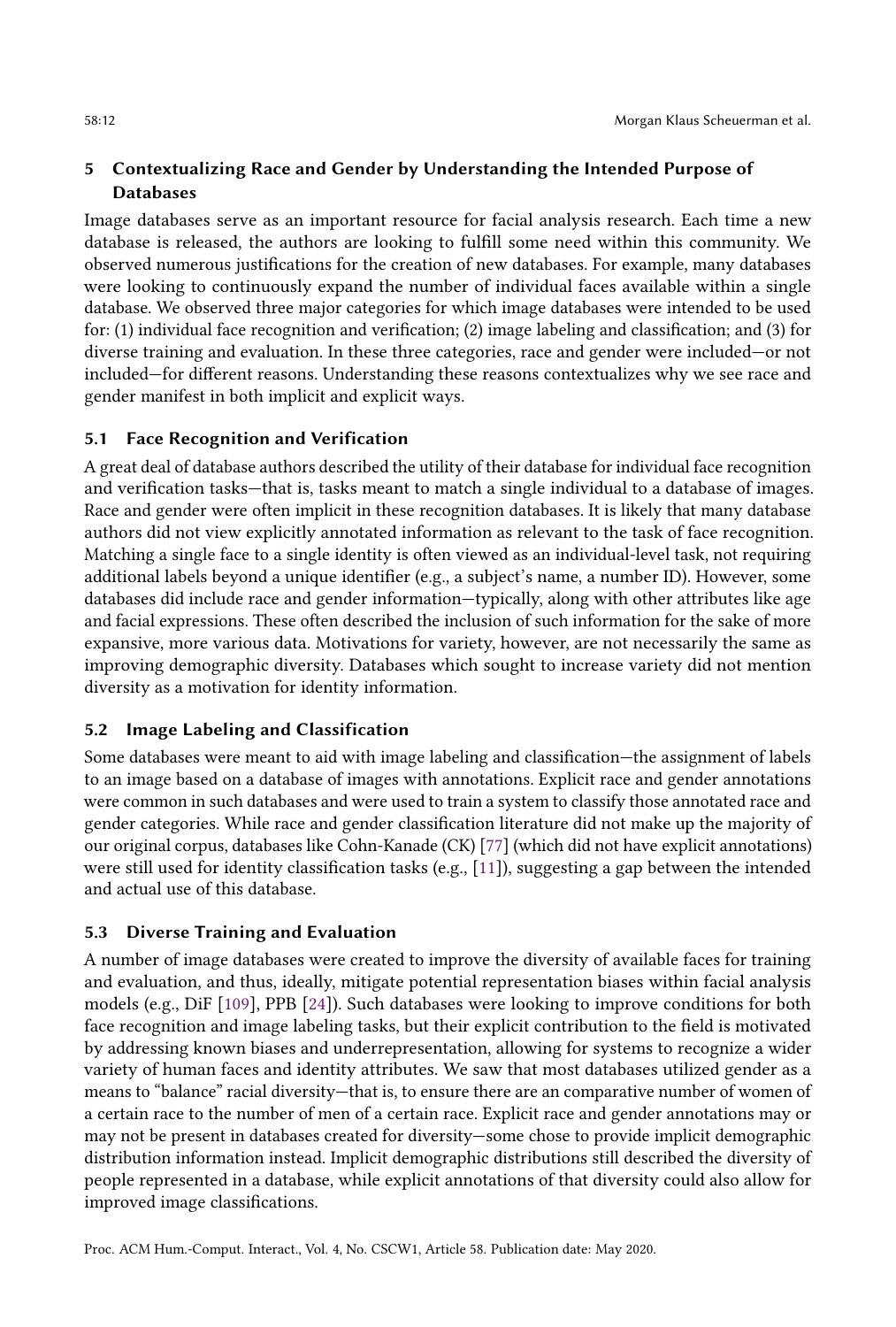How We've Taught Algorithms to See Identity 58:13

# 6 Implicit Features

Approximately 64% ( $n=59$ ) of the 92 image databases we coded did not contain explicit annotations. About 37% ( $n=34$ ) contained no information about race or gender whatsoever (see Table [2\)](#page-12-0). Approximately 27% ( $n=25$ ) databases contained implicit information about race and/or gender in the form of demographic distributions. These implicit databases contained descriptive statistics about the race and/or gender of the people featured in the database, but did not annotate that information for each image in the database. Only  $4\%$  ( $n=1$ ) database with implicit data included source information for where demographic categories came from. The other 96%  $(n=24)$  databases did not contain any source information underlying demographic descriptions; we generally assumed that the database authors gathered this information directly from subjects or determined subject race/gender themselves.

# 6.1 Types of Race and Gender Categories

Demographic descriptions manifested semantically in numerous ways. We observed both "gender" (e.g., CASIA-WEBFACE [\[174\]](#page-34-8)) and "sex" (e.g., NUAA Photograph Imposter Database [\[160\]](#page-33-11)), as well as both being used interchangeably to refer to the same concept (e.g., HRT Transgender Face Database [\[102\]](#page-31-18)). Similarly, we observed "race" (e.g., Sheffield (previously UMIST) [\[57\]](#page-29-16)) and "ethnicity" (e.g., VGGFace2 [\[26\]](#page-27-18)), as well as both being used interchangeably (e.g., CMU Pose, Illumination, and Expression (CMU PIE) [\[155\]](#page-33-12), Compound Facial Expressions of Emotion (CFEE) [\[39\]](#page-28-14)). Underlying these concepts, we also observed numerous instances of categorical labels. For example, CFEE stated:

A total of 230 human subjects (130 females; mean age 23; SD 6) were recruited from the university area, receiving a small monetary reward for participating. Most ethnicities and races were included, and Caucasian, Asian, African American, and Hispanic are represented in the database. —CFEE [\[39\]](#page-28-14)

In this instance, "female" is used as a default gender, implying there must be another gender accounted for in the demographic distribution (most likely "male," given binary trends). "Most ethnicities and races" also similarly insinuates some races are not accounted for, but the authors believe their subject pool accounts for "most" of them. We also found some troubling descriptions, which relied on otherwise criticized or contentious terminology. One of these was in the documentation of the now unavailable Microsoft Celeb (MS-CELEB-1M) [\[59\]](#page-29-17), which employed the categories "Caucasian," "Mongoloid," and "Negroid." The authors refer to these terms as encompassing "all the major races in the world" [\[59\]](#page-29-17). It is possible the use of such terms are tied to historic scientific uses of the term to describe physiological differences between races; however, this was the only facial

<span id="page-12-0"></span>

| Race and Gender Representation in Image Database Corpus |                    |                      |                |               |  |  |
|---------------------------------------------------------|--------------------|----------------------|----------------|---------------|--|--|
| <b>Explicit Annotations</b>                             |                    | <b>Implicit Data</b> | <b>Neither</b> |               |  |  |
|                                                         | $35.9\%$ (33)      |                      | $27.2\%$ (25)  | $36.9\%$ (34) |  |  |
| Race                                                    | Gender             | Both                 |                |               |  |  |
| 45.5% (15 of 33)                                        | $100\%$ (33 of 33) | 45.5% (15 of 33)     |                |               |  |  |

Table 2. The number of databases that contained (1) explicit annotations; (2) implicit demographic information; or (3) neither explicit or implicit race and gender information. Each count is out of 92 total image databases.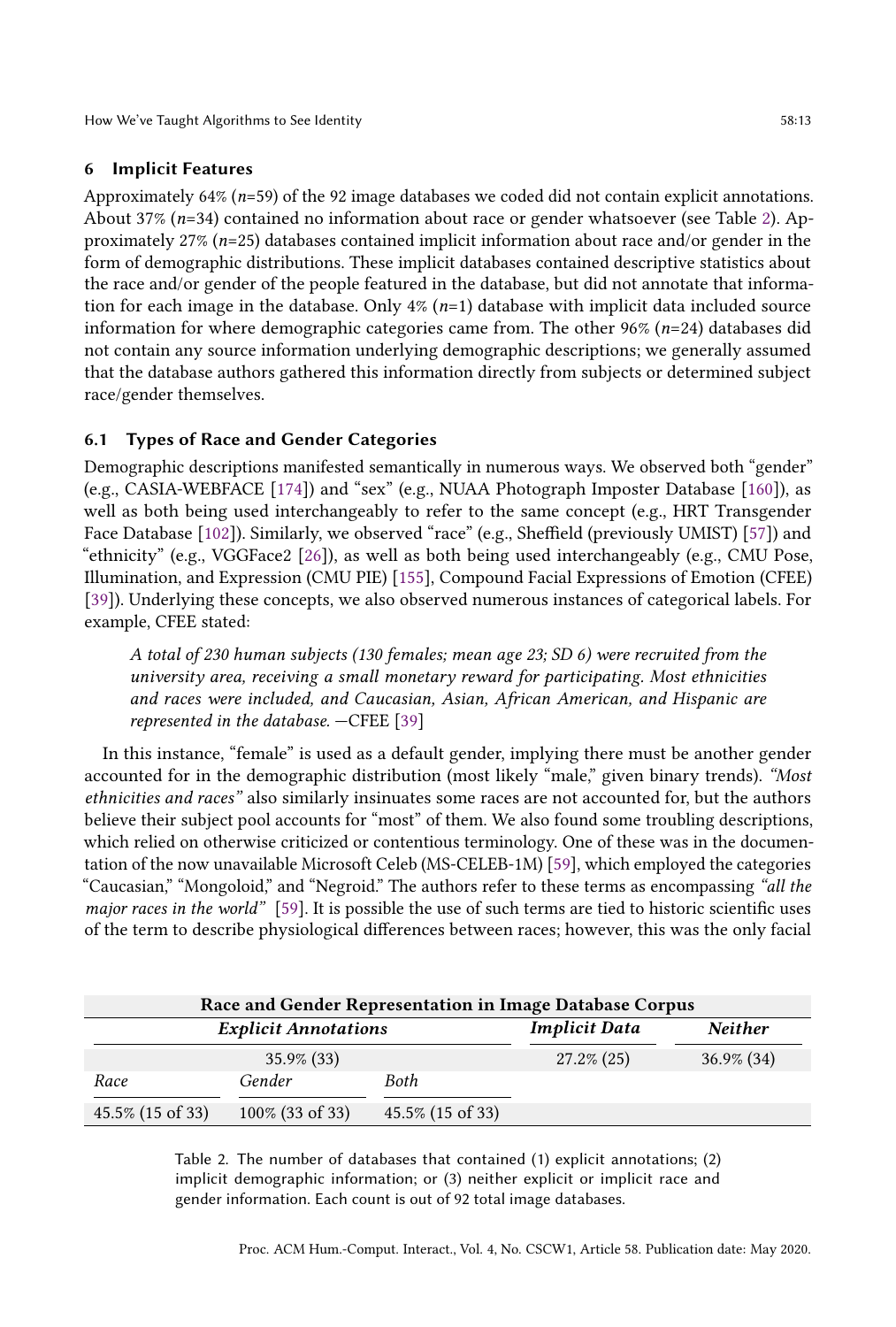analysis database we saw use this term, indicating it is likely uncommon in computer vision literature. Such descriptions imply author determinations tied to cultural notions about race. Further, MS-CELEB-1M did not provide detailed distributions of these categories, stating:

The diversity (gender, age, profession, race, nationality) of our celebrity list is guaranteed by the large scale of our dataset. —MS-CELEB-1M [\[59\]](#page-29-17)

Other databases also claimed to include different genders and races, but did not describe what terms or categories they used. For example, the authors of NUAA wrote in their publication, "Note that [the database] contains various appearance changes commonly encountered by a face recognition system (e.g., sex, illumination, with/without glasses)" [\[160\]](#page-33-11). However, they did not describe what "sex" looked like in the database.

## 6.2 Sources for Race and Gender Categories

The only database to contain source material for implicit demographic information was VGGFace2. The authors describe using Freebase knowledge graph to determine the "attribute information such as ethnicity" for the images of IMDB celebrities in their database [\[26\]](#page-27-18).

Other databases, which we might expect to contain source material based on the outlined methodology, did not. For example, although the Facial Expression Recognition 2013 (FER-2013) Database described using Google search with keywords, they did not describe the process they undertook to define the keywords [\[111\]](#page-31-19). So although they stated that "keywords were combined with words related to gender, age or ethnicity"  $[111]$ , it is impossible to tell how the keywords were determined. Similarly, the HRT Database contained no source material on trans people in their definition of transgender as "someone who under goes a gender transformation via hormone replacement therapy; that is, a male becomes a female by suppressing natural testosterone production and exogenously increasing estrogen" [\[102\]](#page-31-18).

## 6.3 Choosing Implicit Demographics over Explicit Annotations

As we reported in Section [5,](#page-10-1) databases meant for facial recognition and verification often do not need explicit race or gender annotations to function for their intended purpose, even when they sought to improve diversity. Even databases, which were built specifically in response to human characteristics, did not contain annotations. For example, the HRT Database, which was created for the purpose of identifying individuals across gender transition, was not annotated with gender information about individuals. The HRT Database was particularly unique in comparison to other databases in its treatment of "gender" and "sex." It was also the only database which discussed transgender identities:

Gender transformation occurs by down selecting the natural sex hormone of a person in replacement for its opposite. This is known medically as hormone replacement therapy; however, more broadly this can be described as hormone alteration or medical alteration. —HRT Database [\[102\]](#page-31-18)

In the HRT Database, transgender faces are problematized for recognition and verification tasks. Gender presentation is thus described not as an identity, but rather a challenge to facial analysis systems.

Often, individual subjects in the database were documented by race and gender to such a degree that descriptive statistics were possible, yet that documentation was never translated into explicit annotations. The NimStim Set of Facial Expressions Database, which also did not explicitly annotate race, but included demographic information in its documentation, stated:

A number of features of the set are advantageous for researchers who study face expression processing. Perhaps the most important is the racial diversity of the actors. Studies often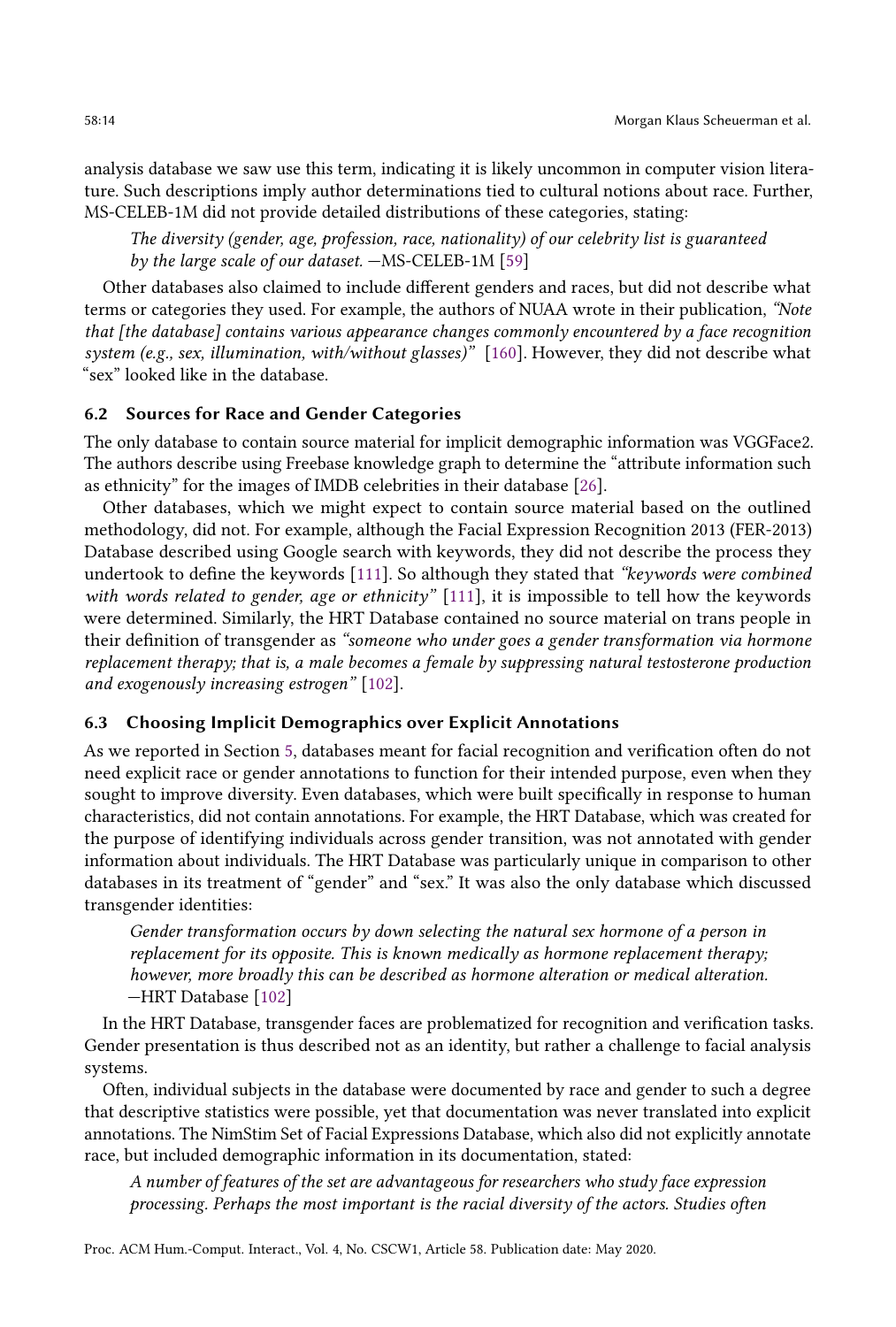show that the race or ethnicity of a model impacts face processing both behaviorally and in terms of the underlying neurobiology of face processing. This modulation by race or ethnicity is not identified for all populations and may be driven by experience and bias. —NimStim [\[163\]](#page-33-13)

The above snippet outlines the reasoning for why NimStim authors intentionally included individuals of multiple racial categories into their database, despite not annotating those features: to improve accuracy and precision for facial recognition tasks. It is possible racial categories were not explicitly annotated, because the authors did not find that information relevant to recognition. FERET, one of the oldest databases, dated to 1993, was the only database we found to provide reasoning for the lack of annotations. On their website, they wrote:

Some questions were raised about the age, racial, and sexual distribution of the database. However, at this stage of the program, the key issue was algorithm performance on a database of a large number of individuals. —FERET [\[2\]](#page-26-3)

We also witnessed an interesting example of identity-specific licensing agreements in the Iranian Face Database (IFDB), which prohibited the use of women's images in publication. They stated:

Some female's images are also provided in this database. These images will never appear in any document of any form. —IFDB [\[121\]](#page-32-14)

IFDB was interesting in this regard, as they displayed some concern over the misuse of women's images by third-party researchers and commercial interests. However, their approach to choosing implicit demographic labels of gender also leave the gender of each image up to interpretation from those same third parties. We return to the concept of identity-specific licensing in the Design Considerations (see section [9\)](#page-22-0).

Some databases would include explicit annotations for one feature but not another. For CMU PIE, which included "sex" but did not include race, they also stated: "At the time of writing, we have not decided whether or not to include the "race" or "ethnicity" of the subjects in the personal attributes" [\[155\]](#page-33-12). The authors did not detail why they had not decided to include race in their annotations. We rarely found explanations about why demographics were included, or not included, annotated, or not annotated.

We did observe instances of third-party researchers annotating databases which originally did not contain explicitly annotated features. For example, Afifi et al. annotated gender for Labelled Faces in the Wild (LFW) [\[7\]](#page-27-19). While we did not include third-party annotations of databases in our official analysis, we return to them in the Design Considerations (see section [9\)](#page-22-0).

## <span id="page-14-0"></span>7 Explicit Features

As shown in Table [2,](#page-12-0) approximately  $36\%$  ( $n=33$ ) of the 92 databases we analyzed included explicit annotations—either of race or of gender, or of both. About  $45\%$  (n=15) of the 33 databases with explicit features included explicit race annotations, while 100% of the 33 databases with explicit annotations included explicit gender annotations.

Of the databases annotated explicitly with racial features, none of the databases with race annotations contained only sources (with no annotation information) for how racial determinations were made;  $20\%$  ( $n=3$  of all databases with race annotations) contained explanations for how annotation practices were conducted, but no sources; and  $20\%$  ( $n=3$ ) contained both sources and annotation documentation (see Table [3\)](#page-16-0).

Similarly, no databases contained sources without descriptions of the annotation process for gender (of all databases with gender annotations);  $6\%$  ( $n=2$ ) contained descriptions of the annotation process by which images were labelled with gender;  $6\%$  ( $n=2$ ) contained both a source and a description of the annotation process: IBM DiF and PPB. For both race and gender, the databases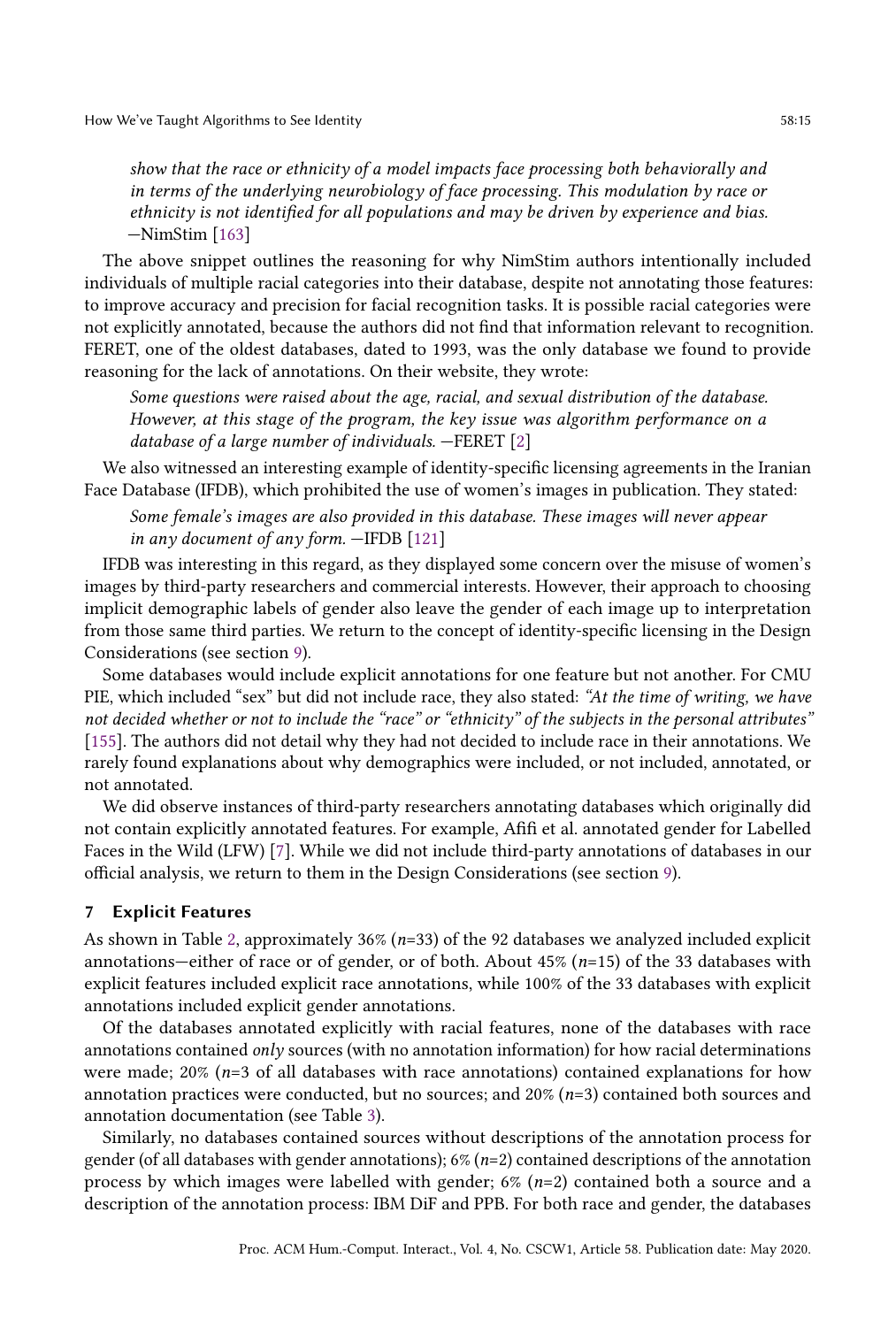which provided sources and/or descriptions of the annotation processes did so with varying levels of rigor. We further illustrate the observed source material and annotation documentation in our database corpus in the following sections.

## 7.1 Explicit Race Annotations

## 7.1.1 Types of Race Categories

Like we found in implicit demographic descriptions, race varied widely across the image databases we analyzed. Once more the concept of race was visually described using numerous concepts, like "race" (e.g., MORPH (I & II) [\[138\]](#page-32-15), Sheffield) and "ethnicity" (e.g., Annotated Facial Landmarks in the Wild (AFLW) [\[85\]](#page-30-12), FER-2013) and "skin type" (e.g., PPB) or "skin color" (e.g., IBM DiF). Also like with implicit results, we once more observed numerous instances of categorical labels. For example, Radboud Faces Database (RAFD) contained only two racial categories: "Caucasian" and "Moroccan" [\[91\]](#page-30-13). Such categories seem more explicitly tied to origin, than visual characteristics of race; yet, their annotations imply visually determinable information. PUBFIG employed four categories: "White," "Asian," "Black," and "Indian" [\[87\]](#page-30-14). PUBFIG's categories seem to be determined by visual racial categories, like white, as well as notions of origin, like Indian. We also found that "other" was sometimes utilized as a category (n=3; MORPH-II, KINFACEW, 10K US Adult Faces).

#### 7.1.2 Sources and Annotation Processes for Race Categories

The authors of the 10K US Adult Faces Database defined their racial categories as "White," "Black," "Hispanic," "East Asian," "South Asian," "Middle Eastern," and "other." They explain that they sourced these categories from "common" Amazon Mechanical Turk demographics found in experiments they conducted with Mechanical Turk workers. They compare the demographics of the workers and their database to the United States Census:

Demographics for the 10k US Adult Faces Database were determined by an Amazon Mechanical Turk demographics study involving 12 workers per face. Amazon Mechanical Turk worker demographics were assembled from demographics surveys attached to the main tasks of Experiments 1 and 2 ... The 1990 U.S. Census asks about Hispanic origin as a separate question from race, so there is likely overlap with other races. —10K US Adult Faces [\[15\]](#page-27-16)

The U.S. Census categories and the selected 10K US Adult Faces Categories do not perfectly align in the paper, making it difficult for readers to discern what decisions were made in collapsing "East Asian," "South Asian," and "Middle Eastern" into simpler categories. Presumably, these categories were used to pre-define their annotation guidelines, which were also conducted using Mechanical Turk. The authors describe the process for which workers were asked to annotate relevant facial attributes:

To collect the facial attributes, we conducted a separate AMT survey similar to [\[88\]](#page-30-15), where each of the 2222 face photographs was annotated by twelve different workers on 19 demographic and facial attributes of relevance for face memorability and face modification. We collected a variety of attributes including demographics such as gender, race and age, physical attributes such as attractiveness, facial hair and make up, and social attributes such as emotional magnitude and friendliness. —10K US Adult Faces [\[82\]](#page-30-16)

The PPB database was the first database to explicitly annotate skin tone as a proxy for race, annotating images with two different skin tones: darker and lighter. They explain their decision to use skin tone due to the instability of racial categories:

Since race and ethnic labels are unstable, we decided to use skin type as a more visually precise label to measure dataset diversity. Skin type is one phenotypic attribute that can be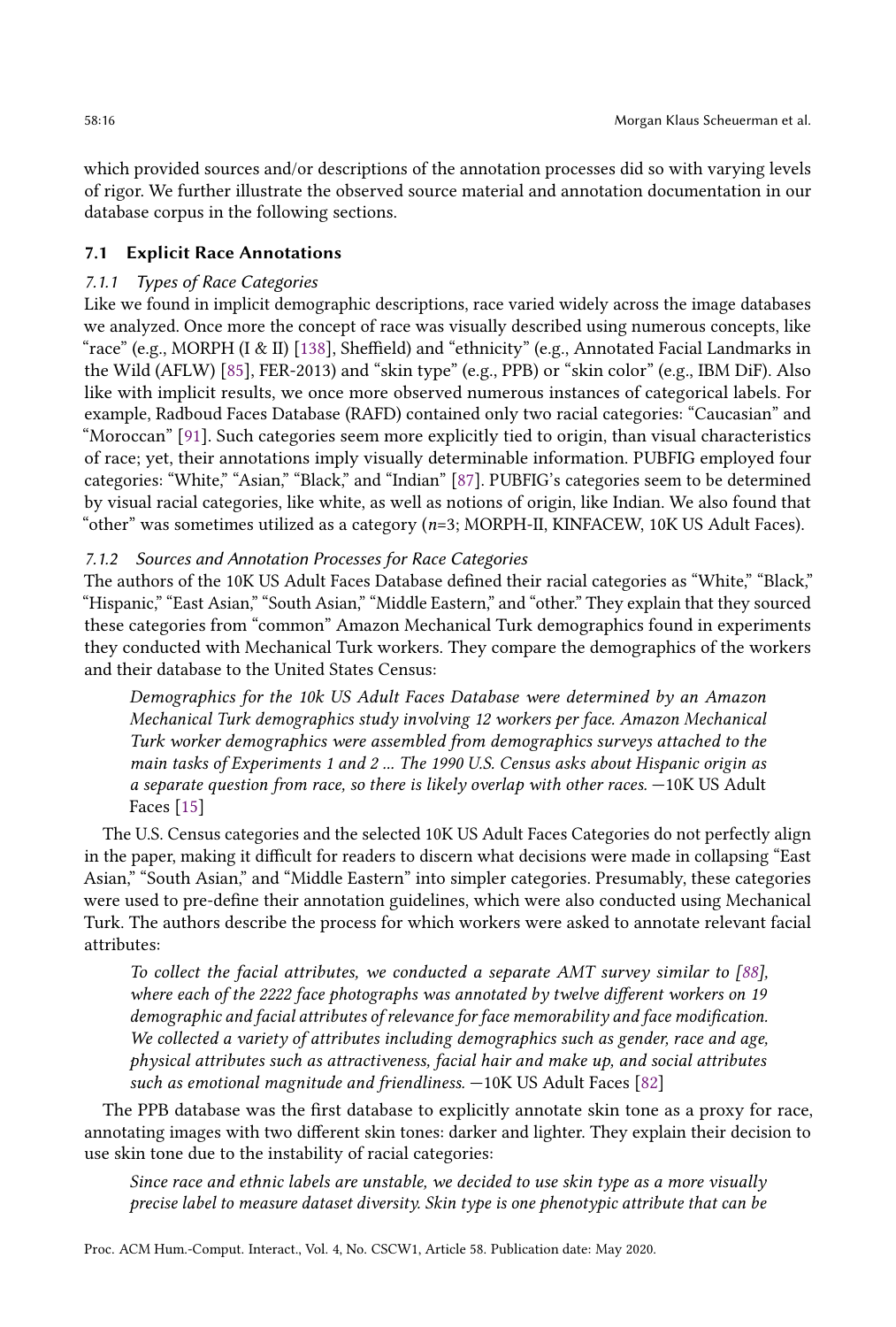<span id="page-16-0"></span>

| <b>Sources and Annotation Descriptions in Explicit Databases</b> |                  |               |  |  |  |
|------------------------------------------------------------------|------------------|---------------|--|--|--|
|                                                                  | Race             | <b>Gender</b> |  |  |  |
| Source                                                           | $0\%$            | $0\%$         |  |  |  |
| <b>Annotation Description</b>                                    | 20% (3 of 15)    | 6% (2 of 33)  |  |  |  |
| Both Source & Annotation Description                             | 20% (3 of 15)    | 6% (2 of 33)  |  |  |  |
| Total # Databases with<br>Source/Annotations Description         | $40\%$ (6 of 15) | 12% (4 of 33) |  |  |  |

Table 3. The above table shows a count of sources and annotations descriptions in explicitly annotated databases. Only 2 databases—DiF and PPB—contained both sources and annotation explanations for both race and gender.

used to more objectively characterize datasets along with eye and nose shapes. Furthermore, skin type was chosen as a phenotypic factor of interest because default camera settings are calibrated to expose lighter-skinned individuals [\[145\]](#page-33-14)... By labeling faces with skin type, we can increase our understanding of performance on this important phenotypic attribute. —PPB [\[24\]](#page-27-3)

PPB uses the Fitzpatrick skin type scale as both a source of categorizing and a guide for annotation [\[24\]](#page-27-3). In their annotation practice, they apply the Fitzpatrick scale to each image in their database. The authors write:

For the new parliamentarian benchmark, 3 annotators including the authors provided gender and Fitzpatrick labels. A board-certified surgical dermatologist provided the definitive labels for the Fitzpatrick skin type.  $-\text{PPB}$  [\[24\]](#page-27-3)

IBM DiF was the only database which attempted to conceptualize race using multiple phenotypic categories. They employed both skin color and numerous facial coding schemes to determine racial annotations. They derive diverse racial categories from multiple sources: skin tone from Chardon et al. [\[28\]](#page-27-20); craniofacial distance from Farkas et al. [\[46\]](#page-28-13); and craniofacial ratios from [\[98\]](#page-31-20). Like PPB, these different sources also drove the annotation process:

As prior work has pointed out, skin color alone is not a strong predictor of race, and other features such as facial proportions are important [\[50,](#page-28-15) [54,](#page-29-15) [130,](#page-32-11) [131\]](#page-32-12). Face morphology is also relevant for attributes such as age and gender [\[135\]](#page-32-13). We incorporated multiple facial coding schemes aimed at capturing facial morphology using craniofacial features [\[45,](#page-28-12) [46,](#page-28-13) [135\]](#page-32-13). —IBM DiF [\[109\]](#page-31-17)

Not all databases which provided annotation information also provided source information. The photos making up MORPH are taken from public records, but they do not describe where they source their concepts of race from. The authors of the MORPH database described their race annotation process in auxiliary materials. The authors, who conducted the annotation, evaluated images of those determined to have "inconsistent race" on a case-by-case basis:

Each of the 33 people with inconsistent race was evaluated on a case by case basis. A final decision was made according to one of the following criteria:

- Simple Majority: All images for a given person were assigned the race that appeared at least 50% of the time.
- Visual Estimation: Each person's images were inspected one at a time. We decided the race only if there was a wide consensus among our team members.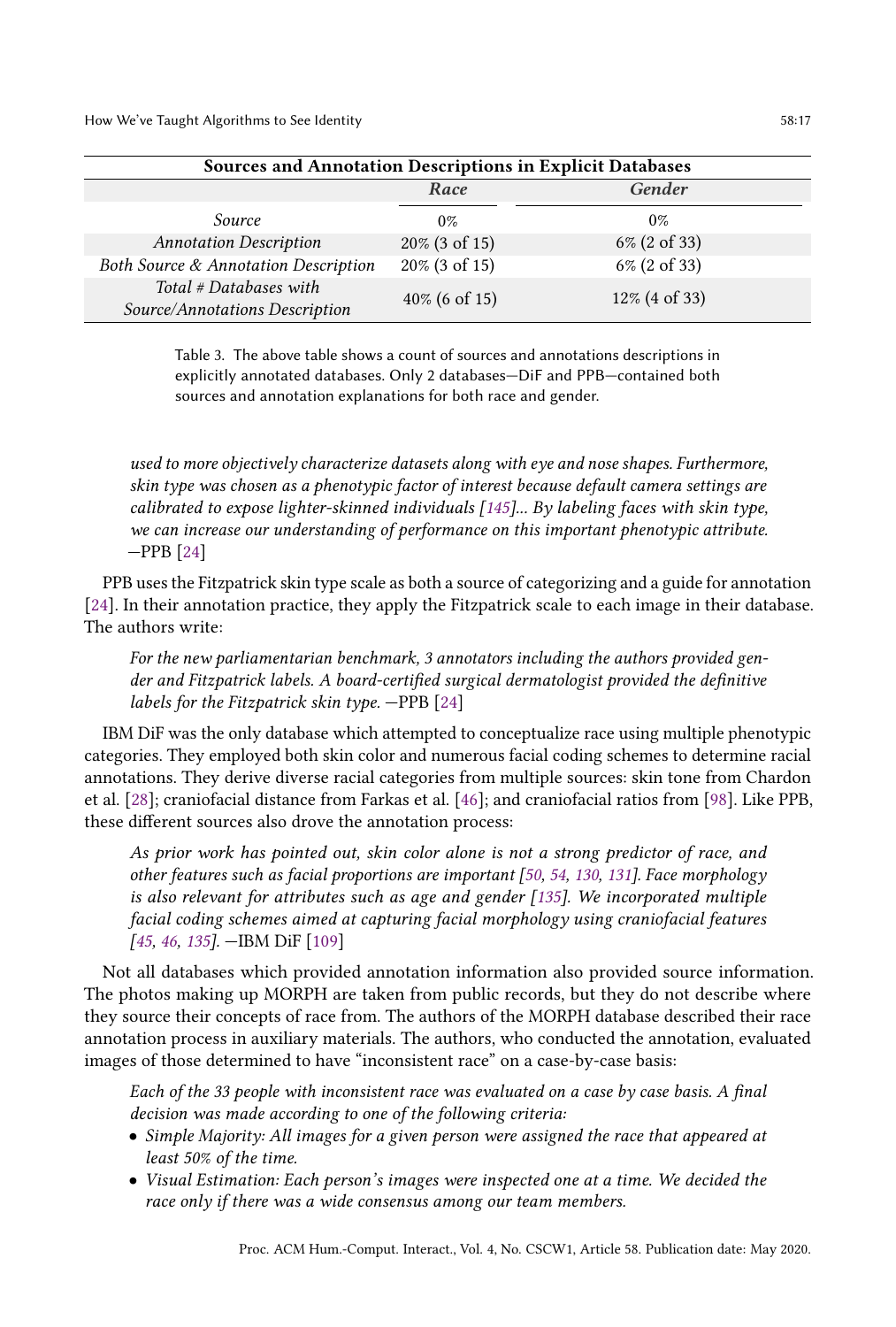• Other: For some people (e.g. [sic] those of mixed race) it was difficult to guess their race from the photos, and there was substantial variation in the original dataset. We set the race of all images to Other. —MORPH [\[19\]](#page-27-21)

From this description, we can only assume the MORPH authors made subjective decisions about each "inconsistent race" image based on their own perceptions about what race should look like. While this approach is presumably true for many databases with annotated race characteristics, it is made apparent through MORPH's description of their consensus-driven approach.

## 7.2 Explicit Gender Annotations

## 7.2.1 Types of Gender Categories

In all gender annotations, gender was only categorized in two ways: "gender" (e.g., LFW, CMU PIE) and "sex" (e.g., NUAA). Similarly, categorical variables took two variations: "male/female" or "man/woman." The majority of the databases used the same schema as CAS-PEAL: "male" and "female" [\[51\]](#page-28-16). AR Database annotated each image with an "M" to indicate men and a "W" to indicate woman [\[105\]](#page-31-16). We also determined proxies for gender to be explicit gender labels. For example, FAMILY101 used the labels "son," "daughter," "father," "mother," "wife," and "husband" [\[44\]](#page-28-17). These annotations could also easily be used for gender classification tasks, thus we determined them to be gender annotations.

A particularly interesting example was PUBFIG, which had two gendered annotations: "male" and "attractive woman," of which there was no associated "female" [\[87\]](#page-30-14). The absence of annotations for "female" or "attractive man", however, highlights the culturally-situated values around gender that can emerge within an annotation schema (c.f., [\[150\]](#page-33-2)).

Given previous literature documenting that automated gender classification only exists as a binary [\[80,](#page-30-0) [150\]](#page-33-2), we were not surprised to find almost all databases used only two categories that equated to "male" and "female". The only outlier in this regard was RAF-DB, which contained "5% remains unsure" in their description of gender annotations [\[94\]](#page-30-9). While "unsure" still insinuates the individuals in the database should fit into the gender binary, it showcases something beyond "male" and "female." Overall, the following section focuses primarily on how gender categories were determined and how the process of labeling them was discussed.

#### 7.2.2 Sources and Annotation Processes for Gender Categories

Two databases described the annotation process they used to apply gender labels. PUBFIG, which used the labels "man" and "attractive woman," used Amazon Mechanical Turk to crowdsource gender labels:

Each job was submitted to 3 different workers and only labels where all 3 people agreed were used. In this way, we collected over 125,000 confirmed labels over the course of a month... —PUBFIG [\[87\]](#page-30-14)

FAMILY101, which uses gendered labels to describe family members (e.g., son, daughter), used a similar process. The authors selected pre-determined celebrity families, then asked the crowdworkers to find specific images of those families [\[44\]](#page-28-17). Other databases used web-based information to determine gender labels. For example, Indian Movie Face Database used IMBD to annotate for the gender of different actors and actresses [\[153\]](#page-33-15). However, it is notable that none of the above databases provided sources for how they defined gender for the purposes of annotation.

Only two databases included source information justifying their gender annotation categories: PPB and IBM DiF. These databases also happened to be the only two detailing their gender annotation process. PPB, employed binary "male" and "female" labels, explained their choice in [\[24\]](#page-27-3). The authors wrote: "In this work we use the sex labels of 'male' and 'female' to define gender classes since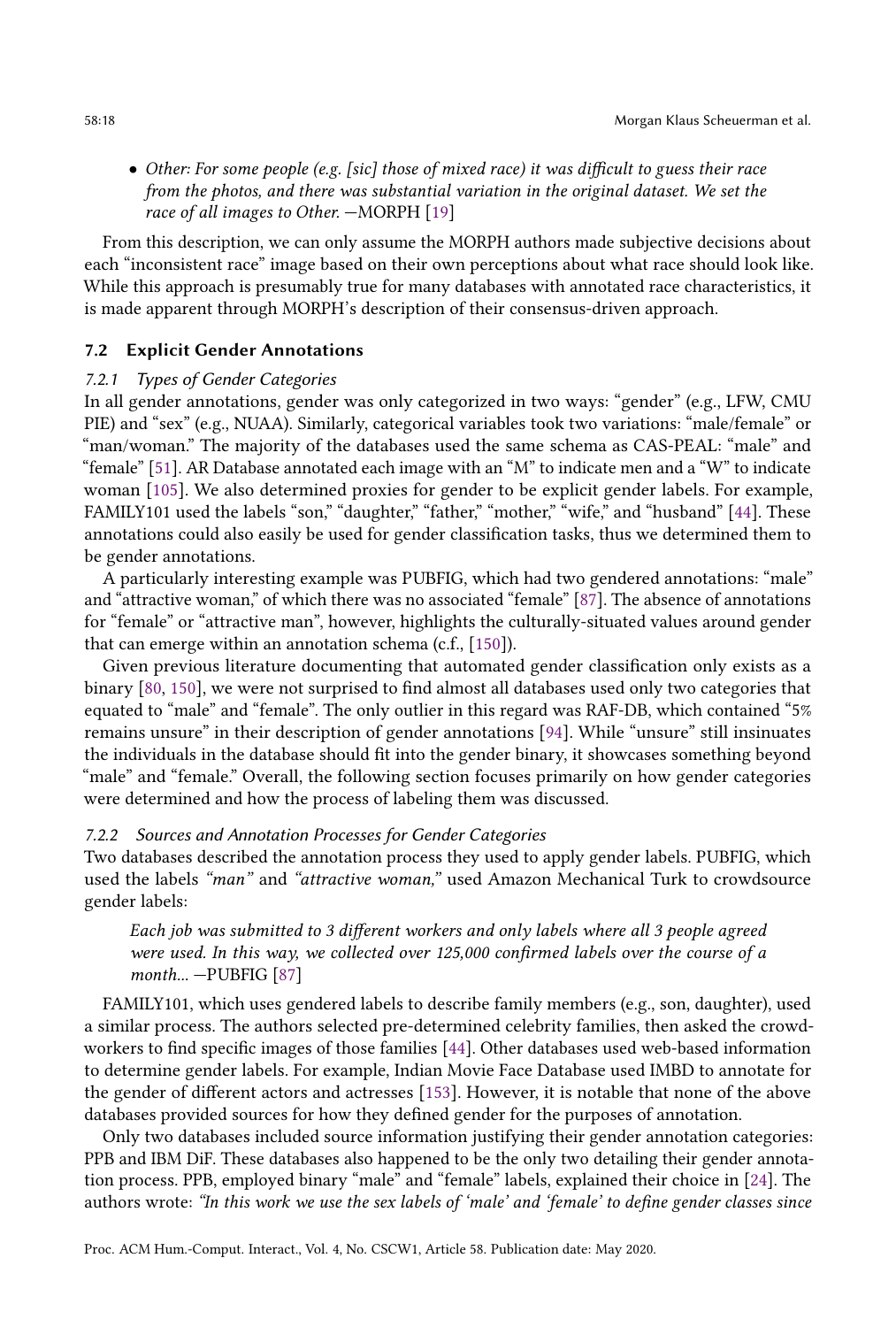How We've Taught Algorithms to See Identity 58:19

the evaluated benchmarks and classification systems use these binary labels" [\[24\]](#page-27-3). PPB used existing database literature to source their binary gender category selection. The authors describe using a combination of "the name of the parliamentarian, gendered title, prefixes such as Mr [sic] or Ms [sic], and the appearance of the photo" to label gender for each image [\[24\]](#page-27-3).

IBM DiF happened to be the only database which incorporated gender into a "facial coding schema" based on sourced craniological features. They reference Rothe et al. [\[146\]](#page-33-16) as driving their coding scheme for gender. They also describe multiple approaches for annotating gender. In one step, they used automated gender estimation as described in [\[146\]](#page-33-16). In another step, they employed human labelers using the crowdsourcing platform Figure Eight. All of the coding schemes, including both automated gender classification and human labeling, are available for each image.

Both PPB and DiF explicitly describe the binary gender annotations in their respective databases as a limitation. The authors of IBM DiF wrote:

Note also that the gender categorization in Table 3, as in much of the prior work, uses a binary system for gender classification that corresponds to biological sex – male and female. However, different interpretations of gender in practice can include biological gender, psychological gender and social gender roles. As with race and ethnicity, oversimplification of gender by imposing an incomplete system of categorization can result in face recognition technologies that do not work fairly for all of us. —IBM DiF [\[109\]](#page-31-17)

DiF tried to mitigate the binary effect by using an average score of 0 to 1 for each image to "to predict a continuous value score for gender between 0 and 1, and not just report a binary output" [\[109\]](#page-31-17). However, they also used a "male" versus "female" scale for subjective human-labeled annotations.

#### 8 Discussion

#### 8.1 Moments of Identification: A Machine Learning Approach to Human Identity

Human identity characteristics have become increasingly operationalized and scrutinized within machine learning literature. On one hand, there are attempts to classify attributes like ethnicity [\[60,](#page-29-13) [100,](#page-31-12) [103\]](#page-31-13) and gender [\[136,](#page-32-6) [141,](#page-32-7) [147\]](#page-33-9). On the other, there are growing concerns about how identity is being represented [\[18,](#page-27-5) [80,](#page-30-0) [150\]](#page-33-2), whether it is fair [\[58,](#page-29-2) [108,](#page-31-2) [134\]](#page-32-2), and what the outcomes are when it is not [\[14,](#page-27-4) [122,](#page-32-4) [157\]](#page-33-17). Underlying these concerns are the massive amounts of data that machine learning models require for their training and evaluation. For facial analysis models, in particular, this data must contain visual information about human faces. Thus, we see database authors primarily relying on moments of identification [\[61\]](#page-29-5), using the visible, external appearances of faces to make determinations about race and gender. Yet, the nature of identity is shaped by both cultural and historical factors; it is sociohistorical. This nature reveals challenges to assumptions that racial and gender categories throughout these databases are objective in the first place. Given the lack of engagement with sociohistorical theory or deeper notions of invisible, internal race and gender identities, we thus observed race and gender categories—that are socially and historically complex—portrayed as obvious, static, and apolitical.

Underlying the three purposes of image databases—recognition, classification, and image diversity is the utility, reliability, and accuracy of the ground truth data provided. We observed very few instances where database authors documented how they determined information about race and gender in facial images. However, we observed extensive documentation by database authors on the mechanics of lighting, image quality, and camera angles. Such mechanics are generally rooted in agreed upon standards. For example, no one is disputing that angles exist on a 360 degree plane. The lack of similar engagement with ground truth race and gender data undermined the very purpose of image databases to be usable, reliable, and accurate.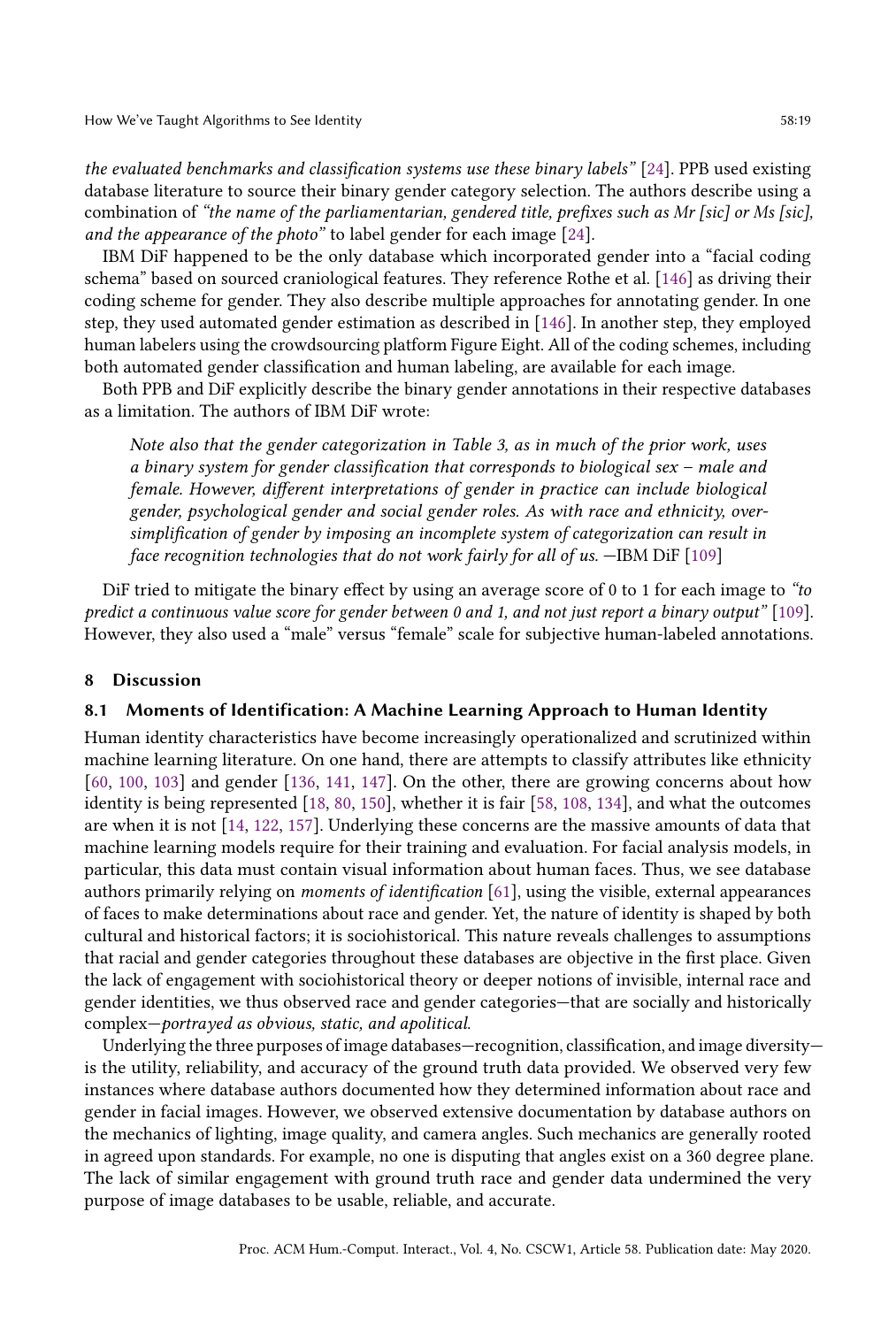Yet, considering the sociohistorical nature of these categories, standardization and benchmarking remains challenging, if not impossible. Race on the one hand demonstrates the challenges when there is a lack of agreed upon standards. However, in contrast, gender shows how even when there is an agreed upon standard, it can be problematic for sociohistorical identity attributes. Instead of aiming for objective standards for classifying race and gender, clear documentation of the tradeoffs and decisions would be a more reasonable and effective approach.

When we examined race, we quickly saw the notion of objectivity degrade. We observed inconsistent practices for identifying race categories, which was otherwise portrayed as objective or obvious. When it came to race, we saw disparate schemas for classifying race and ethnicity. We observed notions of visible race markers (e.g., "Black") and notions of origin (e.g., "Moroccan"), as seen in RAFD [\[91\]](#page-30-13)). Such inconsistency actually revealed the inherently subjective nature of identifying race from images, and therefore the apparent lack of a benchmark standard as seen in measuring camera angles.

Gender was somewhat opposite compared to race. There is a longstanding practice in database construction to adopt a physiological binary perspective of "male" and "female." We did observe a small number of recent and emerging efforts to address documentation of race and gender in image databases—in particular, with PPB [\[24\]](#page-27-3) and IBM DiF [\[109\]](#page-31-17). Both databases justified their decisions about the race and gender categories they chose and provided explanations about how they went about annotating them. They also weighed the benefits and tradeoffs of various approaches, as seen in their discussions on the limitations of binary gender categories. However, their different schemas highlight the lack of a shared standard for (in this case) race. The complexity they detail in arriving at their classification, however, further highlights the situatedness of sociohistorical attributes, and the need for better guidelines around how to produce such datasets, and what contextual constraints (e.g., cultural context, time, etc.) should be considered when using them. Yet, authors of newer databases (i.e., DiF and PPB) have begun to question how gender is typically viewed in machine learning, even if they have not figured out ways to annotate images beyond it. HCI researchers have also criticized its erasure of trans experiences (e.g., [\[62,](#page-29-7) [80,](#page-30-0) [150\]](#page-33-2)). These criticisms highlight a gap between facial analysis databases and the social realities they are attempting to capture. It may not be possible, or desirable, to develop a shared standard.

When the nature of identity attributes are approached as "common sense," this may also lead to their portrayal as something neutral, objective, obvious, or even irrelevant. As the classifications of race and gender in these databases become folded into actual facial analysis systems, potentials for assessing the impact of classification decisions become increasingly opaque. As other scholars have noted, continuing to embed such limited perspectives into technical systems has the potential to reinforce harmful historical practices of exclusion [\[14,](#page-27-4) [80,](#page-30-0) [150\]](#page-33-2) and even fortify pseudoscientific practices of asserting invisible internal characteristics from visible identifications, like physiognomy [\[8,](#page-27-22) [166\]](#page-34-9).

While the sociohistorical nature of race and gender make straightforward and universal database construction unreasonable, these limitations highlight the importance of entirely new lines of scholarship in computer vision addressing how race and gender are encoded into our systems. Specifically, we suggest that facial analysis researchers embrace two practices for situating their databases: (1) embracing positionality; and (2) adopting a sociohistorical perspective when making decisions around classifications of race and gender. In the rest of this section, we provide more details specific to race and gender and then concrete examples as to how researchers may adopt these practices in the Design Considerations (see section [9\)](#page-22-0).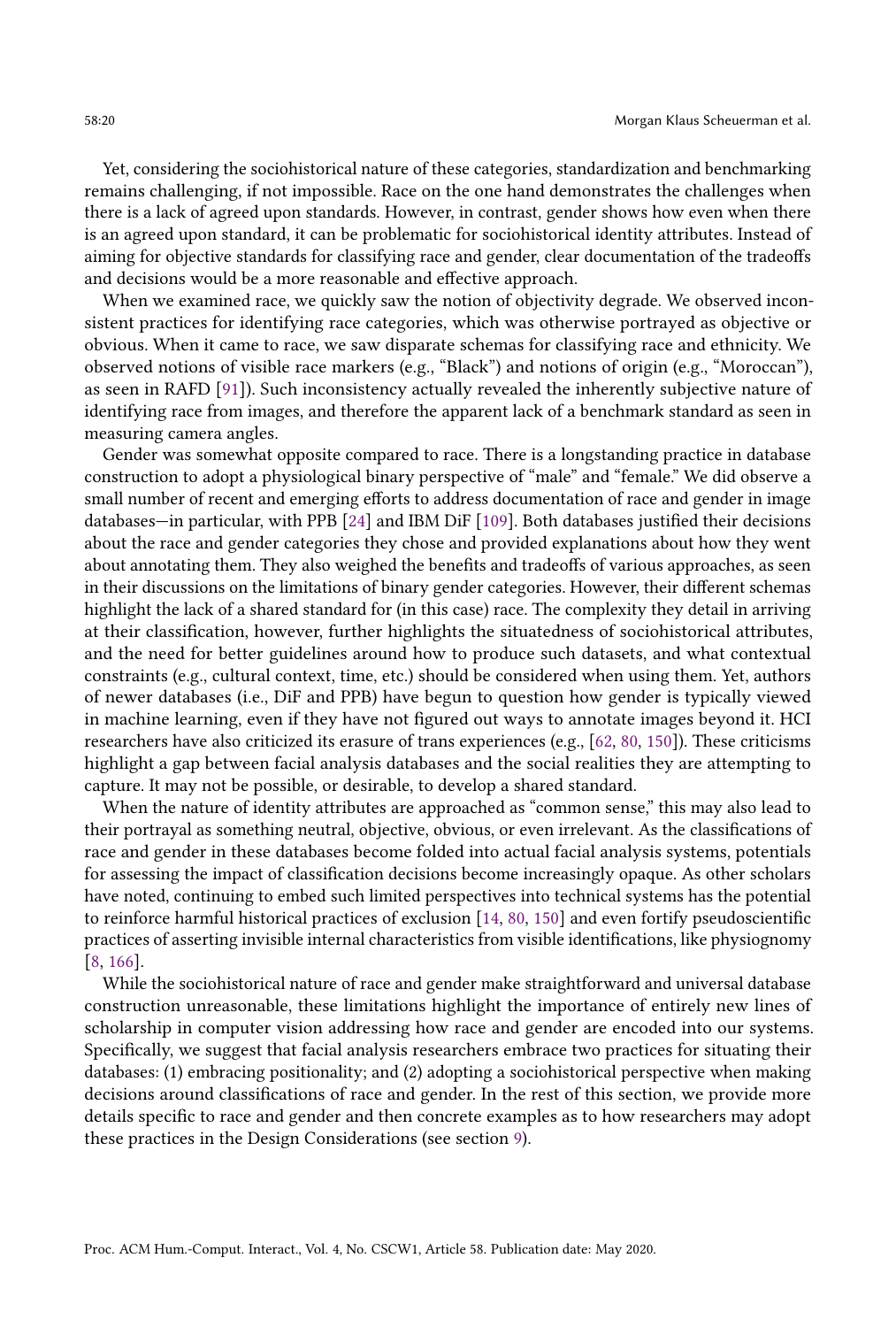How We've Taught Algorithms to See Identity 58:21

#### 8.2 Positionality: Author and Annotator Classifications of Race and Gender

When annotating image databases, identification was often conducted through an analysis of the visible characteristics of a subject—usually by an author or a crowdworker. Of the databases which did not provide this information, we can assume that race and gender categories are also assigned primarily by visually assessing each image or subject in a database. Through the work of Stuart Hall, we see these as moments of identification, the situated construction of identity categories, to include or exclude specific groups of people [\[61\]](#page-29-5). Importantly, identifications of race and gender is conducted through the lens of the person doing the identifying and is situated with "specific modalities of power" [\[61\]](#page-29-5). Identification is colored by one's experiences, interpretations, and perspectives. Without a doubt, the differing perspectives of database authors are why we observed such a wide variety of taxonomies in our data—"gender" versus "sex," and "ethnicity" versus "race."

These categories are "constructed within, not outside, discourse... in specific historical and institutional sites within specific discursive formations and practices" [\[61\]](#page-29-5). We see in current database practices the collapsing of human identity—which consists of both visible external and invisible internal aspects—into solely the visible. For example, visible gender expression is being used as a proxy for internal gender identity. Beyond the general lack of source material and annotation descriptions in databases, we also observed a lack of acknowledgment of external identification as a subjective process, informed by one's own position and perspective in shaping race and gender categories. Without understanding the position of the author or annotator, the collapse of subject identity is made to appear neutral or objective. Statements like "most ethnicities and races were included" (CFEE [\[39\]](#page-28-14)) and "the diversity ... is guaranteed by the large scale of our dataset" (MS-CELEB-1M [\[59\]](#page-29-17)) are written into database documentation as if the comprehensive diversity of race is objectively possible.

Due to vague documentation, it was also not apparent what visible markers were most salient when authors or annotators were making race and gender determinations. The physical embodiment of identity manifests in numerous ways, both physiological—like skin color, face shape, body type and expression—like clothing, makeup, and mannerisms. Such visible embodiment is crucial to identity, but it is also not always as simple and static as portrayed in the neutral and unexplained language of most database documentation. It is intertwined with social, cultural, and historical aspects of gender and race—the otherwise invisible aspects of identity. Prior scholars have critiqued the collapse of both the visible and the invisible. For example, Scheuerman et al. assessed the binary output of commercial gender classification systems, noting that, in facial analysis software, "presentation equals gender" [\[150\]](#page-33-2). We saw the "objective" portrayal of visible identifications fall apart in cases like MORPH, where the authors described the difficulty "to guess [some subjects'] race from the photos" [\[19\]](#page-27-21). As facial technologies are often deployed beyond the locale they were initially developed in—often even globally—they enact forms of identification that do not necessarily align with the cultural reality of race and gender of other cultures and histories. Further, they do provide any methods for ensuring that they do align with localized cultures and histories.

<span id="page-20-0"></span>The practice of embracing positionality and acknowledging one's perspective as a researcher has been a longstanding practice in feminist epistemologies (e.g., [\[13,](#page-27-14) [43,](#page-28-18) [144\]](#page-33-18)). Positioning race and gender classifications within a discipline, a theory, a history, or one's self would increase the transparency and utility of the database itself. The practice is meant to inform others of the context the research was conducted in and instill trust in the researcher's perspective. In detailing the subjective perspective of identifying race and gender features in images, database authors would make their decisions more transparent to potential users of their databases. This would also allow third-parties to better understand how the database might fit their specific use case. We discuss one approach for doing this in Section [9.1.1.](#page-23-0)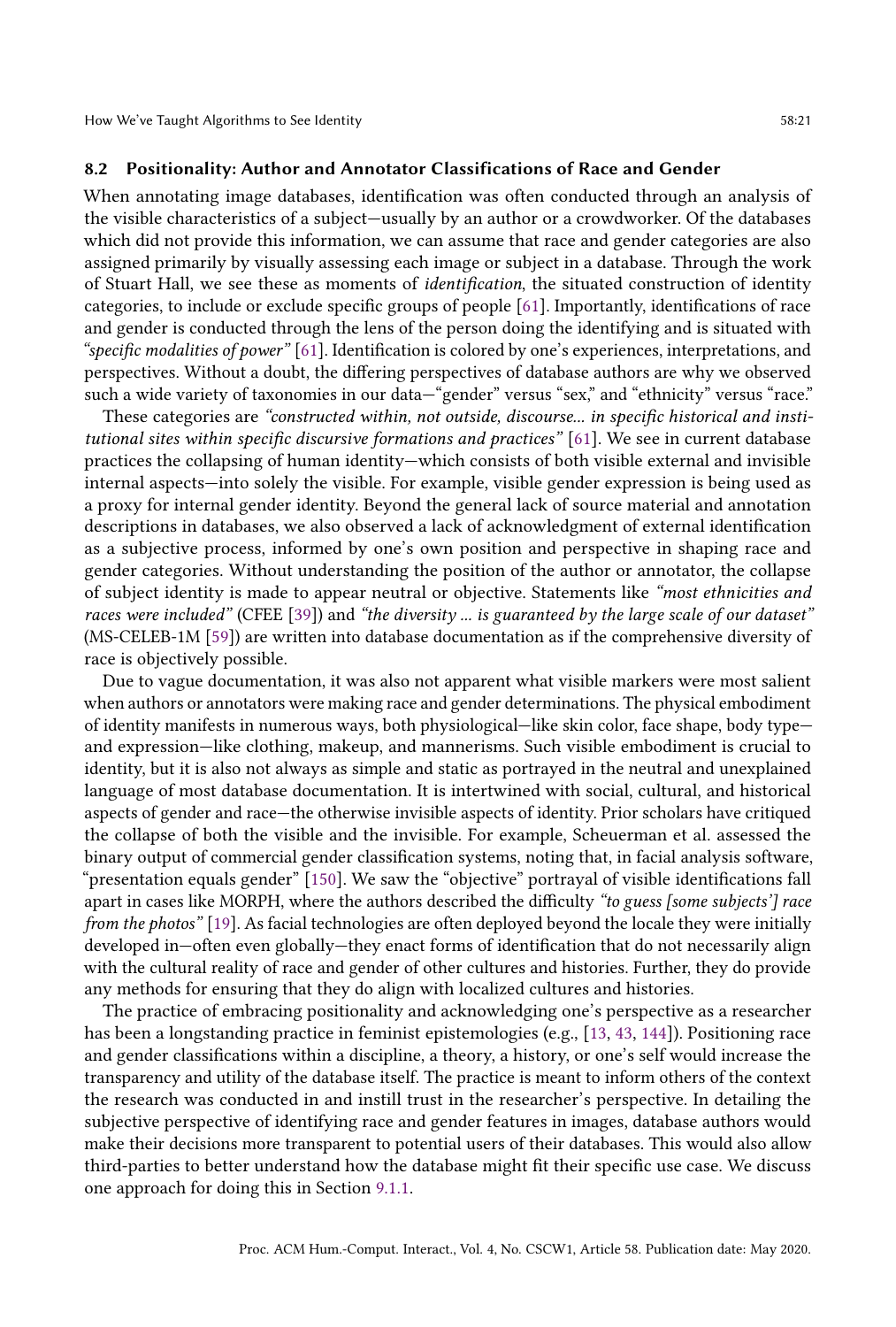## 8.3 Sociohistorical Sourcing: Tying Historical Approaches of Race and Gender Identification to Database Documentation

Identification in technical systems has spanned centuries and geographies. Race and gender have largely been defined by visible markers of difference. These differences have then been encoded into numerous technical systems of identification. Given that the premise of facial analysis databases is to enact moments of identification based on the visible features of people, it is imperative that we understand how race and gender have been operationalized in technical infrastructures that predate machine learning. After all, categories like "Negroid," "Black," and "African American" hail from historically evolving notions of both the physicality of race and countries of origin [\[66,](#page-29-14) [159\]](#page-33-19); categories like "male" and "female" have largely been derived from historically entrenched notions of biological sex that erase trans realities [\[80,](#page-30-0) [150\]](#page-33-2) while producing normative cisgender ones [\[25\]](#page-27-9). This is particularly important given the necessity of incorporating race and gender into system design for mitigating bias and ensuring equal representation of marginalized groups [\[30,](#page-28-19) [90,](#page-30-17) [124\]](#page-32-16).

In order to understand the potential misuse of classifications in facial analysis technologies, we review how race and gender identifications have been used to enact discriminatory political actions. For race, we discuss the evolution of the Census in the United States [\[156\]](#page-33-6) and the sordid practice of physiognomy [\[86\]](#page-30-4). For gender, we observe an ongoing battle with gender classification schemas in the trans rights movement [\[89,](#page-30-18) [118\]](#page-31-7). We review these examples, connecting them with what we observed in the identification practices in image databases. Our goal in drawing these connections is to ensure facial analysis research avoids replicating problematic practices, and mitigates the creation of technical systems that repeat unjust histories.

#### 8.3.1 Histories of Race Identification Embedded into Databases

Some databases in our findings utilized U.S. Census categories for their definitions of race; however, none engaged with how Census categories have been used to count and erase certain people from political participation. This history is crucial to the evolution of the Census categories in the first place. The initial classification of race only had two distinctions—free or slave—which then evolved into the first census groups: European, African, and Native American [\[132\]](#page-32-17). Even now, the Census is constantly evolving alongside shifting political agendas and social change. Who gets recognized on the Census determines who is literally counted. Alongside Census-informed categories, we also observed classifications for "Other," which otherwise erase the racial identities of non-classifiable subjects.

Embedding terms like "Negroid" and "Mongoloid" into database documentation, which have associations with histories of scientific racism based on such visible differences [\[114,](#page-31-21) [159\]](#page-33-19), insinuates a lack of understanding of categorical oppression. We observed some databases attempting to move away from politicized racial categories, as found in the census, to more static notions of racial affinity: visible skin tone and facial morphology. This form of identification potentially allows for more accurate categorizations of people than subjective racial categories. However, there are tensions between more accurate measurements and the historical practice of physiognomy: the procedure of asserting one's internal character from visible racial and ethnic characteristics. For example, both the segregation in Apartheid South Africa [\[22\]](#page-27-10) and the extermination of Tutsi people in the Rwandan genocide were based on racial difference through the selected codification of cranial features [\[86\]](#page-30-4). Such tensions—between attempts to more objectively increase image diversity and histories of scientific racism—are problematic to actually address. Explanation for choosing to rely on visible difference would help make author intent visible to third-parties.

Beyond critically rethinking when and how to incorporate race categories into databases, we further encourage critical question as to how those categories may be used in working facial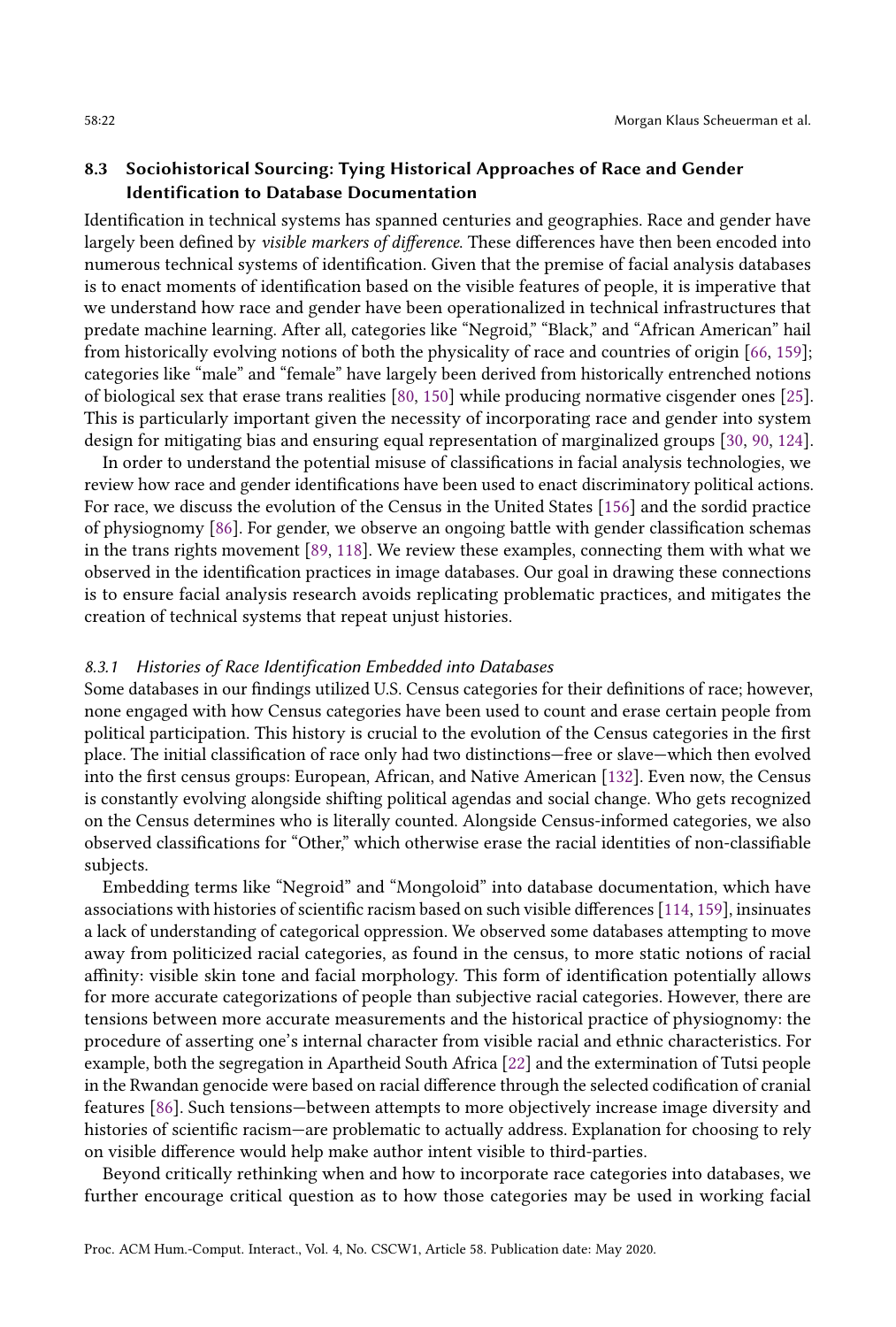analysis technologies. As we discussed in the related work, annotations of race and gender can aid the classification of minorities, making it easier to track them using facial analysis.

While we encourage thoughtful inclusion of racial diversity into databases, we caution database authors to consider potential physiognomic ties and oppressive outcomes that might result from operationalizing race; we discuss opportunities for mitigating such uses in the Design Considerations  $(9).$  $(9).$  $(9).$ 

#### 8.3.2 Histories of Gender Identification Embedded into Databases

Like past researchers have discussed of facial analysis outputs [\[150\]](#page-33-2), the identification of gender in image databases can reify notions of gender as binary, visible, and obvious. We also observed notions of gender tied to archaic notions of women's appearances. Categories like "attractive woman" (PUBFIG) places additional weight on the visibility of images of women subjects, emphasizing beauty standards that are more often applied to women than men [\[129\]](#page-32-18). Such perspectives sit in direct opposition of trans activists, as well as feminist scholarship that seeks to imagine gender as an internal, social, and cultural phenomenon [\[25\]](#page-27-9). Trans rights movements have been built on fighting restrictive gender markers on government documentation. Mismatches between identity documents can restrict movement between countries [\[32,](#page-28-20) [73\]](#page-29-18); result in differential healthcare access, particularly due to gendered insurance restrictions [\[81\]](#page-30-19); and may result in concerning and risky encounters with police and other officials [\[116,](#page-31-10) [120\]](#page-32-19). Yet legal documentation has changed in response to trans movements. For example, non-binary options are becoming increasingly available in certain U.S. states (e.g., Colorado driver's licenses [\[42\]](#page-28-6)).

Much like with race, such shifts also showcase the fluid and political nature of gender identification. Moreover, they show the mismatch between the standards being employed for gender in databases with the changing standards of gender in other technical systems. The choices authors embrace when making gender identifications necessitate a thoughtful questioning of the role a database will play when incorporated into working facial analysis systems. Like race, gender should be handled with care when operationalized into databases; in particular, we encourage more nuanced ways of representing gender that neither exclude trans identities nor put them at risk.

Given the replication of historical race and gender categories in databases, and their generalizability for uses in unforeseeable large-scale systems, researchers must critically imagine potential misuses. Such imagination is necessary; research has shown that the omission of explicit consideration of race and gender results in disparities (e.g., [\[30,](#page-28-19) [90,](#page-30-17) [124\]](#page-32-16)), and thus, race is still a necessary construct to consider when building databases for machine learning systems. Examining sociohistorical identifications gives researchers the tools to do just that. Given the historical mistreatment of race and gender reviewed in this section, we encourage computer vision researchers to begin incorporating historical perspectives into their documentation. The status quo of database construction and annotation disservices computer vision research. We seek to envision new, human-centered lines of scholarship aimed at capturing the invisible, internal aspects of identity.

## <span id="page-22-0"></span>9 Design Considerations

We found that there is a general lack of documentation for how race and gender categories are designed and annotated in training and evaluation databases for facial analysis technologies. This finding exposes numerous opportunities. Specifically, there are abundant opportunities to address the two main issues in the previous sections: to provide clear documentation that addresses both (1) the positionality of the authors and annotations and (2) the sociohistorical context of race and gender categories. We then provide three additional design considerations: (1) revisit, revise, or retract existing image databases; (2) creatively incorporate "invisible" aspects of identity; and (3)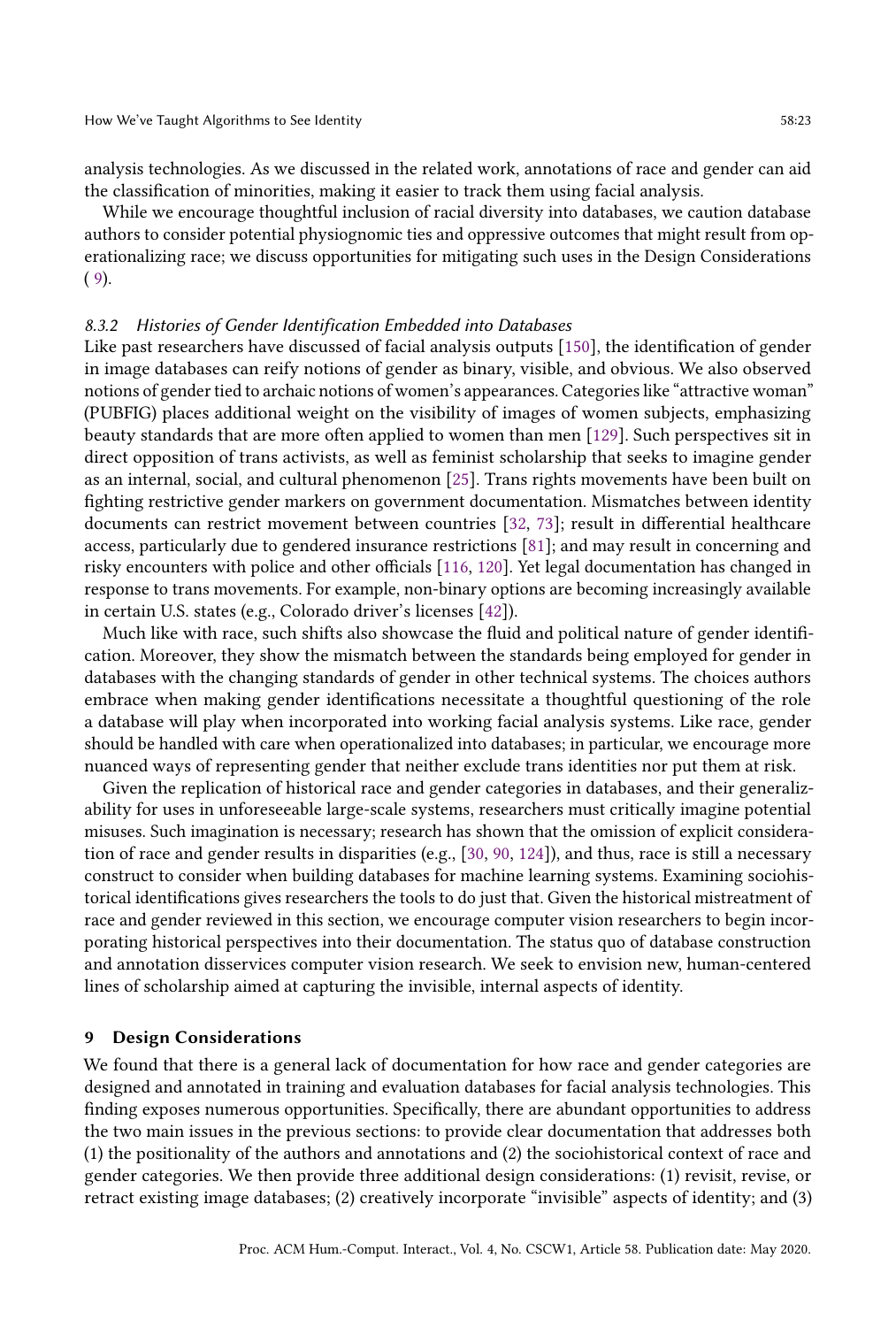explicitly define identity-specific limitations of use. In this section, we detail these five interventions towards promoting growth in the field of computer vision, and machine learning broadly.

# 9.1 Provide clear and transparent documentation of race and gender that includes positionality and sociohistorical context

We urge database authors to provide more rigorous documentation about their database creation processes. First, they should expound on the decisions they make to include and exclude certain races and genders in their databases. Second, they should describe how they are defining race and gender. Third, they should write rich descriptions of how they annotate race and gender information. For example, whether they annotated images based on based on participant self-identification or based on appearance. They should also provide any guidelines they follow for conducting annotations. For example, what features made an annotator label an image with "woman." Providing documentation on these decision-making processes would make databases more transparent, and thus more usable to third-parties.

## <span id="page-23-0"></span>9.1.1 Embrace positionality

As race and gender are sociohistorically situated, so too are the perceptions authors and annotators introduce into databases. Including the perspectives, training, and identities authors and annotators bring to image databases would increase the level of transparency currently absent in decisionmaking processes. Knowing the demographic distribution of authors and annotators is just as useful as knowing the demographic distribution of subjects in the database. There is detailed precedent in other fields for including positionality statements in research. Sociology, anthropology, and increasingly HCI introduce positionality (or reflexivity) into research to ground the choices researchers make when defining research questions, methods, and findings (e.g., [\[13,](#page-27-14) [37,](#page-28-21) [140\]](#page-32-20). Database authors can include small statements on positionality in their work. Beyond positionality statements, database authors might also consider weaving in smaller nods of positionality into descriptions of the methods used to define and annotate classifications. To accomplish this, database authors might explain their relevant expertise to the task of identity classification. They might also explicitly ask annotators to describe their own race and gender identities, for the sake of understanding how that might shape their annotations. Ogbonnaya-Ogburu, Smith, To, and Toyama also suggest that in addition to these endeavours, researchers ought to be "other-conscious" [\[125\]](#page-32-21); in other words, to consider how their work will be viewed by people in other groups than their own, particularly racial minority groups.

It is important to note we are not advocating for the compulsory disclosure of sensitive experiences or marginalized identities. We acknowledge the increased burden of researchers from marginalized identities in self-disclosure, which may risk their personal and professional lives [\[92\]](#page-30-20). There is also the valid concern that work conducted by marginalized individuals on topics of identity will be viewed as less scientific and less valid [\[68,](#page-29-19) [152\]](#page-33-20). Rather, we are advocating for increased context setting around the decisions researchers make when constructing and documenting databases, and a deeper attention to documenting the identities of annotators as seen in more research practice (e.g., the reporting of participant demographics).

#### 9.1.2 Incorporate sociohistorical context

Documentation is crucial to understanding the sociohistorical context in which databases are created and annotated. Database authors should explicitly detail the decisions they have made in defining race and gender, as well as the categories they have chosen to represent. As we have demonstrated through our discussion (see section [8.3\)](#page-20-0), not only do cultural definitions of race and gender change over time, but they are linked to sociohistorical modalities of power. How race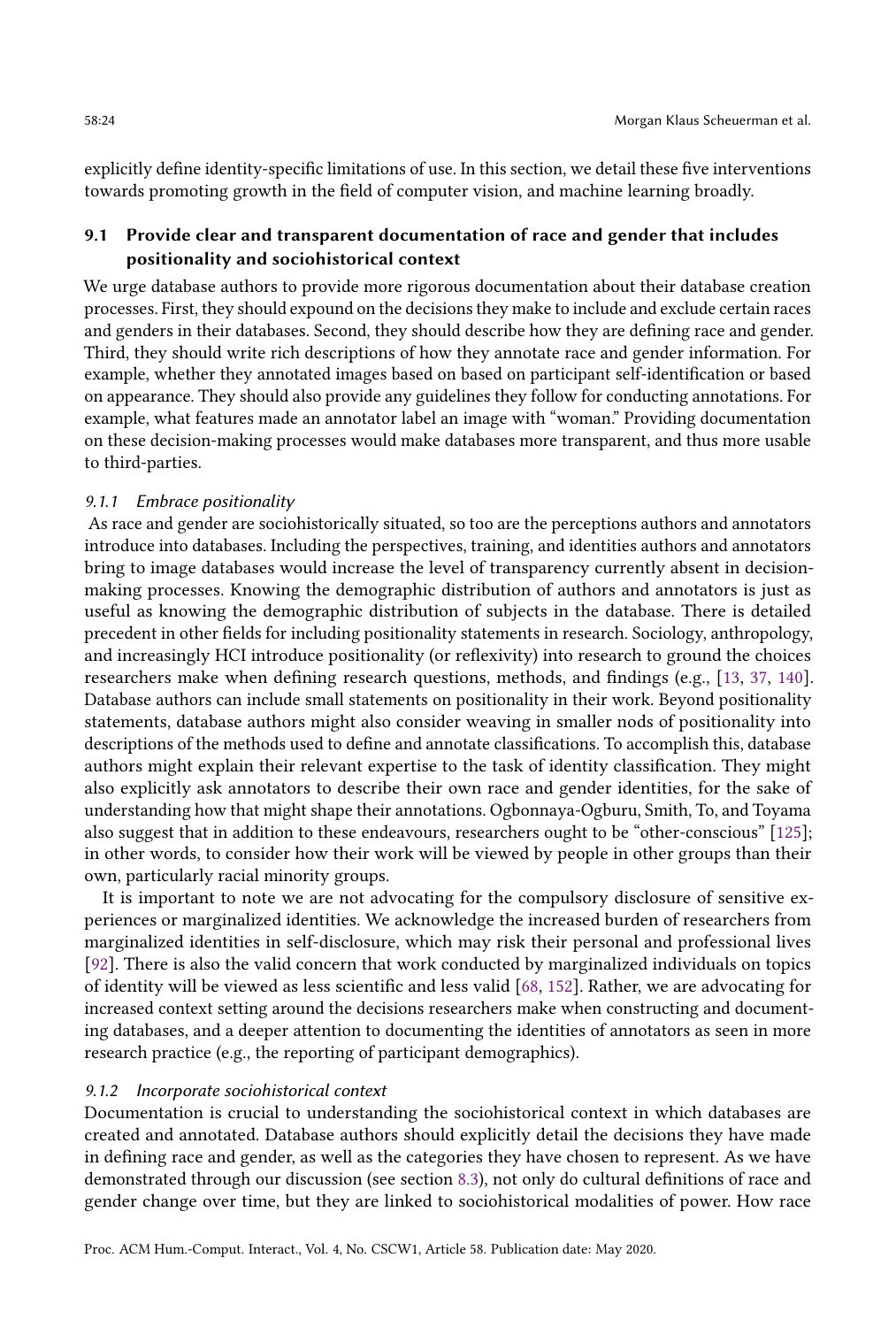and gender concepts are distinguished is contextual to how such categories are being used. Race is often seen as having shared physical traits, whereas ethnicity is seen as shared cultural traits; furthermore, nationality is sometimes is conflated with both [\[112\]](#page-31-22). Such classificatory distinctions can also disguise heterogeneity within both "race" and "ethnicity" [\[56\]](#page-29-20). Similarly, "gender" and "sex" are often distinguished as two separate concepts. Furthermore, sexologists and activists have criticized the distinction between "sex" and "gender" for erasing intersex bodies [\[29,](#page-28-9) [47\]](#page-28-10). Many trans and gender scholars have since rebutted the gender and sex distinction altogether (e.g., [\[25,](#page-27-9) [27\]](#page-27-23)).

When making distinctions, database authors should review theories of race and gender as part of their literature review, and discuss the limitations and tradeoffs of their decisions in their documentation.

#### 9.2 Revisit, revise, or retract existing image databases

During our analysis, we came across databases which third-party researchers had subsequently annotated. For example, although the original LFW database did not have explicit gender annotations, Affi et al. have subsequently annotated this database with gender annotations [\[7\]](#page-27-19) on their official website. This is a creative way to extend existing databases, which may not contain race and gender information, and improve them. Given the difficulty in accessing the original subjects for most existing databases, it's likely third-parties would still need to adopt methods for external identification of race and gender. In this case, Affi et al. adopted a binary approach to gender in their adaptation of LFW. However, we encourage third-parties to embrace opportunities to introduce alternative, more inclusive annotations. Much like Scheuerman et al. recommended [\[150\]](#page-33-2), thirdparty annotators might instead choose to annotate varieties of gender expression (e.g., feminine, masculine; long hair, short hair; makeup, no makeup), rather than perceived gender identity. They might also embed feminist theories into empirical methods. For example, by introducing Standpoint Theory [\[143\]](#page-32-22) into crowdworking annotations, purposefully recruiting crowdworkers of diverse races and genders to label images, and situating those identities within annotation reports.

We also encourage the research community to revisit and question the utility and inclusivity of previously published databases. For example, we saw that both the MS-Celeb-1M and the HRT Transgender Faces database had been retracted from their websites. They are no longer available for download. It is likely this is due to critical commentary from both researchers (e.g., [\[80\]](#page-30-0)) and the media (e.g., [\[74,](#page-29-21) [115\]](#page-31-23)). Reassessing the validity of databases should be encouraged by the research community, through encouraging both original authors and third parties to publish work evaluating existing databases. The retraction of databases should not be seen as a failure, but instead a contribution to improving computer vision.

# 9.3 Creatively engage "invisible" aspects of identity

Like other scholars before us (e.g., [\[80,](#page-30-0) [150\]](#page-33-2)), we believe that a true representation of race or gender cannot be ascertained without explicitly coupling both the visible—physical embodiment—and the invisible—social and historical realities that shape the internal sense of self. Yet, it is extremely difficult to incorporate the invisible aspects of identity into such a visual medium as computer vision. Those few databases that attempted to fold in the social and internal aspects of gender (PPB and DiF) did so only insofar as to say their databases were limited by being unable to capture this complexity.

Moving forward, we encourage database authors to re-imagine how identity in image databases can also embrace the invisible characteristics of racial and gender identities. Already, there have been attempts to incorporate self-identification into image databases. For example, Scheuerman et al. built an image database using self-annotated gender [\[150\]](#page-33-2). This work attempts to encapsulate the invisible in visible images using self-identification of the subjects. Database authors might also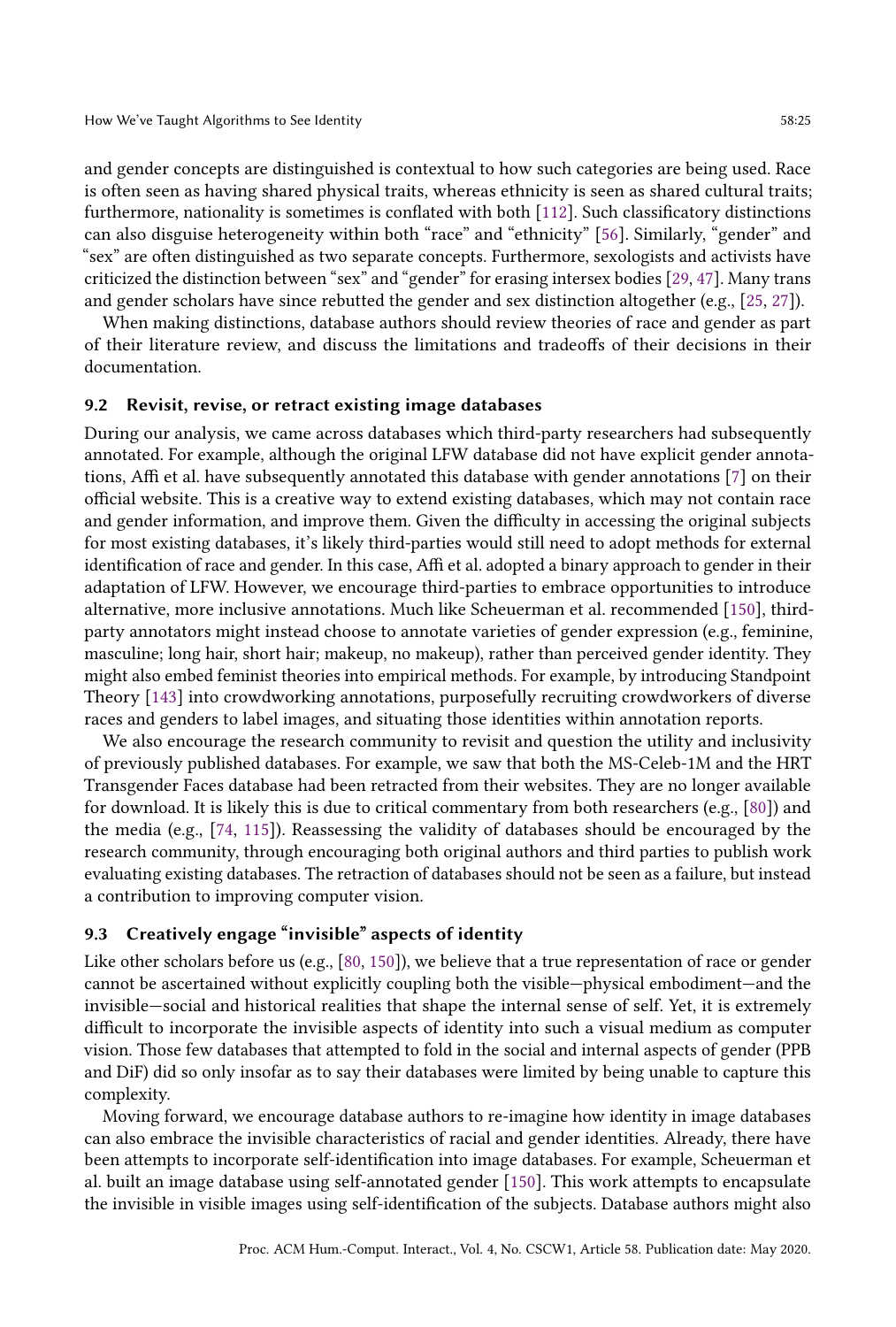consider methodologies for collecting self-identification directly from subjects—in studio or by survey. We might also consider looking beyond prevailing one-sided moments of identification where facial analysis systems classify or verify an individual without consent—to interactive systems which allow individuals agency over identification. Such techniques could greatly improve the depth and accuracy of the representations of the identity of the subject.

We acknowledge such approaches are also faced with a large number of limitations. It may be technically infeasible to gather enough images this way; it may also be technically infeasible to use self-annotated annotations, which may be too complex or varied for computer vision systems. As demonstrated by other researchers, the ethical critiques of facial analysis technologies highlighted in this work cues can be extended to other "invisible" aspects of human identity, like personality traits and emotions (e.g., [\[172\]](#page-34-10))—many of which were also present in the databases we analyzed. Using invisible characteristics, whether that is gender identity or emotion, may still enable problematic applications of facial analysis and must always be critically examined.

#### 9.4 Explicitly define identity-specific limitations of use

We encourage authors to think through the potential implications of their databases being used in facial analysis technologies—in particularly, the misuses. One way of taking caution against oppressive uses of race and gender categories in databases, as demonstrated through our discussion in Section [8.3,](#page-20-0) is to create licensing agreements that delimit what kinds of uses are acceptable. Many of the databases we examined in this study had licensing agreements for the type of use (e.g., commercial) that were allowed. In some cases, people who want to use these databases must contact the creators before they are given permission to use it.

However, database authors could go further. Specifically, licensing agreements should address acceptable and unacceptable identity-specific uses of databases. We saw this in one database which we examined, the Iranian Face Database (IFDB), which detailed terms of use for the images of women included in the database [\[121\]](#page-32-14). While we acknowledge it is not possible to predict all problematic uses of a database, licensing agreements present a first step to protecting both the subjects in the database and the potential targets of facial analysis systems. A significant benefit of licensing agreements is that authors will more easily be able to identify who is using their database and can inform them of changes or even retractions. When it is unclear how much or whether to restrict use of a database, authors should engage with community groups and advocates to determine what uses are appropriate (e.g., [\[62,](#page-29-7) [171\]](#page-34-11)).

#### 10 Limitations and Future Work

We acknowledge the limitations of our methods. When database authors did not clearly state how race and gender were derived or how they were annotated, we were left no choice but to read between the lines. Deeper understanding of the motivations and decisions being made by database authors requires an insider perspective; future work would benefit from interviews with database authors, both in academia and in industry contexts. Furthermore, given the propensity of utilizing crowdworking solutions for large scale database annotations, there are immense opportunities for new research on crowdsourced annotation practices. We seek to conduct future work on the positionality of diverse crowdworkers as annotators of race and gender features.

Furthermore, given the sociohistorical power structures that impact groups at the intersection of both race and gender, more work is needed to address theories of intersectionality in facial analysis databases. We observed race and gender being treated as highly disparate identities; they were not addressed as relevant to one another, except when gender was used to balance out racial categories. Future work on more theory-driven approaches to addressing intersectionality [\[31,](#page-28-22) [65,](#page-29-22) [137\]](#page-32-23) in image databases could help alleviate the lack of sociohistorical context we observed in this study.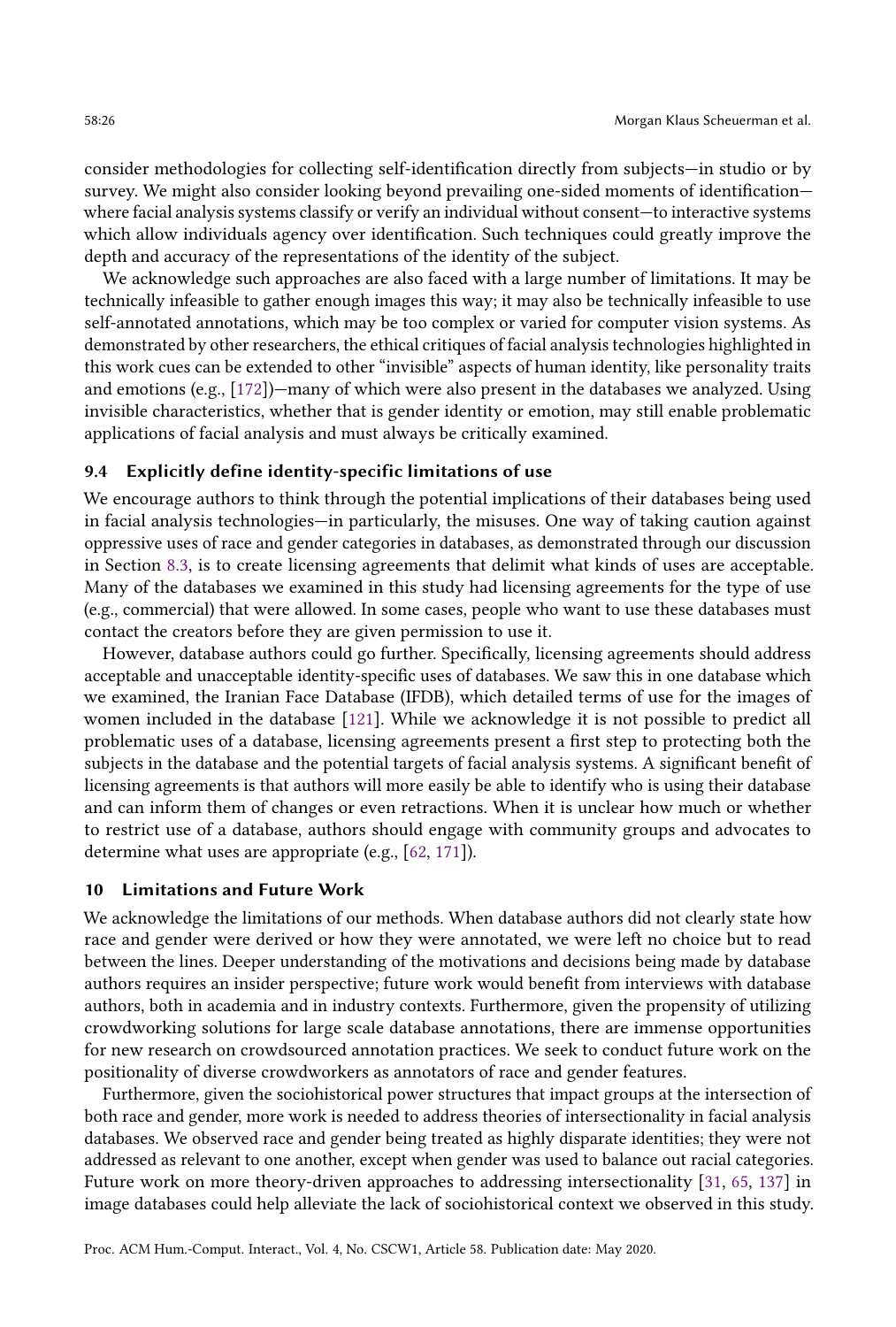This work should also consider less U.S. and Westernized views of identity and structural inequality, as the theories used to examine databases in this paper are largely based on Western theories of gender and race.

Additionally, the classification of subjects through computer vision, whether the labels are derived from subjects themselves or otherwise, may simply be viewed as morally objectionable in many circumstances. In particular, when we consider the historical—and contemporary—operationalization of race and gender classification for political means. As such, even in attempts to fold in complex and self-held invisible identities, we must always consider how those databases may be appropriated to accomplish the types oppression we discussed in this study.

## 11 Conclusion

Emerging research in the realm of FATE (fairness, accountability, transparency, and ethics) has yielded unique insights in improving equity in facial analysis technologies. Specifically, researchers have called for increased engagement with critical scholarship [\[64\]](#page-29-11) and complex realities of identity [\[18,](#page-27-5) [150\]](#page-33-2). Our study embraces these calls, adopting a critical sociohistorical perspective of race and gender classification to analyze current identity documentation practices in image databases. We examined (1) for what purposes are race and gender included in image databases; (2) what information about race and gender is implicit and what is explicit; (3) what sources are being used to define categories of race and gender; and (4) what annotation practices are being used to identify race and gender in images.

To accomplish this, we analyzed 92 image databases popularly cited in facial analysis literature. We developed a codebook to examine how database authors described their definitions and annotation practices of race and gender. We found that the majority of database authors neither provided sources for which gender and/or race were derived, nor described the annotation practice of identifying race and/or gender in database images. While a small subset of newer image databases are aimed at increasing, in particular, racial diversity and engage more deeply with literature on race and gender identities, they still rely on moments of visible identification that could be used to augment sociohistorical practices of oppression if adopted inappropriately.

We discussed the current state of the art in database construction: apolitical and obvious approaches that erase the subjective reality of external identifications. We highlighted the politicized history of race and gender identifications, including how facial analysis systems are being adapted to expand harmful and oppressive agendas. Throughout this discussion, we highlighted the role of visible difference, that otherwise erases the internal experiences of race and gender. We concluded with recommendations for improving approaches to database construction and documentation, including opportunities for authors to mitigate harm to subjects of facial analysis.

#### 12 Acknowledgments

We are grateful for the dedication of the gender and race scholars who have tirelessly worked for decades to uncover the structural inequity embedded in technologies. We thank the reviewers for insightful feedback that helped improve this paper, as well as Brianna Dym and Ellen Simpson who provided feedback on early drafts of this work.

#### References

- <span id="page-26-2"></span>[1] [n.d.]. Face Recognition Data. <https://cswww.essex.ac.uk/mv/allfaces/>
- <span id="page-26-3"></span>[2] 2017. Face Recognition Technology (FERET). [https://www.nist.gov/programs-projects/face-recognition-technology](https://www.nist.gov/programs-projects/face-recognition-technology-feret https://www.nist.gov/programs-projects/face-recognition-technology-feret{%}0Awww.nist.gov/programs-projects/face-recognition-technology-feret Face)[ferethttps://www.nist.gov/programs-projects/face-recognition-technology-feret{%}0Awww.nist.gov/programs](https://www.nist.gov/programs-projects/face-recognition-technology-feret https://www.nist.gov/programs-projects/face-recognition-technology-feret{%}0Awww.nist.gov/programs-projects/face-recognition-technology-feret Face)[projects/face-recognition-technology-feretFace](https://www.nist.gov/programs-projects/face-recognition-technology-feret https://www.nist.gov/programs-projects/face-recognition-technology-feret{%}0Awww.nist.gov/programs-projects/face-recognition-technology-feret Face)
- <span id="page-26-1"></span>[3] 2017. Unfairness by Algorithm: Distilling the Harms of Automated Decision-Making. (2017).
- <span id="page-26-0"></span>[4] 2019. Clarifai. <https://clarifai.com/>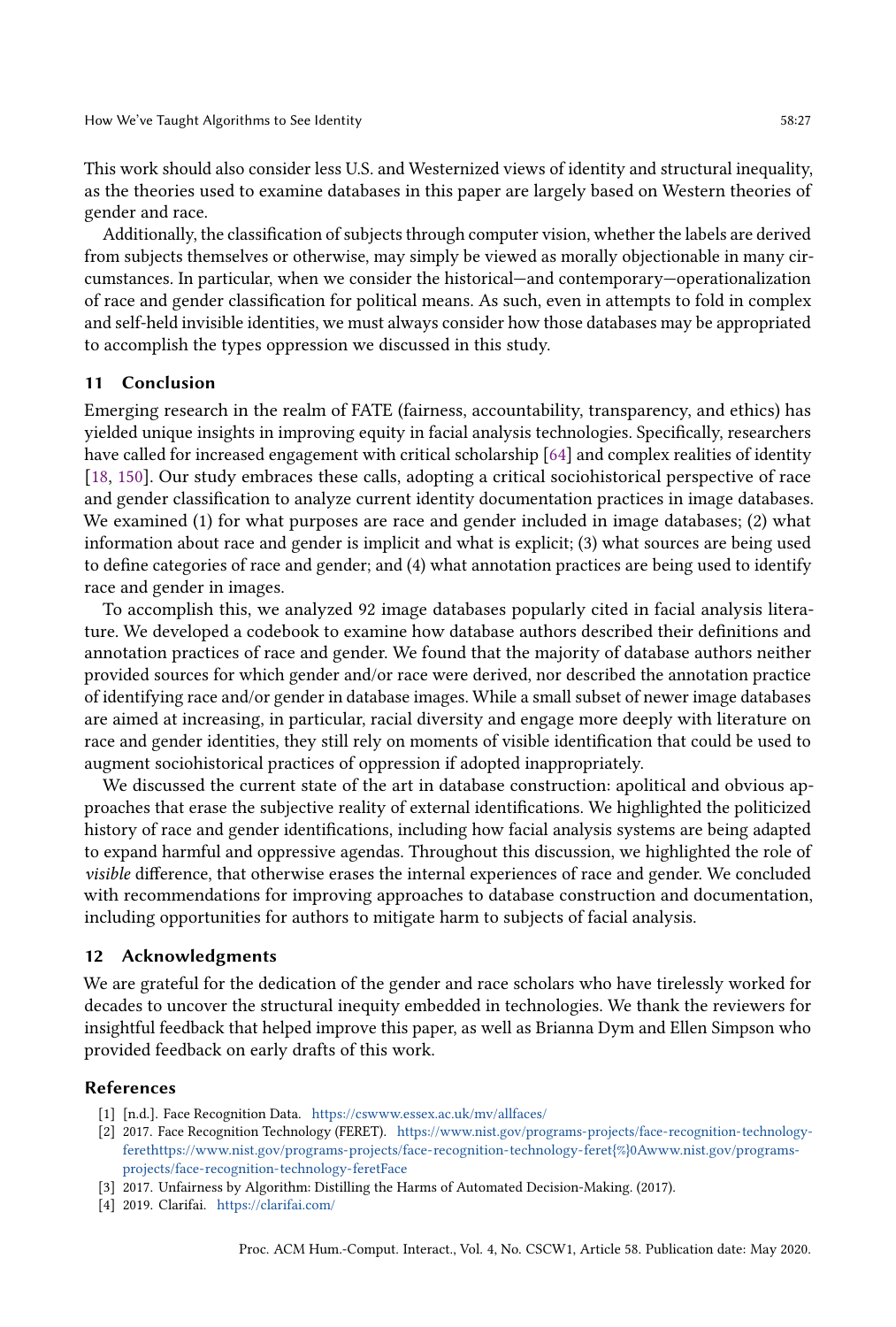- <span id="page-27-1"></span>[5] 2019. Facial Recognition on Phones — What Is It and How Does it Work? [https://www.xfinity.com/hub/mobile/facial](https://www.xfinity.com/hub/mobile/facial-recognition-on-phone)[recognition-on-phone](https://www.xfinity.com/hub/mobile/facial-recognition-on-phone)
- <span id="page-27-2"></span>[6] Salem Hamed Abdurrahim, Salina Abdul Samad, and Aqilah Baseri Huddin. 2018. Review on the effects of age, gender, and race demographics on automatic face recognition. , 1617–1630 pages. <https://doi.org/10.1007/s00371-017-1428-z>
- <span id="page-27-19"></span>[7] Mahmoud Afifi and Abdelrahman Abdelhamed. 2019. AFIF4: Deep gender classification based on AdaBoost-based fusion of isolated facial features and foggy faces. Journal of Visual Communication and Image Representation 62 (jun 2019), 77–86. <https://doi.org/10.1016/j.jvcir.2019.05.001> arXiv[:1706.04277](http://arxiv.org/abs/1706.04277)
- <span id="page-27-22"></span>[8] Blaise Agüera y Arcas, Margaret Mitchell, and Alexander Todorov. 2017. Physiognomy's New Clothes. Medium (2017). <https://medium.com/@blaisea/physiognomys-new-clothes-f2d4b59fdd6a>
- <span id="page-27-8"></span>[9] Linda Martín Alcoff. 2006. Visible Identities: Race, Gender, and the Self. Oxford University Press. 1–352 pages. <https://doi.org/10.1093/0195137345.001.0001>
- <span id="page-27-6"></span>[10] Thomas C. Anderson. 2000. The body and communities in cyberspace: A Marcellian analysis. *Ethics and Information* Technology 2, 3 (2000), 153–158. <https://doi.org/10.1023/A:1010001504963>
- <span id="page-27-17"></span>[11] A. V. Anusha, J. K. JayaSree, Anusree Bhaskar, and R. P. Aneesh. 2017. Facial expression recognition and gender classification using facial patches. In 2016 International Conference on Communication Systems and Networks, ComNet 2016. Institute of Electrical and Electronics Engineers Inc., 200–204. <https://doi.org/10.1109/CSN.2016.7824014>
- <span id="page-27-12"></span>[12] Shwetank Arya, Neeraj Pratap, and Karamjit Bhatia. 2015. Future of Face Recognition: A Review. In Procedia Computer Science, Vol. 58. Elsevier, 578–585. <https://doi.org/10.1016/j.procs.2015.08.076>
- <span id="page-27-14"></span>[13] Mariam Attia and Julian Edge. 2017. Be(com)ing a reflexive researcher: a developmental approach to research methodology. Open Review of Educational Research 4, 1 (jan 2017), 33–45. [https://doi.org/10.1080/23265507.2017.](https://doi.org/10.1080/23265507.2017.1300068) [1300068](https://doi.org/10.1080/23265507.2017.1300068)
- <span id="page-27-4"></span>[14] Fabio Bacchini and Ludovica Lorusso. 2019. Race, again: how face recognition technology reinforces racial discrimination. Journal of Information, Communication and Ethics in Society 17, 3 (aug 2019), 321–335. [https:](https://doi.org/10.1108/JICES-05-2018-0050) [//doi.org/10.1108/JICES-05-2018-0050](https://doi.org/10.1108/JICES-05-2018-0050)
- <span id="page-27-16"></span>[15] Wilma A. Bainbridge, Phillip Isola, and Aude Oliva. 2013. The intrinsic memorability of face photographs. Journal of Experimental Psychology: General 142, 4 (2013), 1323–1334. <https://doi.org/10.1037/a0033872>
- <span id="page-27-13"></span>[16] Peter N. Belhumeur, Joäo P. Hespanha, and David J. Kriegman. 1997. Eigenfaces vs. fisherfaces: Recognition using class specific linear projection. IEEE Transactions on Pattern Analysis and Machine Intelligence 19, 7 (1997), 711–720. <https://doi.org/10.1109/34.598228>
- <span id="page-27-11"></span>[17] R. K.E. Bellamy, Aleksandra Mojsilovic, Seema Nagar, Karthikeyan Natesan Ramamurthy, John Richards, Diptikalyan Saha, Prasanna Sattigeri, Moninder Singh, Kush R. Varshney, Yunfeng Zhang, Kuntal Dey, Michael Hind, Samuel C. Hoffman, Stephanie Houde, Kalapriya Kannan, Pranay Lohia, Jacquelyn Martino, and Sameep Mehta. 2019. AI Fairness 360: An extensible toolkit for detecting and mitigating algorithmic bias. IBM Journal of Research and Development 63, 4-5 (oct 2019). <https://doi.org/10.1147/JRD.2019.2942287> arXiv[:1810.01943](http://arxiv.org/abs/1810.01943)
- <span id="page-27-5"></span>[18] Sebastian Benthall and Bruce D. Haynes. 2019. Racial categories in machine learning. In Proceedings of the Conference on Fairness, Accountability, and Transparency - FAT\* '19. ACM Press, New York, New York, USA, 289–298. [https:](https://doi.org/10.1145/3287560.3287575) [//doi.org/10.1145/3287560.3287575](https://doi.org/10.1145/3287560.3287575) arXiv[:1811.11668](http://arxiv.org/abs/1811.11668)
- <span id="page-27-21"></span>[19] Garrett Bingham and Ben Yip. 2017. MORPH-II Dataset: Summary and Cleaning. Technical Report.
- <span id="page-27-0"></span>[20] Rena Bivens and Oliver L. Haimson. 2016. Baking Gender Into Social Media Design: How Platforms Shape Categories for Users and Advertisers. Social Media + Society 2, 4 (nov 2016), 1–12. <https://doi.org/10.1177/2056305116672486>
- <span id="page-27-7"></span>[21] Tom Boellstorff. 2008. Coming of age in second life: An anthropologist explores the virtually human. Princeton University Press. 1–316 pages. <https://doi.org/10.1111/j.1757-6547.2009.00060.x>
- <span id="page-27-10"></span>[22] Geoffrey C. Bowker and Susan Leigh Star. 1999. Sorting Things Out: Classification and Its Consequences. MIT Press. [https://books.google.com/books/about/Sorting{\\_}Things{\\_}Out.html?id=xHlP8WqzizYC](https://books.google.com/books/about/Sorting{_}Things{_}Out.html?id=xHlP8WqzizYC)
- <span id="page-27-15"></span>[23] Kevin Brown and Darrell D. Jackson. 2013. The history and conceptual elements of critical race theory. In Handbook of Critical Race Theory in Education. Routledge, 9–22. <https://doi.org/10.4324/9780203155721>
- <span id="page-27-3"></span>[24] Joy Buolamwini and Timnit Gebru. 2018. Gender Shades: Intersectional Accuracy Disparities in Commercial Gender Classification \*. Technical Report. 1–15 pages. <http://proceedings.mlr.press/v81/buolamwini18a/buolamwini18a.pdf>
- <span id="page-27-9"></span>[25] Judith Butler. 1988. Performative Acts and Gender Constitution: An Essay in Phenomenology and Feminist Theory. Theatre Journal 40, 4 (1988), 519. <https://doi.org/10.2307/3207893> arXiv[:arXiv:1011.1669v3](http://arxiv.org/abs/arXiv:1011.1669v3)
- <span id="page-27-18"></span>[26] Qiong Cao, Li Shen, Weidi Xie, Omkar M. Parkhi, and Andrew Zisserman. 2018. VGGFace2: A dataset for recognising faces across pose and age. In Proceedings - 13th IEEE International Conference on Automatic Face and Gesture Recognition, FG 2018. Institute of Electrical and Electronics Engineers Inc., 67–74. <https://doi.org/10.1109/FG.2018.00020> arXiv[:1710.08092](http://arxiv.org/abs/1710.08092)
- <span id="page-27-23"></span>[27] Wendy. Cealey Harrison and John. Hood-Williams. 2002. Beyond sex and gender. SAGE. 258 pages.
- <span id="page-27-20"></span>[28] A. Chardon, I. Cretois, and C. Hourseau. 1991. Skin colour typology and suntanning pathways. International Journal of Cosmetic Science 13, 4 (1991), 191–208. <https://doi.org/10.1111/j.1467-2494.1991.tb00561.x>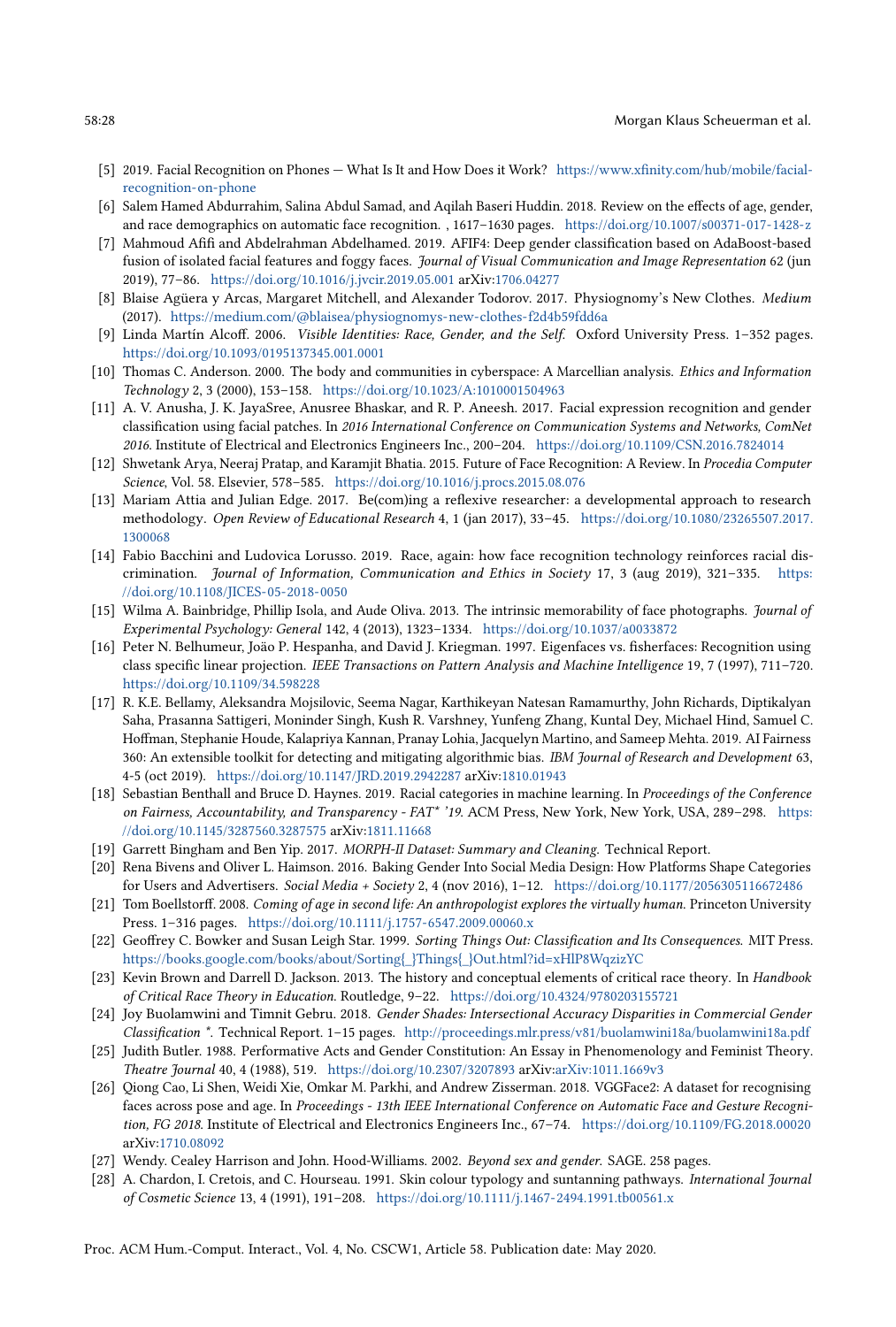How We've Taught Algorithms to See Identity 58:29

- <span id="page-28-9"></span>[29] Cheryl Chase. 1998. Hermaphrodites with attitude: Mapping the emergence of intersex political activism. GLQ 4, 2 (oct 1998), 189–211. <https://doi.org/10.1215/10642684-4-2-189>
- <span id="page-28-19"></span>[30] Sam Corbett-Davies and Sharad Goel. 2018. The Measure and Mismeasure of Fairness: A Critical Review of Fair Machine Learning. (jul 2018). <https://doi.org/10.1063/1.3627170> arXiv[:1808.00023](http://arxiv.org/abs/1808.00023)
- <span id="page-28-22"></span>[31] Kimberle Crenshaw. 1991. Mapping the Margins: Intersectionality, Identity Politics, and Violence Against Women of Color. Source: Stanford Law Review 43, 6 (1991), 1241–1299. <http://www.jstor.org/stable/1229039>
- <span id="page-28-20"></span>[32] Paisley Currah and Tara Mulqueen. 2011. Securitizing Gender: Identity, Biometrics, and Transgender Bodies at the Airport. Social Research 78, 2 (2011), 557–582. <https://doi.org/10.1353/sor.2011.0030>
- <span id="page-28-5"></span>[33] Scott Dance. 2019. Maryland set to add 'X' gender designation to driver's licenses under bill by General Assembly. <https://www.baltimoresun.com/news/maryland/politics/bs-md-drivers-licenses-20190313-story.html>
- <span id="page-28-0"></span>[34] David Danks and Alex John London. 2017. Algorithmic bias in autonomous systems. In IJCAI International Joint Conference on Artificial Intelligence. 4691–4697. <https://doi.org/10.24963/ijcai.2017/654>
- <span id="page-28-7"></span>[35] Abhijit Das, Antitza Dantcheva, and Francois Bremond. 2019. Mitigating bias in gender, age and ethnicity classification: A multi-task convolution neural network approach. In Lecture Notes in Computer Science (including subseries Lecture Notes in Artificial Intelligence and Lecture Notes in Bioinformatics), Vol. 11129 LNCS. Springer, Cham, 573–585. [https://doi.org/10.1007/978-3-030-11009-3\\_35](https://doi.org/10.1007/978-3-030-11009-3_35)
- <span id="page-28-4"></span>[36] Elizabeth Dias, Maggie Haberman, and Ellen Almer Durston. 2019. Trump's Order to Combat Anti-Semitism Divides Its Audience: American Jews. <https://www.nytimes.com/2019/12/12/us/politics/trump-anti-semitism-jews.html>
- <span id="page-28-21"></span>[37] Lynn Dombrowski, Ellie Harmon, and Sarah Fox. 2016. Social Justice-Oriented Interaction Design: Outlining Key Design Strategies and Commitments. Proceedings of the 2016 ACM Conference on Designing Interactive Systems (2016), 656–671. <https://doi.org/10.1145/2901790.2901861>
- <span id="page-28-1"></span>[38] Bryan Dosono and Bryan Semaan. 2019. Moderation practices as emotional labor in sustaining online communities: The case of AAPI identity work on reddit. In Conference on Human Factors in Computing Systems - Proceedings. Association for Computing Machinery. <https://doi.org/10.1145/3290605.3300372>
- <span id="page-28-14"></span>[39] Shichuan Du, Yong Tao, and Aleix M. Martinez. 2014. Compound facial expressions of emotion. Proceedings of the National Academy of Sciences of the United States of America 111, 15 (apr 2014). <https://doi.org/10.1073/pnas.1322355111>
- <span id="page-28-2"></span>[40] Brianna Dym, Jed R. Brubaker, Casey Fiesler, and Bryan Semaan. 2019. "Coming Out Okay": Community Narratives for LGBTQ Identity Recovery Work. Proceedings of the ACM on Human-Computer Interaction 3, CSCW (nov 2019), 1–28. <https://doi.org/10.1145/3359256>
- <span id="page-28-8"></span>[41] Yael Eisenthal, Gideon Dror, and Eytan Ruppin. 2006. Facial attractiveness: Beauty and the machine. Neural Computation 18, 1 (jan 2006), 119–142. <https://doi.org/10.1162/089976606774841602>
- <span id="page-28-6"></span>[42] Elise Schmelzer. 2018. Colorado to allow use of X as sex identifier on driver's licenses starting this month.
- <span id="page-28-18"></span>[43] Kim V.L. England. 1994. Getting personal: Reflexivity, positionality, and feminist research. Professional Geographer 46, 1 (1994), 80–89. <https://doi.org/10.1111/j.0033-0124.1994.00080.x>
- <span id="page-28-17"></span>[44] Ruogu Fang, Andrew C. Gallagher, Tsuhan Chen, and Alexander Loui. 2013. Kinship classification by modeling facial feature heredity. In 2013 IEEE International Conference on Image Processing, ICIP 2013 - Proceedings. 2983–2987. <https://doi.org/10.1109/ICIP.2013.6738614>
- <span id="page-28-12"></span>[45] Leslie G. Farkas. 1994. Anthropometry of the head and face. Raven Press. 405 pages.
- <span id="page-28-13"></span>[46] Leslie G. Farkas, Marko J. Katic, Christopher R. Forrest, Kurt W. Alt, Ivana Bagič, Georgi Baltadjiev, Eugenia Cunha, Marta Čvičelová, Scott Davies, Ilse Erasmus, Rhonda Gillett-Netting, Karel Hajniš, Arianne Kemkes-Grottenthaler, Irena Khomyakova, Ashizava Kumi, J. Stranger Kgamphe, Nakamura Kayo-Daigo, Thuy Le, Andrzej Malinowski, Marina Negasheva, Sotiris Manolis, Murat Ögetürk, Ramin Parvizrad, Friedrich Rösing, Paresh Sahu, Chiarella Sforza, Stefan Sivkov, Nigar Sultanova, Tatjana Tomazo-Ravnik, Gábor Tóth, Ahmet Uzun, and Eman Yahia. 2005. International anthropometric study of facial morphology in various ethnic groups/races. Journal of Craniofacial Surgery 16, 4 (sep 2005), 615–646. <https://doi.org/10.1097/01.scs.0000171847.58031.9e>
- <span id="page-28-10"></span>[47] Anne. Fausto-Sterling. 2008. Sexing the Body: Gender Politics and the Construction of Sexuality. Basic Books. 487 pages.
- <span id="page-28-3"></span>[48] Karen E. (Karen Elise) Fields and Barbara Jeanne Fields. 2012. Racecraft: The Soul of Inequality in American Life. 302 pages.
- <span id="page-28-11"></span>[49] Jane Forman and Laura Damschroder. 2007. Qualitative Content Analysis. , 39–62 pages. [https://doi.org/10.1016/S1479-](https://doi.org/10.1016/S1479-3709(07)11003-7) [3709\(07\)11003-7](https://doi.org/10.1016/S1479-3709(07)11003-7)
- <span id="page-28-15"></span>[50] Siyao Fu, Haibo He, and Zeng Guang Hou. 2014. Learning race from face: A survey. , 2483–2509 pages. [https:](https://doi.org/10.1109/TPAMI.2014.2321570) [//doi.org/10.1109/TPAMI.2014.2321570](https://doi.org/10.1109/TPAMI.2014.2321570)
- <span id="page-28-16"></span>[51] Wen Gao, Bo Cao, Shiguang Shan, Xilin Chen, Delong Zhou, Xiaohua Zhang, and Debin Zhao. 2008. The CAS-PEAL large-scale chinese face database and baseline evaluations. IEEE Transactions on Systems, Man, and Cybernetics Part A:Systems and Humans 38, 1 (2008), 149–161. <https://doi.org/10.1109/TSMCA.2007.909557>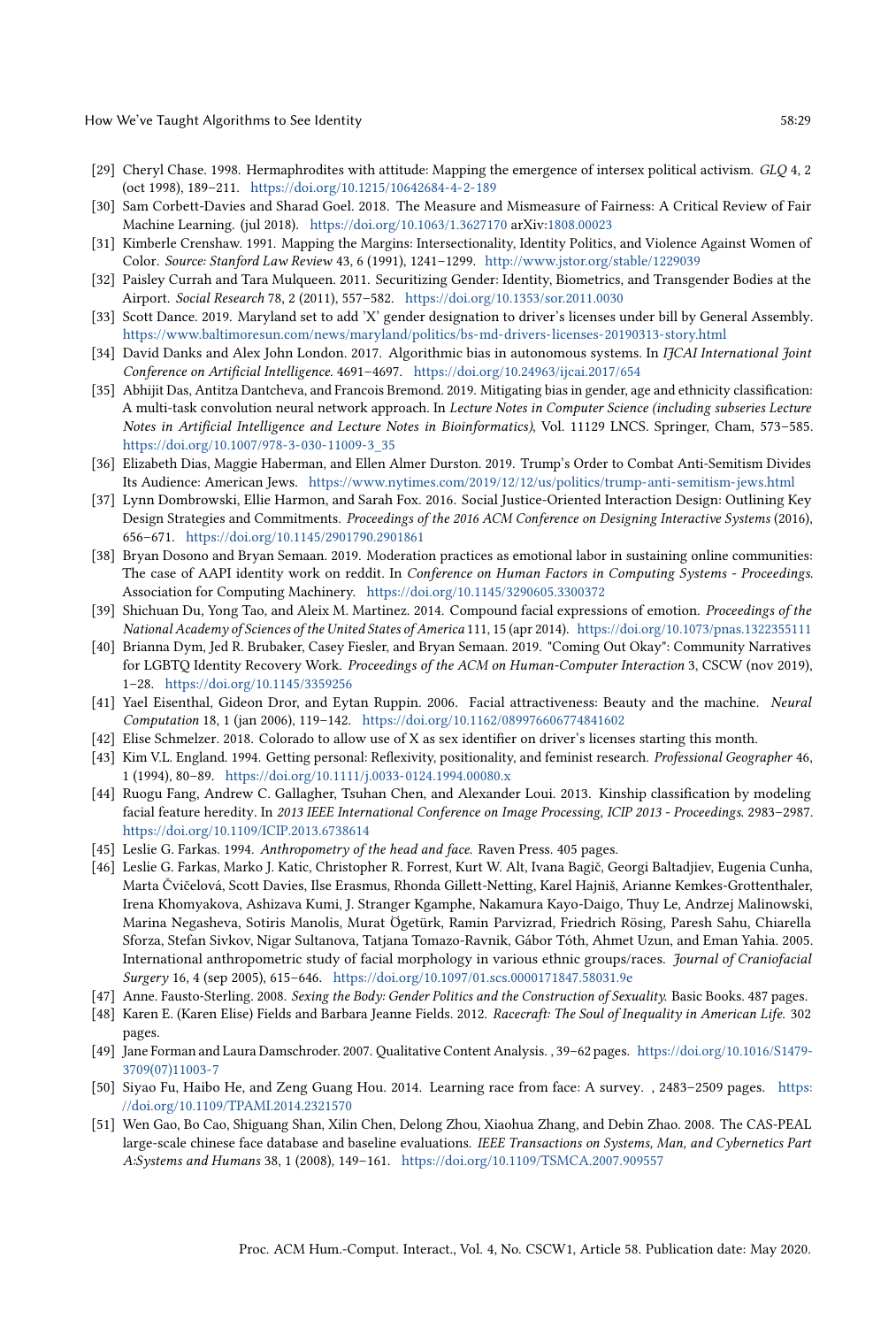- <span id="page-29-12"></span>[52] M. Gargesha and S. Panchanathan. 2002. A hybrid technique for facial feature point detection. In Proceedings of the IEEE Southwest Symposium on Image Analysis and Interpretation, Vol. 2002-Janua. Institute of Electrical and Electronics Engineers Inc., 134–138. <https://doi.org/10.1109/IAI.2002.999905>
- <span id="page-29-0"></span>[53] Shirin Ghaffary and Rani Molla. 2019. Facial recognition: A map of where surveillance technology is in the US. Vox (2019). [https://www.vox.com/recode/2019/7/18/20698307/facial-recognition-technology-us-government-fight-for](https://www.vox.com/recode/2019/7/18/20698307/facial-recognition-technology-us-government-fight-for-the-future)[the-future](https://www.vox.com/recode/2019/7/18/20698307/facial-recognition-technology-us-government-fight-for-the-future)
- <span id="page-29-15"></span>[54] Alvin G. Goldstein. 1979. Race-related variation of facial features: Anthropometric data I. Bulletin of the Psychonomic Society 13, 3 (nov 1979), 187–190. <https://doi.org/10.3758/BF03335055>
- <span id="page-29-3"></span>[55] Sixue Gong, Xiaoming Liu, and Anil K. Jain. 2019. DebFace: De-biasing Face Recognition. (nov 2019). arXiv[:1911.08080](http://arxiv.org/abs/1911.08080) <http://arxiv.org/abs/1911.08080>
- <span id="page-29-20"></span>[56] Lewis R. Gordon. 2007. Thinking through Identities: Black Peoples, Race Labels, and Ethnic Consciousness. In The Other African Americans: Contemporary African and Caribbean Immigrants in the United States. Vol. 45. 69–92. [https://books.google.com/books?hl=en{&}lr={&}id=RVweAAAAQBAJ{&}oi=fnd{&}pg=PA69{&}dq=lewis+gordon+](https://books.google.com/books?hl=en{&}lr={&}id=RVweAAAAQBAJ{&}oi=fnd{&}pg=PA69{&}dq=lewis+gordon+race{&}ots=z5jl27ODMI{&}sig=D3Nq5Ng{_}orDomTJkFWT9o7yw29Q{#}v=onepage{&}q=lewis gordon race{&}f=false) [race{&}ots=z5jl27ODMI{&}sig=D3Nq5Ng{\\_}orDomTJkFWT9o7yw29Q{#}v=onepage{&}q=lewisgordonrace{&}f=](https://books.google.com/books?hl=en{&}lr={&}id=RVweAAAAQBAJ{&}oi=fnd{&}pg=PA69{&}dq=lewis+gordon+race{&}ots=z5jl27ODMI{&}sig=D3Nq5Ng{_}orDomTJkFWT9o7yw29Q{#}v=onepage{&}q=lewis gordon race{&}f=false) [false](https://books.google.com/books?hl=en{&}lr={&}id=RVweAAAAQBAJ{&}oi=fnd{&}pg=PA69{&}dq=lewis+gordon+race{&}ots=z5jl27ODMI{&}sig=D3Nq5Ng{_}orDomTJkFWT9o7yw29Q{#}v=onepage{&}q=lewis gordon race{&}f=false)
- <span id="page-29-16"></span>[57] Daniel B. Graham and Nigel M. Allinson. 1998. Characterising Virtual Eigensignatures for General Purpose Face Recognition. In Face Recognition. Springer Berlin Heidelberg, 446–456. [https://doi.org/10.1007/978-3-642-72201-1\\_25](https://doi.org/10.1007/978-3-642-72201-1_25)
- <span id="page-29-2"></span>[58] Patrick Grother, Mei Ngan, and Kayee Hanaoka. [n.d.]. Face Recognition Vendor Test (FRVT), Part 3: Demographic Effects. Technical Report. <https://doi.org/10.6028/NIST.IR.8280>
- <span id="page-29-17"></span>[59] Yandong Guo, Lei Zhang, Yuxiao Hu, Xiaodong He, and Jianfeng Gao. 2016. MS-celeb-1M: A dataset and benchmark for large-scale face recognition. In Lecture Notes in Computer Science (including subseries Lecture Notes in Artificial Intelligence and Lecture Notes in Bioinformatics), Vol. 9907 LNCS. Springer Verlag, 87–102. [https://doi.org/10.1007/978-](https://doi.org/10.1007/978-3-319-46487-9_6) [3-319-46487-9\\_6](https://doi.org/10.1007/978-3-319-46487-9_6) arXiv[:1607.08221](http://arxiv.org/abs/1607.08221)
- <span id="page-29-13"></span>[60] Srinivas Gutta, Harry Wechsler, and P. Jonathon Phillips. 1998. Gender and ethnic classification of face images. In Proceedings - 3rd IEEE International Conference on Automatic Face and Gesture Recognition, FG 1998. IEEE Comput. Soc, 194–199. <https://doi.org/10.1109/AFGR.1998.670948>
- <span id="page-29-5"></span>[61] Stuart Hall. 2012. Introduction: Who Needs 'Identity'? In Questions of Cultural Identity. SAGE Publications Ltd, 1–17. <https://doi.org/10.4135/9781446221907.n1>
- <span id="page-29-7"></span>[62] Foad Hamidi, Morgan Klaus Scheuerman, and Stacy M Branham. 2018. Gender Recognition or Gender Reductionism? The Social Implications of Automatic Gender Recognition Systems. In 2018 CHI Conference on Human Factors in Computing Systems (CHI '18).
- <span id="page-29-10"></span>[63] Melissa Hamilton. 2019. The sexist algorithm. Behavioral Sciences and the Law 37, 2 (mar 2019), 145–157. [https:](https://doi.org/10.1002/bsl.2406) [//doi.org/10.1002/bsl.2406](https://doi.org/10.1002/bsl.2406)
- <span id="page-29-11"></span>[64] Alex Hanna, Emily Denton, Andrew Smart, and Jamila Smith-Loud. 2019. Towards a Critical Race Methodology in Algorithmic Fairness. FAT\* (dec 2019). <https://doi.org/10.1145/3351095.3372826> arXiv[:1912.03593](http://arxiv.org/abs/1912.03593)
- <span id="page-29-22"></span>[65] Patricia Hill Collins and Sirma Bilge. 2016. Intersectionality. 249 pages.
- <span id="page-29-14"></span>[66] Charles Hirschman. 2004. The origins and demise of the concept of race. Population and Development Review 30, 3 (2004), 385–415. <https://doi.org/10.1111/j.1728-4457.2004.00021.x>
- <span id="page-29-4"></span>[67] Sean Hollister. 2019. Google contractors reportedly targeted homeless people for Pixel 4 facial recognition. The Verge (2019). [https://www.theverge.com/2019/10/2/20896181/google-contractor-reportedly-targeted-homeless-people-for](https://www.theverge.com/2019/10/2/20896181/google-contractor-reportedly-targeted-homeless-people-for-pixel-4-facial-recognition)[pixel-4-facial-recognition](https://www.theverge.com/2019/10/2/20896181/google-contractor-reportedly-targeted-homeless-people-for-pixel-4-facial-recognition)
- <span id="page-29-19"></span>[68] Kenn Gardner Honeychurch. 1996. Researching dissident subjectivities: Queering the grounds of theory and practice. Harvard Educational Review 66, 2 (jun 1996), 339–355. <https://doi.org/10.17763/haer.66.2.322km3320m402551>
- <span id="page-29-9"></span>[69] Ayanna Howard and Jason Borenstein. 2018. The Ugly Truth About Ourselves and Our Robot Creations: The Problem of Bias and Social Inequity. Science and Engineering Ethics 24, 5 (oct 2018), 1521–1536. [https://doi.org/10.1007/s11948-](https://doi.org/10.1007/s11948-017-9975-2) [017-9975-2](https://doi.org/10.1007/s11948-017-9975-2)
- <span id="page-29-1"></span>[70] Xuedong D. Huang, William H. Gates III, Eric J. Horvitz, Joshua T. Goodman, Bradly A. Brunell, Susan T. Dumais, Gary W. Flake, Trenholme J. Griffin, and Oliver Hurst-Hiller. 2006. Targeted advertising in brick-and-mortar establishments. <https://patents.google.com/patent/US8725567B2/en>
- <span id="page-29-6"></span>[71] Don Ihde. 2002. Bodies in technology. University of Minnesota Press. 155 pages.
- <span id="page-29-8"></span>[72] Abigail Z. Jacobs and Hanna Wallach. 2019. Measurement and Fairness. Technical Report. arXiv[:1912.05511](http://arxiv.org/abs/1912.05511) <http://arxiv.org/abs/1912.05511>
- <span id="page-29-18"></span>[73] Sandy E. James, Jody L. Herman, Susan Rankin, Mara Keisling, Lisa Mottet, and Ma'ayan Anafi. 2016. The Report of the 2015 U.S. Transgender Survey. Technical Report. National Center for Transgender Equality. 298 pages. [http:](http://www.transequality.org/sites/default/files/docs/usts/USTS Full Report - FINAL 1.6.17.pdf) [//www.transequality.org/sites/default/files/docs/usts/USTSFullReport-FINAL1.6.17.pdf](http://www.transequality.org/sites/default/files/docs/usts/USTS Full Report - FINAL 1.6.17.pdf)
- <span id="page-29-21"></span>[74] James Vincent. 2017. Transgender YouTubers had their videos grabbed to train facial recognition software. [https:](https://www.theverge.com/2017/8/22/16180080/transgender-youtubers-ai-facial-recognition-dataset) [//www.theverge.com/2017/8/22/16180080/transgender-youtubers-ai-facial-recognition-dataset](https://www.theverge.com/2017/8/22/16180080/transgender-youtubers-ai-facial-recognition-dataset)

Proc. ACM Hum.-Comput. Interact., Vol. 4, No. CSCW1, Article 58. Publication date: May 2020.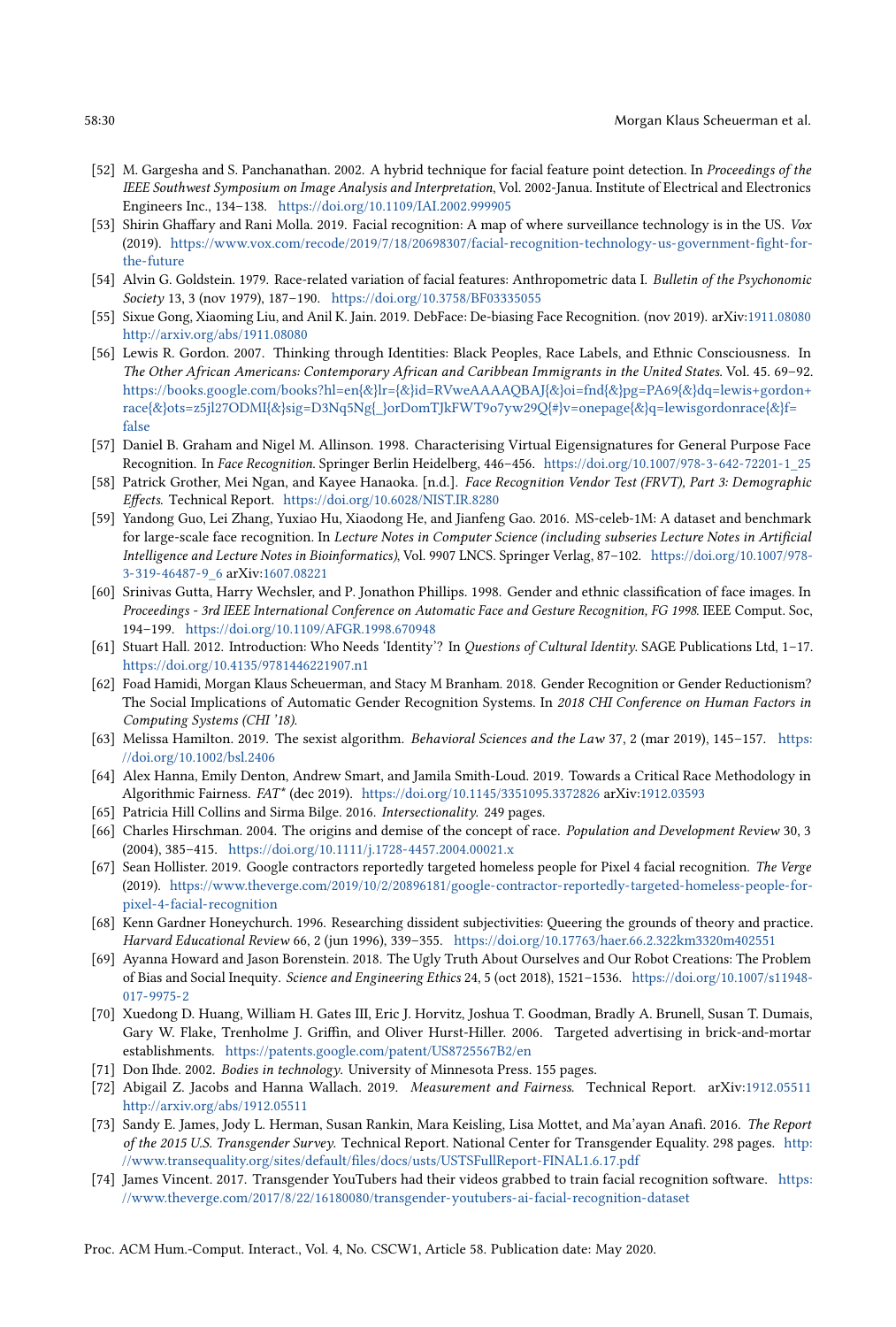How We've Taught Algorithms to See Identity 58:31 See Section 1, 1998 See Identity

- <span id="page-30-7"></span>[75] P. Jonathon Phillips, Hyeonjoon Moon, Syed A. Rizvi, and Patrick J. Rauss. 2000. The FERET evaluation methodology for face-recognition algorithms. IEEE Transactions on Pattern Analysis and Machine Intelligence 22, 10 (2000), 1090–1104. <https://doi.org/10.1109/34.879790>
- <span id="page-30-3"></span>[76] Faisal Kamiran and Toon Calders. 2009. Classifying without discriminating. In 2009 2nd International Conference on Computer, Control and Communication, IC4 2009. <https://doi.org/10.1109/IC4.2009.4909197>
- <span id="page-30-11"></span>[77] Takeo Kanade, Jeffrey F Cohn, and Yingli Tian. 2000. Comprehensive database for facial expression analysis. In Proceedings - 4th IEEE International Conference on Automatic Face and Gesture Recognition, FG 2000. 46–53. [https:](https://doi.org/10.1109/AFGR.2000.840611) [//doi.org/10.1109/AFGR.2000.840611](https://doi.org/10.1109/AFGR.2000.840611)
- <span id="page-30-10"></span>[78] Tero Karras, Timo Aila, Samuli Laine, and Jaakko Lehtinen. 2018. Progressive growing of GANs for improved quality, stability, and variation. In 6th International Conference on Learning Representations, ICLR 2018 - Conference Track Proceedings. International Conference on Learning Representations, ICLR. arXiv[:1710.10196](http://arxiv.org/abs/1710.10196)
- <span id="page-30-5"></span>[79] Matthew Kay, Cynthia Matuszek, and Sean A. Munson. 2015. Unequal representation and gender stereotypes in image search results for occupations. In Conference on Human Factors in Computing Systems - Proceedings, Vol. 2015-April. ACM Press, New York, New York, USA, 3819–3828. <https://doi.org/10.1145/2702123.2702520>
- <span id="page-30-0"></span>[80] Os Keyes. 2018. The Misgendering Machines: Trans/HCI Implications of Automatic Gender Recognition. Proceedings of the ACM on Human-Computer Interaction 2, CSCW (nov 2018), 1–22. <https://doi.org/10.1145/3274357>
- <span id="page-30-19"></span>[81] Liza Khan. 2011. Transgender Health at the Crossroads: Legal Norms, Insurance Markets, and the Threat of Healthcare Reform. Yale Journal of Health Policy, Law & Ethics 11, c (2011), 375-418. [https://heinonline.org/HOL/Page?handle=](https://heinonline.org/HOL/Page?handle=hein.journals/yjhple11{&}id=381{&}collection=journals{&}index=) [hein.journals/yjhple11{&}id=381{&}collection=journals{&}index=](https://heinonline.org/HOL/Page?handle=hein.journals/yjhple11{&}id=381{&}collection=journals{&}index=)
- <span id="page-30-16"></span>[82] Aditya Khosla, Wilma A Bainbridge, Antonio Torralba, and Aude Oliva. 2013. Modifying the memorability of face photographs. In Proceedings of the IEEE International Conference on Computer Vision. 3200–3207. [https://doi.org/10.](https://doi.org/10.1109/ICCV.2013.397) [1109/ICCV.2013.397](https://doi.org/10.1109/ICCV.2013.397)
- <span id="page-30-2"></span>[83] Aditya Khosla, Tinghui Zhou, Tomasz Malisiewicz, Alexei A. Efros, and Antonio Torralba. 2012. Undoing the damage of dataset bias. In Lecture Notes in Computer Science (including subseries Lecture Notes in Artificial Intelligence and Lecture Notes in Bioinformatics), Vol. 7572 LNCS. 158–171. [https://doi.org/10.1007/978-3-642-33718-5\\_12](https://doi.org/10.1007/978-3-642-33718-5_12)
- <span id="page-30-1"></span>[84] Brendan F. Klare, Mark J. Burge, Joshua C. Klontz, Richard W. Vorder Bruegge, and Anil K. Jain. 2012. Face recognition performance: Role of demographic information. IEEE Transactions on Information Forensics and Security 7, 6 (2012), 1789–1801. <https://doi.org/10.1109/TIFS.2012.2214212>
- <span id="page-30-12"></span>[85] Martin Köstinger, Paul Wohlhart, Peter M. Roth, and Horst Bischof. 2011. Annotated facial landmarks in the wild: A large-scale, real-world database for facial landmark localization. In Proceedings of the IEEE International Conference on Computer Vision. 2144–2151. <https://doi.org/10.1109/ICCVW.2011.6130513>
- <span id="page-30-4"></span>[86] Karen Krüger. 2010. The Destruction of Faces in Rwanda 1994: Mutilation as a Mirror of Racial Ideologies. L'Europe en Formation 357, 3 (2010), 91. <https://doi.org/10.3917/eufor.357.0091>
- <span id="page-30-14"></span>[87] Neeraj Kumar, Alexander C. Berg, Peter N. Belhumeur, and Shree K. Nayar. 2009. Attribute and simile classifiers for face verification. In Proceedings of the IEEE International Conference on Computer Vision. 365–372. [https://doi.org/10.](https://doi.org/10.1109/ICCV.2009.5459250) [1109/ICCV.2009.5459250](https://doi.org/10.1109/ICCV.2009.5459250)
- <span id="page-30-15"></span>[88] Neeraj Kumar, Alexander C Berg, Peter N Belhumeur, and Shree K Nayar. 2009. Attribute and simile classifiers for face verification. In Proceedings of the IEEE International Conference on Computer Vision. 365–372. [https://doi.org/10.](https://doi.org/10.1109/ICCV.2009.5459250) [1109/ICCV.2009.5459250](https://doi.org/10.1109/ICCV.2009.5459250)
- <span id="page-30-18"></span>[89] R. Kunzel. 2014. The Flourishing of Transgender Studies. TSQ: Transgender Studies Quarterly 1, 1-2 (jan 2014), 285–297. <https://doi.org/10.1215/23289252-2399461>
- <span id="page-30-17"></span>[90] Anja Lambrecht and Catherine E. Tucker. 2016. Algorithmic Bias? An Empirical Study into Apparent Gender-Based Discrimination in the Display of STEM Career Ads. (2016). <https://doi.org/10.2139/ssrn.2852260>
- <span id="page-30-13"></span>[91] Oliver Langner, Ron Dotsch, Gijsbert Bijlstra, Daniel H.J. Wigboldus, Skyler T. Hawk, and Ad van Knippenberg. 2010. Presentation and validation of the radboud faces database. Cognition and Emotion 24, 8 (dec 2010), 1377–1388. <https://doi.org/10.1080/02699930903485076>
- <span id="page-30-20"></span>[92] Michael C. LaSala, David A. Jenkins, Darrell P. Wheeler, and Karen I. Fredriksen-Goldsen. 2008. LGBT faculty, research, and researchers: Risks and rewards. Journal of Gay and Lesbian Social Services 20, 3 (sep 2008), 253–267. <https://doi.org/10.1080/10538720802235351>
- <span id="page-30-8"></span>[93] Amanda E Lewis. 2003. Everyday Race-Making: Navigating Racial Boundaries in Schools. , 283–305 pages. [https:](https://doi.org/10.1177/0002764203256188) [//doi.org/10.1177/0002764203256188](https://doi.org/10.1177/0002764203256188)
- <span id="page-30-9"></span>[94] Shan Li and Weihong Deng. 2019. Reliable crowdsourcing and deep locality-preserving learning for unconstrained facial expression recognition. IEEE Transactions on Image Processing 28, 1 (jan 2019), 356–370. [https://doi.org/10.](https://doi.org/10.1109/TIP.2018.2868382) [1109/TIP.2018.2868382](https://doi.org/10.1109/TIP.2018.2868382)
- <span id="page-30-6"></span>[95] James J. Lien, Jeffrey F. Cohn, Takeo Kanade, and Ching Chung Li. 1998. Automated facial expression recognition based on FACS action units. In Proceedings - 3rd IEEE International Conference on Automatic Face and Gesture Recognition, FG 1998. IEEE Computer Society, 390–395. <https://doi.org/10.1109/AFGR.1998.670980>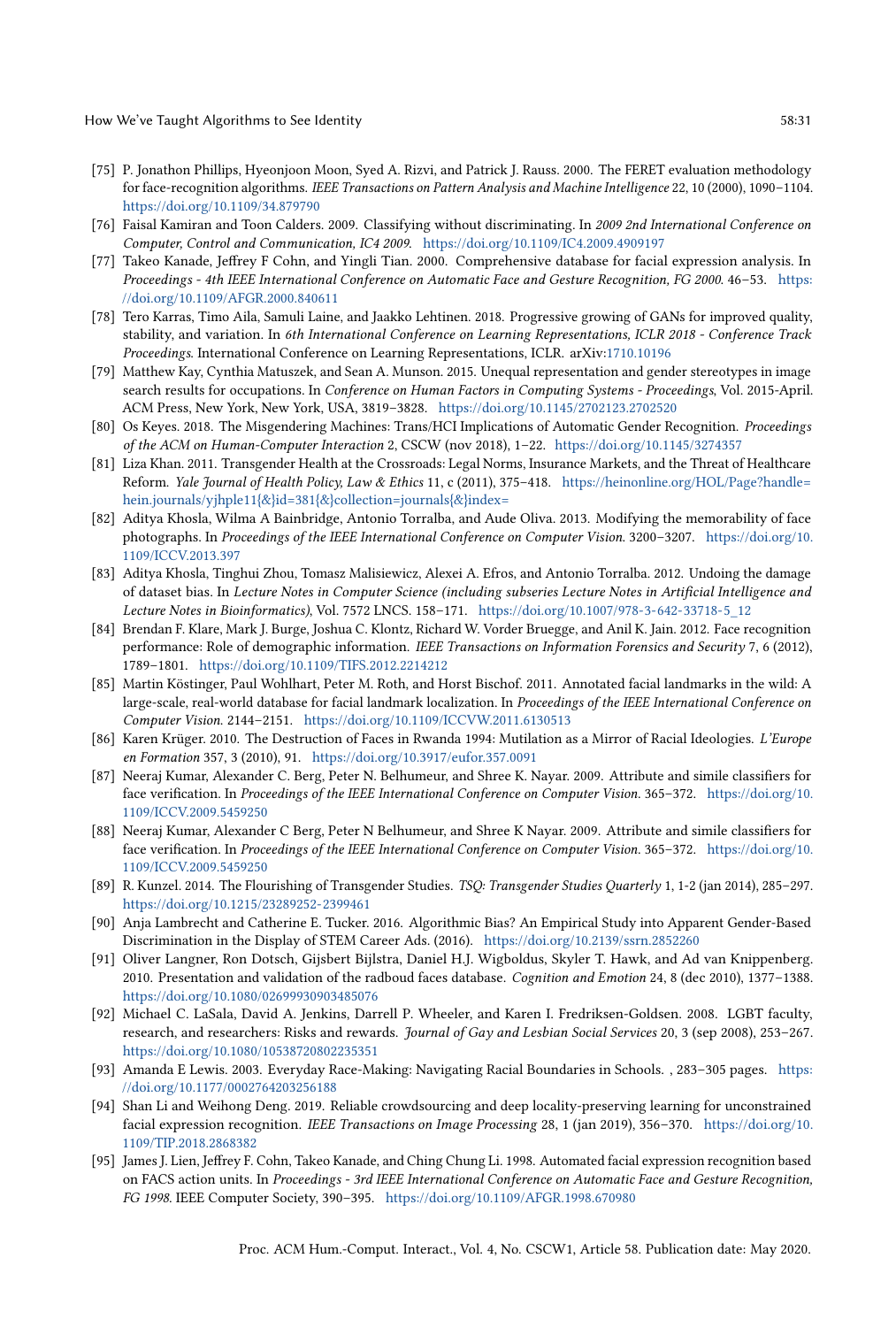- <span id="page-31-1"></span>[96] Annie Lin. 2017. Facial recognition is tracking customers as they shop in stores, tech company says. [https://www.](https://www.cnbc.com/2017/11/23/facial-recognition-is-tracking-customers-as-they-shop-in-stores-tech-company-says.html) [cnbc.com/2017/11/23/facial-recognition-is-tracking-customers-as-they-shop-in-stores-tech-company-says.html](https://www.cnbc.com/2017/11/23/facial-recognition-is-tracking-customers-as-they-shop-in-stores-tech-company-says.html)
- <span id="page-31-15"></span>[97] Tsung Yi Lin, Michael Maire, Serge Belongie, James Hays, Pietro Perona, Deva Ramanan, Piotr Dollár, and C. Lawrence Zitnick. 2014. Microsoft COCO: Common objects in context. In Lecture Notes in Computer Science (including subseries Lecture Notes in Artificial Intelligence and Lecture Notes in Bioinformatics), Vol. 8693 LNCS. Springer Verlag, 740–755. [https://doi.org/10.1007/978-3-319-10602-1\\_48](https://doi.org/10.1007/978-3-319-10602-1_48) arXiv[:1405.0312](http://arxiv.org/abs/1405.0312)
- <span id="page-31-20"></span>[98] Haibin Ling, Stefano Soatto, Narayanan Ramanathan, and David W Jacobs. 2010. Face verification across age progression using discriminative methods. IEEE Transactions on Information Forensics and Security 5, 1 (2010), 82–91. <https://doi.org/10.1109/TIFS.2009.2038751>
- <span id="page-31-5"></span>[99] John Locke. 1689. Of Identity and Diversity. In The Works of John Locke, vol. 1 (An Essay concerning Human Understanding Part 1).
- <span id="page-31-12"></span>[100] Xiaoguang Lu and Anil K Jain. 2004. Ethnicity Identification from Face Images. Proceedings of SPIE 5404 (2004), 114–123. <https://doi.org/10.1117/12.542847>
- <span id="page-31-14"></span>[101] Gayathri Mahalingam and Chandra Kambhamettu. 2011. Can discriminative cues aid face recognition across age?. In 2011 IEEE International Conference on Automatic Face and Gesture Recognition and Workshops, FG 2011. 206–212. <https://doi.org/10.1109/FG.2011.5771399>
- <span id="page-31-18"></span>[102] Gayathri Mahalingam and Karl Ricanek. 2013. Is the eye region more reliable than the face? A preliminary study of face-based recognition on a transgender dataset. In IEEE 6th International Conference on Biometrics: Theory, Applications and Systems (BTAS 2013). IEEE, 1–7. <https://doi.org/10.1109/BTAS.2013.6712710>
- <span id="page-31-13"></span>[103] S. Md Mansoor Roomi, S. L. Virasundarii, S. Selvamegala, S. Jeevanandham, and D. Hariharasudhan. 2011. Race classification based on facial features. In Proceedings - 2011 3rd National Conference on Computer Vision, Pattern Recognition, Image Processing and Graphics, NCVPRIPG 2011. 54–57. <https://doi.org/10.1109/NCVPRIPG.2011.19>
- <span id="page-31-3"></span>[104] Avi Marciano. 2019. Reframing biometric surveillance: from a means of inspection to a form of control. Ethics and Information Technology 21, 2 (jun 2019), 127–136. <https://doi.org/10.1007/s10676-018-9493-1>
- <span id="page-31-16"></span>[105] A.M. Martinez. 1998. The AR face database. CVC Technical Report 24 (1998). [https://doi.org/10.1023/B:VISI.0000029666.](https://doi.org/10.1023/B:VISI.0000029666.37597) [37597](https://doi.org/10.1023/B:VISI.0000029666.37597)
- <span id="page-31-9"></span>[106] Alex Marzano-Lesnevich. 2019. Flying While Trans. [https://www.nytimes.com/2019/04/17/opinion/tsa-transgender.](https://www.nytimes.com/2019/04/17/opinion/tsa-transgender.html) [html](https://www.nytimes.com/2019/04/17/opinion/tsa-transgender.html)
- <span id="page-31-8"></span>[107] Matt McFarland. 2016. Terrorist or pedophile? This start-up says it can out secrets by analyzing faces. [https://www.washingtonpost.com/news/innovations/wp/2016/05/24/terrorist-or-pedophile-this-start-up](https://www.washingtonpost.com/news/innovations/wp/2016/05/24/terrorist-or-pedophile-this-start-up-says-it-can-out-secrets-by-analyzing-faces/)[says-it-can-out-secrets-by-analyzing-faces/](https://www.washingtonpost.com/news/innovations/wp/2016/05/24/terrorist-or-pedophile-this-start-up-says-it-can-out-secrets-by-analyzing-faces/)
- <span id="page-31-2"></span>[108] Ninareh Mehrabi, Fred Morstatter, Nripsuta Saxena, Kristina Lerman, and Aram Galstyan. 2019. A Survey on Bias and Fairness in Machine Learning. (2019). arXiv[:1908.09635](http://arxiv.org/abs/1908.09635) [https://www.propublica.org/article/machine-bias-risk](https://www.propublica.org/article/machine-bias-risk-assessments-in-criminal-sentencing http://arxiv.org/abs/1908.09635)[assessments-in-criminal-sentencinghttp://arxiv.org/abs/1908.09635](https://www.propublica.org/article/machine-bias-risk-assessments-in-criminal-sentencing http://arxiv.org/abs/1908.09635)
- <span id="page-31-17"></span>[109] Michele Merler, Nalini Ratha, Rogerio S. Feris, and John R. Smith. 2019. Diversity in Faces. (jan 2019). arXiv[:1901.10436](http://arxiv.org/abs/1901.10436) <http://arxiv.org/abs/1901.10436>
- <span id="page-31-6"></span>[110] Roberta De Monticelli. 2002. Personal Identity and Depth of the Person: Husserl and the Phenomenological Circles of Munich and Gottingen. In Phenomenology World-Wide. Springer Netherlands, 61–74. [https://doi.org/10.1007/978-94-](https://doi.org/10.1007/978-94-007-0473-2_4) [007-0473-2\\_4](https://doi.org/10.1007/978-94-007-0473-2_4)
- <span id="page-31-19"></span>[111] A B Moreno and A Sánchez. 2004. GavabDB: A 3D Face Database. Proc. 2nd COST275 Workshop on Biometrics on the Internet, 2004 (2004), 75–80.
- <span id="page-31-22"></span>[112] Ann Morning. 2008. Ethnic classification in global perspective: A cross-national survey of the 2000 census round. Population Research and Policy Review 27, 2 (2008), 239–272. <https://doi.org/10.1007/s11113-007-9062-5>
- <span id="page-31-11"></span>[113] P. Mozur. 2019. One Month, 500,000 Face Scans: How China Is Using A.I. to Profile a Minority. [https://www.nytimes.](https://www.nytimes.com/2019/04/14/technology/china-surveillance-artificial-intelligence-racial-profiling.html) [com/2019/04/14/technology/china-surveillance-artificial-intelligence-racial-profiling.html](https://www.nytimes.com/2019/04/14/technology/china-surveillance-artificial-intelligence-racial-profiling.html)
- <span id="page-31-21"></span>[114] Carol C. Mukhopadhyay. 2018. Getting Rid of the Word "Caucasian". In Privilege: A Reader. Routledge, 231–236. <https://doi.org/10.4324/9780429494802-26>
- <span id="page-31-23"></span>[115] Madhumita Murgia. 2019. Who's using your face? The ugly truth about facial recognition |. [https://www.ft.com/](https://www.ft.com/content/cf19b956-60a2-11e9-b285-3acd5d43599e) [content/cf19b956-60a2-11e9-b285-3acd5d43599e](https://www.ft.com/content/cf19b956-60a2-11e9-b285-3acd5d43599e)
- <span id="page-31-10"></span>[116] Laura Muth. 2018. Why the Gender on My License Is Female Even Though I'm Nonbinary. [https://www.allure.com/](https://www.allure.com/story/nonbinary-gender-identity-drivers-license) [story/nonbinary-gender-identity-drivers-license](https://www.allure.com/story/nonbinary-gender-identity-drivers-license)
- <span id="page-31-4"></span>[117] Lisa Nakamura. 2013. Cybertypes: Race, Ethnicity, and Identity on the Internet. Taylor and Francis. 1–169 pages. <https://doi.org/10.4324/9780203699188>
- <span id="page-31-7"></span>[118] Viviane K. Namaste. 2000. Invisible Lives: The Erasure of Transsexual and Transgendered People. Contemporary Sociology 31, 3 (2000), 264. <https://doi.org/10.2307/3089651>
- <span id="page-31-0"></span>[119] Srinivas Narayanan. 2019. An Update About Face Recognition on Facebook. [https://about.fb.com/news/2019/09/](https://about.fb.com/news/2019/09/update-face-recognition/) [update-face-recognition/](https://about.fb.com/news/2019/09/update-face-recognition/)

Proc. ACM Hum.-Comput. Interact., Vol. 4, No. CSCW1, Article 58. Publication date: May 2020.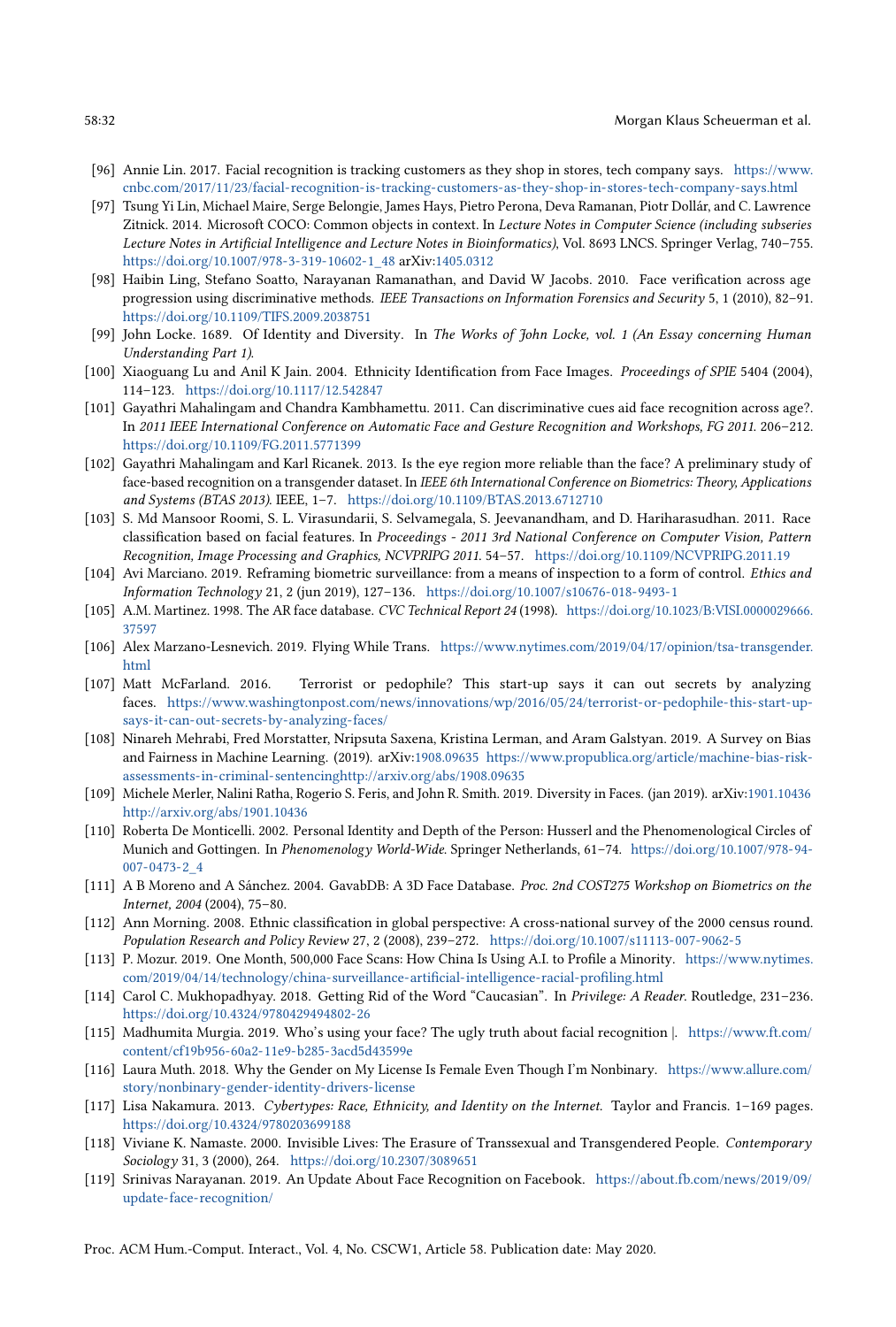- <span id="page-32-19"></span>[120] National Center for Transgender Equality. 2015. 2015 US Transgender Survey Report on the Experiences of Black Respondents. (2015), 28 pages. [http://www.transequality.org/sites/default/files/docs/usts/USTS-Black-Respondents-](http://www.transequality.org/sites/default/files/docs/usts/USTS-Black-Respondents-Report.pdf)[Report.pdf](http://www.transequality.org/sites/default/files/docs/usts/USTS-Black-Respondents-Report.pdf)
- <span id="page-32-14"></span>[121] Melika Abbasian Nik, Melika Abbasian Nik, Mohammad Mahdi Dehshibi, and Dr. Azam Bastanfard. 2007. Iranian Face Database and Evaluation with a New Detection Algorithm. (2007). [http://citeseerx.ist.psu.edu/viewdoc/summary?](http://citeseerx.ist.psu.edu/viewdoc/summary?doi=10.1.1.418.771) [doi=10.1.1.418.771](http://citeseerx.ist.psu.edu/viewdoc/summary?doi=10.1.1.418.771)
- <span id="page-32-4"></span>[122] Safiya Umoja Noble. 2018. Algorithms of Oppression: How Search Engines Reinforce Racism. 229 pages. [https:](https://nyupress.org/books/9781479837243/) [//nyupress.org/books/9781479837243/](https://nyupress.org/books/9781479837243/)
- <span id="page-32-5"></span>[123] Ziad Obermeyer and Sendhil Mullainathan. 2019. Dissecting Racial Bias in an Algorithm that Guides Health Decisions for 70 Million People. In Proceedings of the Conference on Fairness, Accountability, and Transparency - FAT\* '19. ACM Press, New York, New York, USA, 89–89. <https://doi.org/10.1145/3287560.3287593>
- <span id="page-32-16"></span>[124] Ziad Obermeyer, Brian Powers, Christine Vogeli, and Sendhil Mullainathan. 2019. Dissecting racial bias in an algorithm used to manage the health of populations. Science 366, 6464 (2019), 447-453. <https://doi.org/10.1126/science.aax2342>
- <span id="page-32-21"></span>[125] Ihudiya Finda Ogbonnaya-ogburu, Angela D R Smith, Alexandra To, and Kentaro Toyama. 2020. Critical Race Theory for HCI. In Proceedings of the 2020 CHI Conference on Human Factors in Computing Systems (CHI '20). <https://doi.org/10.1145/3313831.3376392>
- <span id="page-32-10"></span>[126] OpenQA. 2016. SeleniumHQ - Browser Automation. [https://selenium.dev/http://www.seleniumhq.org/](https://selenium.dev/ http://www.seleniumhq.org/)
- <span id="page-32-3"></span>[127] Amanda Phillips. [n.d.]. Making a Face: Quantizing Reality in Character Animation and Customization. In Gamer Trouble. 66–99.
- <span id="page-32-0"></span>[128] Mike Pomranz. 2017. Beer Billboard Uses Facial Recognition to Advertise Only to Women. [https://www.foodandwine.](https://www.foodandwine.com/fwx/drink/beer-billboard-uses-facial-recognition-advertise-only-women) [com/fwx/drink/beer-billboard-uses-facial-recognition-advertise-only-women](https://www.foodandwine.com/fwx/drink/beer-billboard-uses-facial-recognition-advertise-only-women)
- <span id="page-32-18"></span>[129] Diane Ponterotto. 2016. Resisting the Male Gaze: Feminist Responses to the "Normatization" of the Female Body in Western Culture. Journal of International Women's Studies 17, 1 (2016), 133-151. <http://vc.bridgew.edu/jiws>
- <span id="page-32-11"></span>[130] Aurélie Porcheron, Emmanuelle Mauger, Frédérique Soppelsa, Yuli Liu, Liezhong Ge, Olivier Pascalis, Richard Russell, and Frédérique Morizot. 2017. Facial contrast is a cross-cultural cue for perceiving age. Frontiers in Physiology 8, JUL (jul 2017), 1208. <https://doi.org/10.3389/fpsyg.2017.01208>
- <span id="page-32-12"></span>[131] J. P. Porter and K. L. Olson. 2001. Anthropometric facial analysis of the African American woman. Archives of facial plastic surgery : official publication for the American Academy of Facial Plastic and Reconstructive Surgery, Inc. and the International Federation of Facial Plastic Surgery Societies 3, 3 (2001), 191–197. <https://doi.org/10.1001/archfaci.3.3.191>
- <span id="page-32-17"></span>[132] Kenneth Prewitt. 2005. Racial classification in America: Where do we go from here? Daedalus 134, 1 (2005), 5–17. <https://doi.org/10.1162/0011526053124370>
- <span id="page-32-9"></span>[133] Alessandra Raengo. 2013. On the sleeve of the visual: Race as face value. 1–232 pages.
- <span id="page-32-2"></span>[134] Inioluwa Deborah Raji and Joy Buolamwini. 2019. Actionable Auditing: Investigating the Impact of Publicly Naming Biased Performance Results of Commercial AI Products. Technical Report. 7 pages. <www.aaai.org>
- <span id="page-32-13"></span>[135] Narayanan Ramanathan and Rama Chellappa. 2006. Modeling age progression in young faces. In Proceedings of the IEEE Computer Society Conference on Computer Vision and Pattern Recognition, Vol. 1. 387–394. [https://doi.org/10.](https://doi.org/10.1109/CVPR.2006.187) [1109/CVPR.2006.187](https://doi.org/10.1109/CVPR.2006.187)
- <span id="page-32-6"></span>[136] Arnaud Ramey and Miguel A. Salichs. 2014. Morphological Gender Recognition by a Social Robot and Privacy Concerns. Proceedings of the 2014 ACM/IEEE Iternational conference on Human-Robot Interaction (HRI '14) (2014), 272–273. <https://doi.org/10.1145/2559636.2563714>
- <span id="page-32-23"></span>[137] Yolanda A. Rankin and Jakita O. Thomas. 2019. Straighten up and fly right: Rethinking intersectionality in HCI research. Interactions 26, 6 (2019), 64–68. <https://doi.org/10.1145/3363033>
- <span id="page-32-15"></span>[138] Karl Ricanek and Tamirat Tesafaye. 2006. MORPH: A longitudinal image database of normal adult age-progression. In FGR 2006: Proceedings of the 7th International Conference on Automatic Face and Gesture Recognition, Vol. 2006. 341–345. <https://doi.org/10.1109/FGR.2006.78>
- <span id="page-32-1"></span>[139] Dan Robitzki. 2019. Japanese Taxis Are Using Facial Recognition to Target Ads to Riders. Futurism (2019). [https:](https://futurism.com/japanese-taxis-facial-recognition-target-ads-riders) [//futurism.com/japanese-taxis-facial-recognition-target-ads-riders](https://futurism.com/japanese-taxis-facial-recognition-target-ads-riders)
- <span id="page-32-20"></span>[140] Jennifer A. Rode. 2011. Reflexivity in digital anthropology. In Conference on Human Factors in Computing Systems - Proceedings. ACM Press, New York, New York, USA, 123–132. <https://doi.org/10.1145/1978942.1978961>
- <span id="page-32-7"></span>[141] Pau Rodríguez, Guillem Cucurull, Josep M. Gonfaus, F. Xavier Roca, and Jordi Gonzàlez. 2017. Age and gender recognition in the wild with deep attention. Pattern Recognition 72 (dec 2017), 563-571. [https://doi.org/10.1016/J.](https://doi.org/10.1016/J.PATCOG.2017.06.028) [PATCOG.2017.06.028](https://doi.org/10.1016/J.PATCOG.2017.06.028)
- <span id="page-32-8"></span>[142] Yuji Roh, Geon Heo, and Steven Euijong Whang. 2019. A Survey on Data Collection for Machine Learning: A Big Data - AI Integration Perspective. IEEE Transactions on Knowledge and Data Engineering (2019), 1-1. [https:](https://doi.org/10.1109/tkde.2019.2946162) [//doi.org/10.1109/tkde.2019.2946162](https://doi.org/10.1109/tkde.2019.2946162) arXiv[:1811.03402](http://arxiv.org/abs/1811.03402)
- <span id="page-32-22"></span>[143] Kristina Rolin. 2009. Standpoint Theory as a Methodology for the Study of Power Relations. Hypatia 24, 4 (nov 2009), 218–226. <https://doi.org/10.1111/j.1527-2001.2009.01070.x>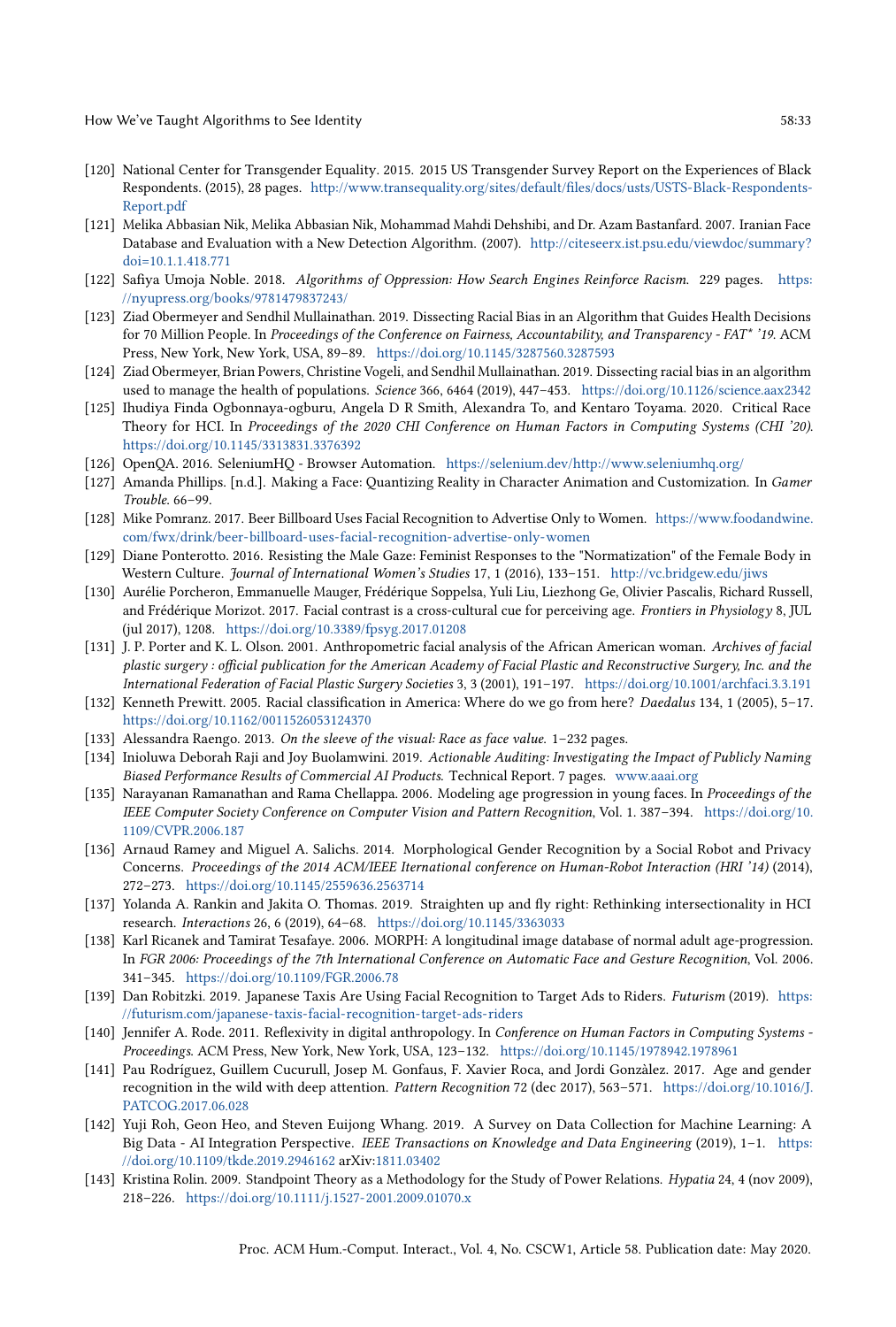- <span id="page-33-18"></span>[144] Gillian Rose. 1997. Situating knowledges: Positionality, reflexivities and other tactics. Progress in Human Geography 21, 3 (jun 1997), 305–320. <https://doi.org/10.1191/030913297673302122>
- <span id="page-33-14"></span>[145] Lorna Roth. 2009. Looking at Shirley, the Ultimate Norm: Colour Balance, Image Technologies, and Cognitive Equity. Canadian Journal of Communication 34, 1 (mar 2009). <https://doi.org/10.22230/cjc.2009v34n1a2196>
- <span id="page-33-16"></span>[146] Rasmus Rothe, Radu Timofte, and Luc Van Gool. 2018. Deep Expectation of Real and Apparent Age from a Single Image Without Facial Landmarks. International Journal of Computer Vision 126, 2-4 (apr 2018), 144–157. [https:](https://doi.org/10.1007/s11263-016-0940-3) [//doi.org/10.1007/s11263-016-0940-3](https://doi.org/10.1007/s11263-016-0940-3)
- <span id="page-33-9"></span>[147] Vito Santarcangelo, Giovanni Maria Farinella, and Sebastiano Battiato. 2015. Gender recognition: Methods, datasets and results. In 2015 IEEE International Conference on Multimedia and Expo Workshops, ICMEW 2015. IEEE, 1–6. <https://doi.org/10.1109/ICMEW.2015.7169756>
- <span id="page-33-7"></span>[148] Rachel Savage. 2019. Nonbinary? Intersex? 11 U.S. states issuing third gender IDs. Reuters (2019). [https://www.reuters.com/article/us-us-lgbt-lawmaking/nonbinary-intersex-11-us-states-issuing-third-gender](https://www.reuters.com/article/us-us-lgbt-lawmaking/nonbinary-intersex-11-us-states-issuing-third-gender-ids-idUSKCN1PP2N7 https://www.reuters.com/article/us-us-lgbt-lawmaking-idUSKCN1PP2N7)[ids-idUSKCN1PP2N7https://www.reuters.com/article/us-us-lgbt-lawmaking-idUSKCN1PP2N7](https://www.reuters.com/article/us-us-lgbt-lawmaking/nonbinary-intersex-11-us-states-issuing-third-gender-ids-idUSKCN1PP2N7 https://www.reuters.com/article/us-us-lgbt-lawmaking-idUSKCN1PP2N7)
- <span id="page-33-5"></span>[149] Morgan Klaus Scheuerman, Stacy M Branham, and Foad Hamidi. 2018. Safe Spaces and Safe Places: Unpacking Technology-Mediated Experiences of Safety and Harm with Transgender People. Proceedings of the ACM on Human-Computer Interaction 2 (2018), 29.
- <span id="page-33-2"></span>[150] Morgan Klaus Scheuerman, Jacob M Paul, and Jed R Brubaker. 2019. How Computers See Gender: An Evaluation of Gender Classification in Commercial Facial Analysis and Image Labeling Services. 144 (2019), 33. [https://doi.org/10.](https://doi.org/10.1145/3359246) [1145/3359246](https://doi.org/10.1145/3359246)
- <span id="page-33-10"></span>[151] Julia Serano. 2017. Transgender People and "Biological Sex" Myths. Medium (2017). [https://medium.com/@juliaserano/](https://medium.com/@juliaserano/transgender-people-and-biological-sex-myths-c2a9bcdb4f4a) [transgender-people-and-biological-sex-myths-c2a9bcdb4f4a](https://medium.com/@juliaserano/transgender-people-and-biological-sex-myths-c2a9bcdb4f4a)
- <span id="page-33-20"></span>[152] Laura Serrant-Green. 2002. Black on black: methodological issues for black researchers working in minority ethnic communities. , 30–44 pages. <https://doi.org/10.7748/nr2002.07.9.4.30.c6196>
- <span id="page-33-15"></span>[153] Shankar Setty, Moula Husain, Parisa Beham, Jyothi Gudavalli, Menaka Kandasamy, Radhesyam Vaddi, Vidyagouri Hemadri, J. C. Karure, Raja Raju, B. Rajan, Vijay Kumar, and C. V. Jawahar. 2013. Indian Movie Face Database: A benchmark for face recognition under wide variations. In 2013 4th National Conference on Computer Vision, Pattern Recognition, Image Processing and Graphics, NCVPRIPG 2013. IEEE Computer Society. [https://doi.org/10.1109/](https://doi.org/10.1109/NCVPRIPG.2013.6776225) [NCVPRIPG.2013.6776225](https://doi.org/10.1109/NCVPRIPG.2013.6776225)
- <span id="page-33-1"></span>[154] Rajeev Sharma, Hankyu Moon, and Namsoon Jung. 2007. Automatic detection and aggregation of demographics and behavior of people. <https://patents.google.com/patent/US8351647B2/en>
- <span id="page-33-12"></span>[155] Terence Sim, Simon Baker, and Maan Bsat. 2002. The CMU Pose, Illumination, and Expression (PIE) database. In Proceedings - 5th IEEE International Conference on Automatic Face Gesture Recognition, FGR 2002. IEEE Computer Society, 53–58. <https://doi.org/10.1109/AFGR.2002.1004130>
- <span id="page-33-6"></span>[156] Mark M. Smith. 2006. How Race Is Made: Slavery, Segregation, and the Senses. <https://doi.org/10.2307/25094613>
- <span id="page-33-17"></span>[157] Harini Suresh and John V Guttag. 2019. A Framework for Understanding Unintended Consequences of Machine Learning. (2019). arXiv[:1901.10002](http://arxiv.org/abs/1901.10002) [www.aaai.orghttp://arxiv.org/abs/1901.10002](www.aaai.org http://arxiv.org/abs/1901.10002)
- <span id="page-33-8"></span>[158] Zoltán Szlávik and Tamás Szirányi. 2004. Face Analysis Using CNN-UM. In Proceedings IEEE International Workshop on Cellular Neural Networks and their Applications (CNNA 2004). 190–195.
- <span id="page-33-19"></span>[159] Yasuko Takezawa. 2012. Problems with the Terms : "Caucasoid", "Mongoloid" and "Negroid. ZINBUN 43 (2012), 61–68. <https://doi.org/10.14989/155688>
- <span id="page-33-11"></span>[160] Xiaoyang Tan, Yi Li, Jun Liu, and Lin Jiang. 2010. Face liveness detection from a single image with sparse low rank bilinear discriminative model. In Lecture Notes in Computer Science (including subseries Lecture Notes in Artificial Intelligence and Lecture Notes in Bioinformatics), Vol. 6316 LNCS. 504–517. [https://doi.org/10.1007/978-3-642-15567-](https://doi.org/10.1007/978-3-642-15567-3_37) [3\\_37](https://doi.org/10.1007/978-3-642-15567-3_37)
- <span id="page-33-3"></span>[161] Tatiana Tommasi, Novi Patricia, Barbara Caputo, and Tinne Tuytelaars. 2017. A deeper look at dataset bias. In Advances in Computer Vision and Pattern Recognition. Number 9783319583464. Springer London, 37–55. [https:](https://doi.org/10.1007/978-3-319-58347-1_2) [//doi.org/10.1007/978-3-319-58347-1\\_2](https://doi.org/10.1007/978-3-319-58347-1_2) arXiv[:1505.01257](http://arxiv.org/abs/1505.01257)
- <span id="page-33-4"></span>[162] Antonio Torralba and Alexei A Efros. 2011. Unbiased look at dataset bias. In Proceedings of the IEEE Computer Society Conference on Computer Vision and Pattern Recognition. 1521–1528. <https://doi.org/10.1109/CVPR.2011.5995347>
- <span id="page-33-13"></span>[163] Nim Tottenham, James W. Tanaka, Andrew C. Leon, Thomas McCarry, Marcella Nurse, Todd A. Hare, David J. Marcus, Alissa Westerlund, BJ J. Casey, and Charles Nelson. 2009. The NimStim set of facial expressions: Judgments from untrained research participants. Psychiatry Research 168, 3 (aug 2009), 242–249. [https://doi.org/10.1016/j.psychres.](https://doi.org/10.1016/j.psychres.2008.05.006) [2008.05.006](https://doi.org/10.1016/j.psychres.2008.05.006)
- <span id="page-33-0"></span>[164] US Census Bureau. 2019. 2020 Census. 20 pages. [https://www.census.gov/programs-surveys/decennial](https://www.census.gov/programs-surveys/decennial-census/technical-documentation/questionnaires/2020.html https://www.census.gov/programs-surveys/decennial-census/2020-census.html)[census/technical-documentation/questionnaires/2020.htmlhttps://www.census.gov/programs-surveys/decennial](https://www.census.gov/programs-surveys/decennial-census/technical-documentation/questionnaires/2020.html https://www.census.gov/programs-surveys/decennial-census/2020-census.html)[census/2020-census.html](https://www.census.gov/programs-surveys/decennial-census/technical-documentation/questionnaires/2020.html https://www.census.gov/programs-surveys/decennial-census/2020-census.html)